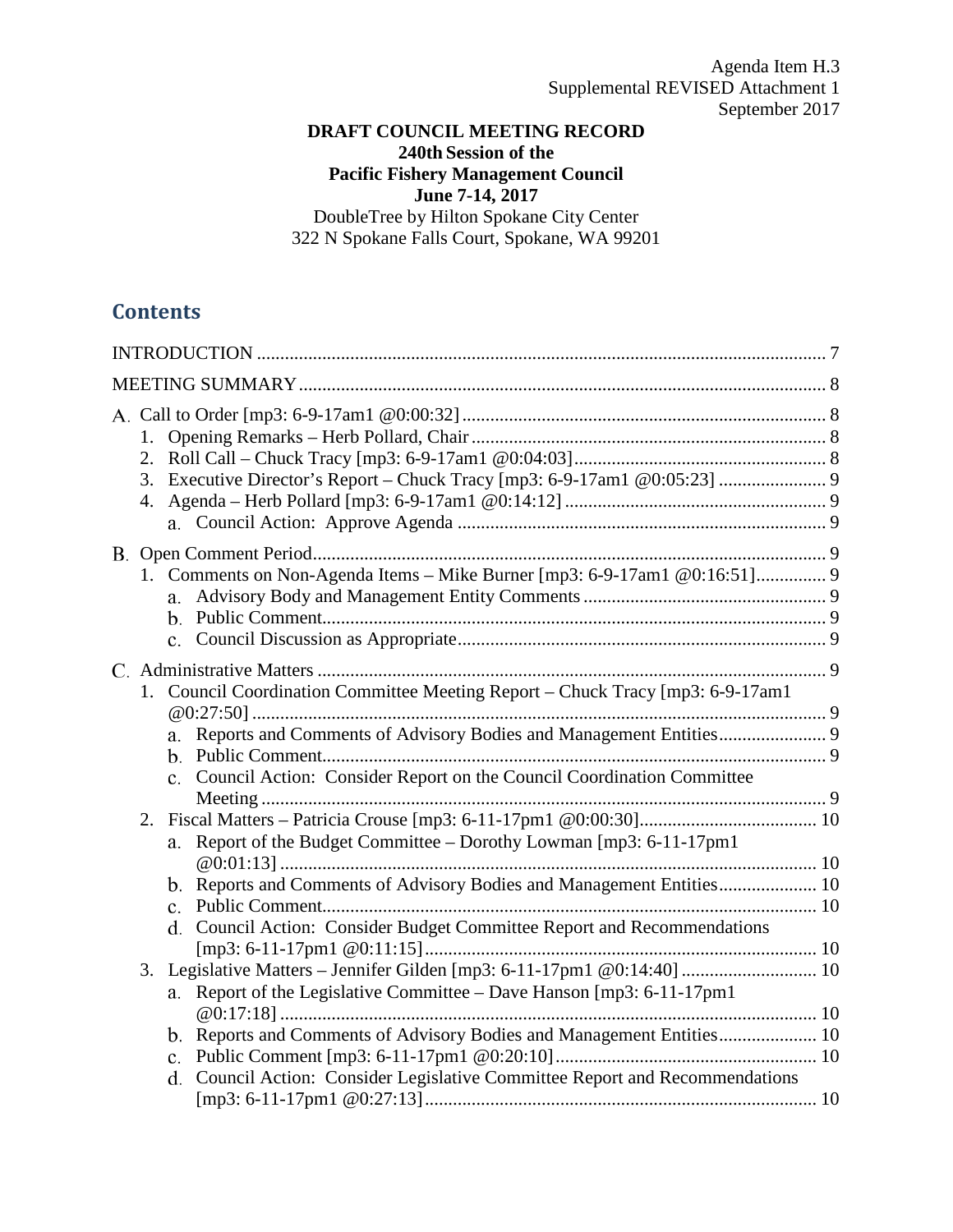| 4. Approval of Council Meeting Records – Herb Pollard [mp3: 6-11-17pm1 @0:29:02] 11<br>a. Council Action: Approve Previous Council Meeting Records [mp3: 6-11-17pm1] |    |                                                                                  |  |
|----------------------------------------------------------------------------------------------------------------------------------------------------------------------|----|----------------------------------------------------------------------------------|--|
|                                                                                                                                                                      |    |                                                                                  |  |
|                                                                                                                                                                      |    | 5. Stock Assessment Improvement Plan Comments - John DeVore [mp3: 6-14-17am1     |  |
|                                                                                                                                                                      |    |                                                                                  |  |
|                                                                                                                                                                      |    |                                                                                  |  |
|                                                                                                                                                                      |    | b. Reports and Comments of Advisory Bodies and Management Entities [mp3: 6-      |  |
|                                                                                                                                                                      |    |                                                                                  |  |
|                                                                                                                                                                      |    |                                                                                  |  |
|                                                                                                                                                                      |    | d. Council Action: Review and Comment on the Stock Assessment Improvement        |  |
|                                                                                                                                                                      |    |                                                                                  |  |
|                                                                                                                                                                      | 6. | National Marine Fisheries Service (NMFS) White Paper on Best Scientific          |  |
|                                                                                                                                                                      |    |                                                                                  |  |
|                                                                                                                                                                      |    |                                                                                  |  |
|                                                                                                                                                                      |    | b. Reports and Comments of Advisory Bodies and Management Entities [mp3: 6-      |  |
|                                                                                                                                                                      |    |                                                                                  |  |
|                                                                                                                                                                      |    |                                                                                  |  |
|                                                                                                                                                                      |    | d. Council Action: Review and Comment on the NMFS BSIS White Paper [mp3:         |  |
|                                                                                                                                                                      |    |                                                                                  |  |
|                                                                                                                                                                      | 7. | Membership Appointments and Council Operating Procedure - Mike Burner [mp3:      |  |
|                                                                                                                                                                      |    |                                                                                  |  |
|                                                                                                                                                                      |    | a. Reports and Comments of Advisory Bodies and Management Entities 12            |  |
|                                                                                                                                                                      |    |                                                                                  |  |
|                                                                                                                                                                      |    | c. Council Action: Consider Appointments to Council Committees and Advisory      |  |
|                                                                                                                                                                      |    | Bodies; Adopt Changes to Council Operating Procedures [mp3: 6-14-17am2]          |  |
|                                                                                                                                                                      |    |                                                                                  |  |
|                                                                                                                                                                      |    | 8. Future Council Meeting Agenda and Workload Planning - Chuck Tracy [mp3: 6-14- |  |
|                                                                                                                                                                      |    |                                                                                  |  |
|                                                                                                                                                                      |    | a. Reports and Comments of Advisory Bodies and Management Entities [mp3: 6-      |  |
|                                                                                                                                                                      |    |                                                                                  |  |
|                                                                                                                                                                      |    |                                                                                  |  |
|                                                                                                                                                                      |    | c. Council Action: Discussion and Guidance on Future Meeting Agenda and          |  |
|                                                                                                                                                                      |    |                                                                                  |  |
|                                                                                                                                                                      |    |                                                                                  |  |
|                                                                                                                                                                      |    | 1. Final Pacific Mackerel Stock Assessment and Management Measures - Kerry       |  |
|                                                                                                                                                                      |    |                                                                                  |  |
|                                                                                                                                                                      |    | a. Reports and Comments of Advisory Bodies and Management Entities [mp3: 6-9-    |  |
|                                                                                                                                                                      |    |                                                                                  |  |
|                                                                                                                                                                      |    |                                                                                  |  |
|                                                                                                                                                                      |    | c. Council Action: Adopt Final Harvest Specifications and Management Measures    |  |
|                                                                                                                                                                      |    | for the 2017-2018 and 2018-2019 Fisheries [mp3: 6-9-17am2 @0:32:59] 14           |  |
|                                                                                                                                                                      | 2. | Final Approval of Aerial Survey Methodology – Kerry Griffin [mp3: 6-9-17pm1]     |  |
|                                                                                                                                                                      |    |                                                                                  |  |
|                                                                                                                                                                      |    | a. Reports and Comments of Advisory Bodies and Management Entities [mp3: 6-9-    |  |
|                                                                                                                                                                      |    |                                                                                  |  |
|                                                                                                                                                                      |    |                                                                                  |  |
|                                                                                                                                                                      |    |                                                                                  |  |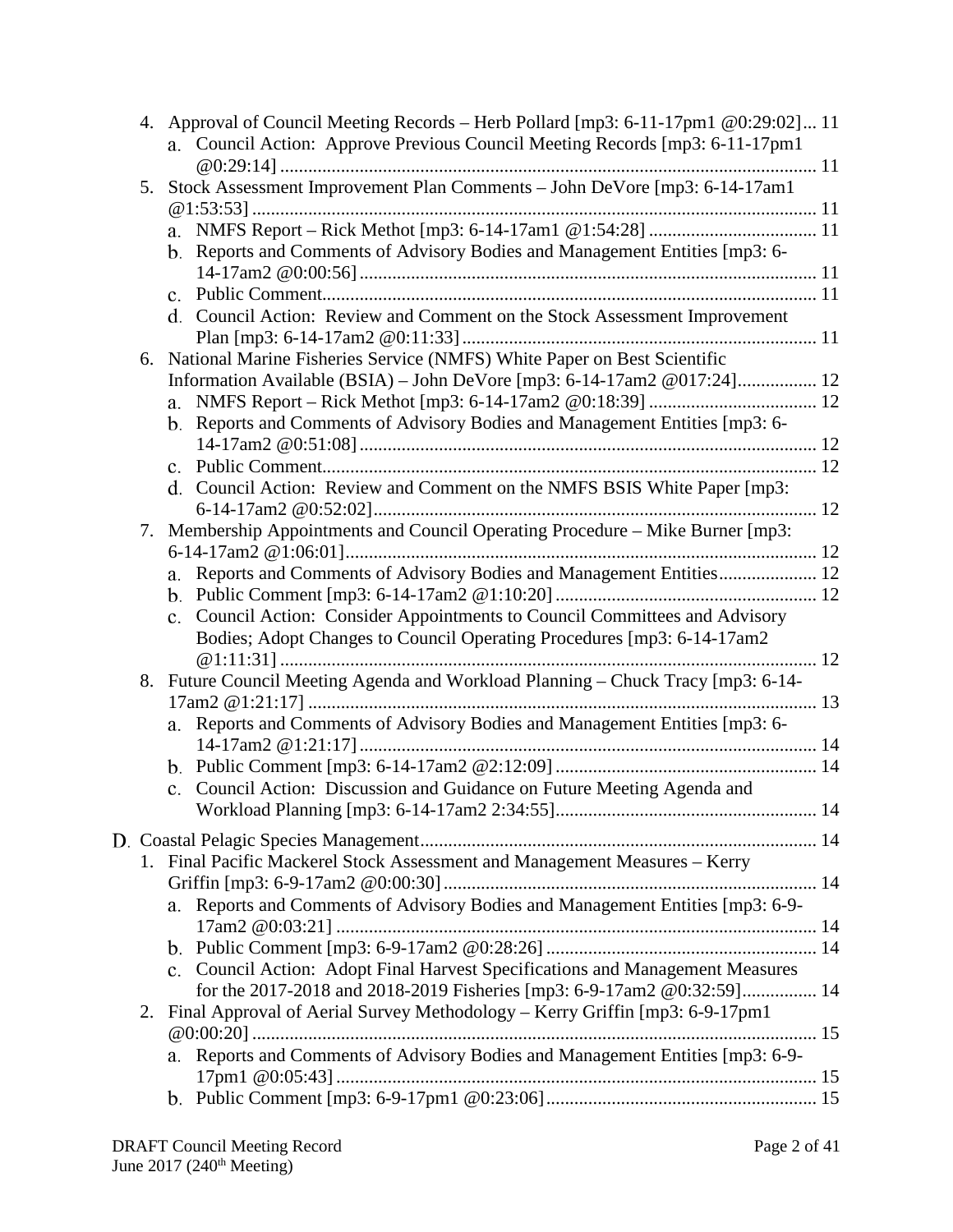|    |                | c. Council Action: Approve Aerial Survey Methodology for Use in Coastal Pelagic                                                                                                                                                                                                                                |
|----|----------------|----------------------------------------------------------------------------------------------------------------------------------------------------------------------------------------------------------------------------------------------------------------------------------------------------------------|
|    |                |                                                                                                                                                                                                                                                                                                                |
|    | a.             | 1. Current Habitat Issues - Jennifer Gilden [mp3: 6-9-17pm1 @0:32:21]  16<br>Report of the Habitat Committee - Eric Wilkins [mp3: 6-9-17pm1 @0:34:32]  16<br>b. Reports and Comments of Advisory Bodies and Management Entities 16<br>d. Council Action: Consider Habitat Committee Recommendations [mp3: 6-9- |
|    |                |                                                                                                                                                                                                                                                                                                                |
|    |                | 1. National Marine Fisheries Service Report - Brett Wiedoff [mp3: 6-9-17pm2                                                                                                                                                                                                                                    |
|    |                | a. Regulatory Activities - Frank Lockhart [mp3: 6-9-17pm2 @0:01:51] 17<br>b. Fisheries Science Center Activities – Kevin Werner and Mark Strom [mp3: 6-9-                                                                                                                                                      |
|    |                | c. Reports and Comments of Advisory Bodies and Management Entities 17                                                                                                                                                                                                                                          |
|    |                |                                                                                                                                                                                                                                                                                                                |
|    |                |                                                                                                                                                                                                                                                                                                                |
| 2. |                | Trawl Catch Shares Review Draft Report and Intersector Allocation Report – Jim                                                                                                                                                                                                                                 |
|    |                |                                                                                                                                                                                                                                                                                                                |
|    |                | a. Presentation of the Catch Shares Review Analysts - Lisa Pfeiffer, Abigail<br>Harley, Wendy Morrison, Jennifer Gilden, and Suzanne Russell [mp3: 6-10-                                                                                                                                                       |
|    |                | b. Reports and Comments of the Scientific and Statistical Committee - Cameron                                                                                                                                                                                                                                  |
|    | $\mathbf{c}$ . | Reports and Comments of Advisory Bodies and Management Entities [mp3: 6-                                                                                                                                                                                                                                       |
|    |                | d. Public Comment [mp3: 6-13-17am1 @0:34:19] & [mp3: 6-13-17am2 @0:00:14] 18                                                                                                                                                                                                                                   |
|    | e.             | Council Action: Approve Trawl Catch Shares Draft Program Review for Public<br>Review, Approve Groundfish Fishery Management Plan Appendix E, and<br>Provide Guidance on Intersector Allocations and Initial Priorities for Trawl<br>Catch Share Follow-on Actions [mp3: 6-13-17am2 @0:32:36] & [mp3: 6-13-     |
|    |                |                                                                                                                                                                                                                                                                                                                |
|    |                | 3. Scoping of the Trawl Catch Shares Discard Survival Credits for Sablefish and                                                                                                                                                                                                                                |
|    |                |                                                                                                                                                                                                                                                                                                                |
|    |                | a. Reports and Comments of Advisory Bodies and Management Entities [mp3: 6-                                                                                                                                                                                                                                    |
|    |                |                                                                                                                                                                                                                                                                                                                |
|    |                | c. Council Action: Scope Issues for Applying Sablefish and Lingcod Discard<br>Survival Credits in Trawl Catch Share Accounts and Provide Guidance on Future                                                                                                                                                    |
| 4. |                | Final Stock Assessments and Catch Reports - John DeVore [mp3: 6-10-17am2]                                                                                                                                                                                                                                      |
|    |                |                                                                                                                                                                                                                                                                                                                |
|    |                | a. Reports and Comments of Advisory Bodies and Management Entities [mp3: 6-                                                                                                                                                                                                                                    |
|    |                |                                                                                                                                                                                                                                                                                                                |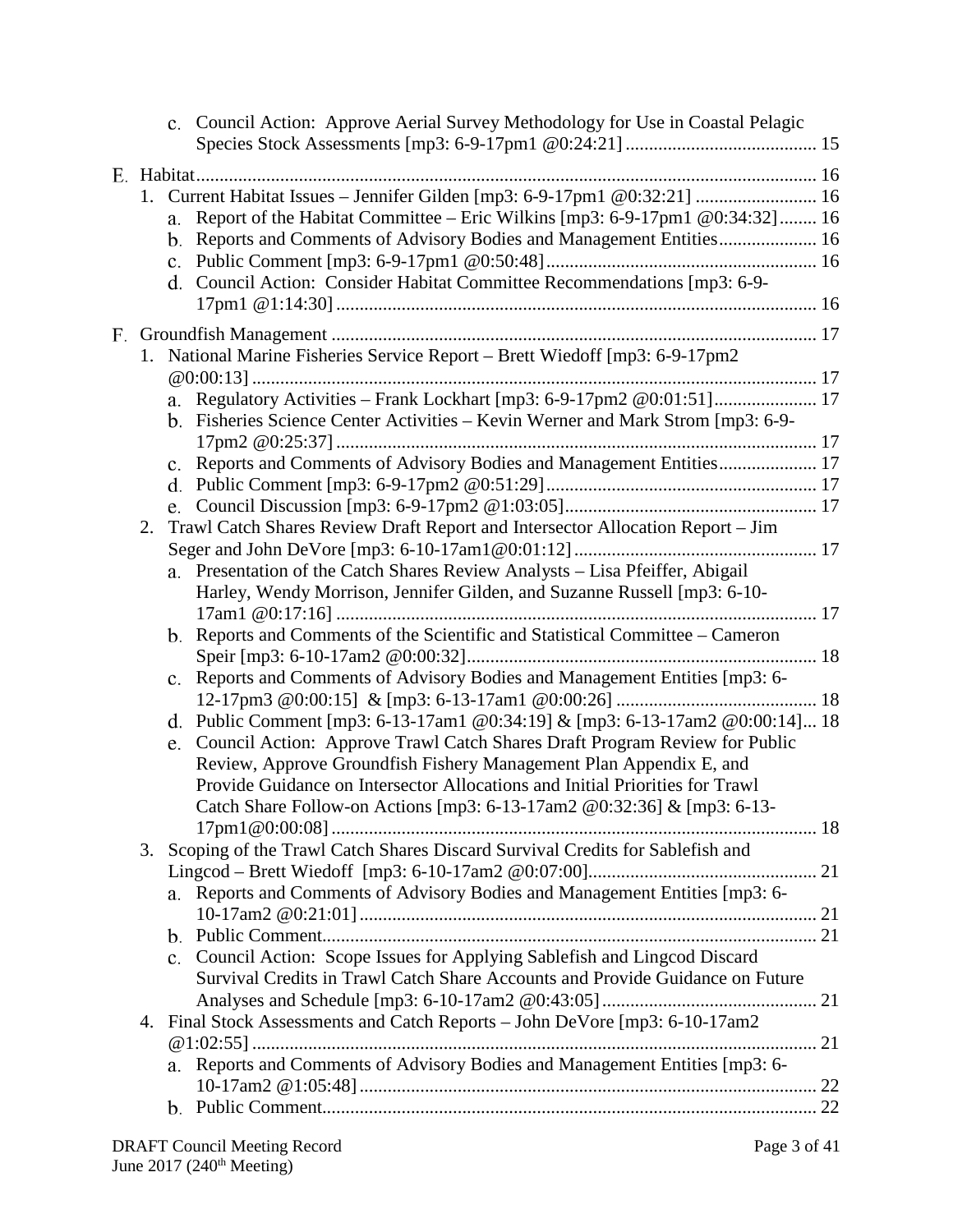|    |                | c. Council Action: Approve Final Stock Assessment Updates and Cowcod Catch           |    |
|----|----------------|--------------------------------------------------------------------------------------|----|
|    |                |                                                                                      | 22 |
| 5. |                | Scoping of the Multi-Year Average Catch Policy - John DeVore [mp3: 6-10-17pm1        |    |
|    |                | Reports and Comments of Advisory Bodies and Management Entities [mp3: 6-             | 23 |
|    | a.             |                                                                                      | 23 |
|    | b.             |                                                                                      | 23 |
|    | c.             | Council Action: Scope Issues for Multi-Year Average Catch Policy and Provide         |    |
|    |                | Guidance on Future Analyses and Schedule [mp3: 6-10-17pm1 @0:20:04]  23              |    |
| 6. |                | Electronic Ticket Reporting Timeline Requirements - Jim Seger [mp3: 6-10-17pm1       |    |
|    |                |                                                                                      | 23 |
|    | а.             | Reports and Comments of Advisory Bodies and Management Entities [mp3: 6-             |    |
|    |                |                                                                                      |    |
|    |                |                                                                                      |    |
|    | c.             | Council Action: Review Reporting Requirements and Provide Guidance on                |    |
|    |                |                                                                                      |    |
| 7. |                | Specifications and Management Measures Process for 2019-2020 Fisheries - Kelly       |    |
|    |                |                                                                                      |    |
|    |                | a. Reports and Comments of Advisory Bodies and Management Entities [mp3: 6-          |    |
|    |                |                                                                                      | 24 |
|    | c.             | Council Action: Initial Scoping of Issues and Adoption for a Process for             |    |
|    |                | Specifications and Management Measures for 2019-2020 Fisheries [mp3: 6-11-           |    |
|    |                |                                                                                      | 24 |
| 8. |                | Coastwide Non-Whiting Midwater and Gear Modification Exempted Fishing Permit         |    |
|    |                |                                                                                      |    |
|    | a.             | Reports and Comments of Advisory Bodies and Management Entities [mp3: 6-             |    |
|    |                |                                                                                      |    |
|    |                |                                                                                      |    |
|    | c.             |                                                                                      |    |
|    |                | d. Council Action: Review Progress Reports and Adopt Preliminary EFP for Public      |    |
|    |                |                                                                                      |    |
|    |                | Final Action on Updated Coordinates for the 125 Fathom Rockfish Conservation         |    |
|    |                |                                                                                      |    |
|    | a.             | Reports and Comments of Advisory Bodies and Management Entities [mp3: 6-             |    |
|    | b.             |                                                                                      |    |
|    | $\mathbf{c}$ . | Council Action: Adopt Final Revised RCA Coordinates [mp3: 6-11-17pm1                 |    |
|    |                |                                                                                      |    |
|    |                | 10. Final Action on Inseason Adjustments - Kelly Ames [mp3: 6-13-17pm1 @0:13:07]  26 |    |
|    | a.             | Reports and Comments of Advisory Bodies and Management Entities [mp3: 6-             |    |
|    |                |                                                                                      |    |
|    |                |                                                                                      |    |
|    | c.             | Council Action: Adopt Final Inseason Adjustments, as Necessary to Achieve,           |    |
|    |                | but Not Exceed, Annual Catch Limits, and Other Management Objectives [mp3:           |    |
|    |                |                                                                                      |    |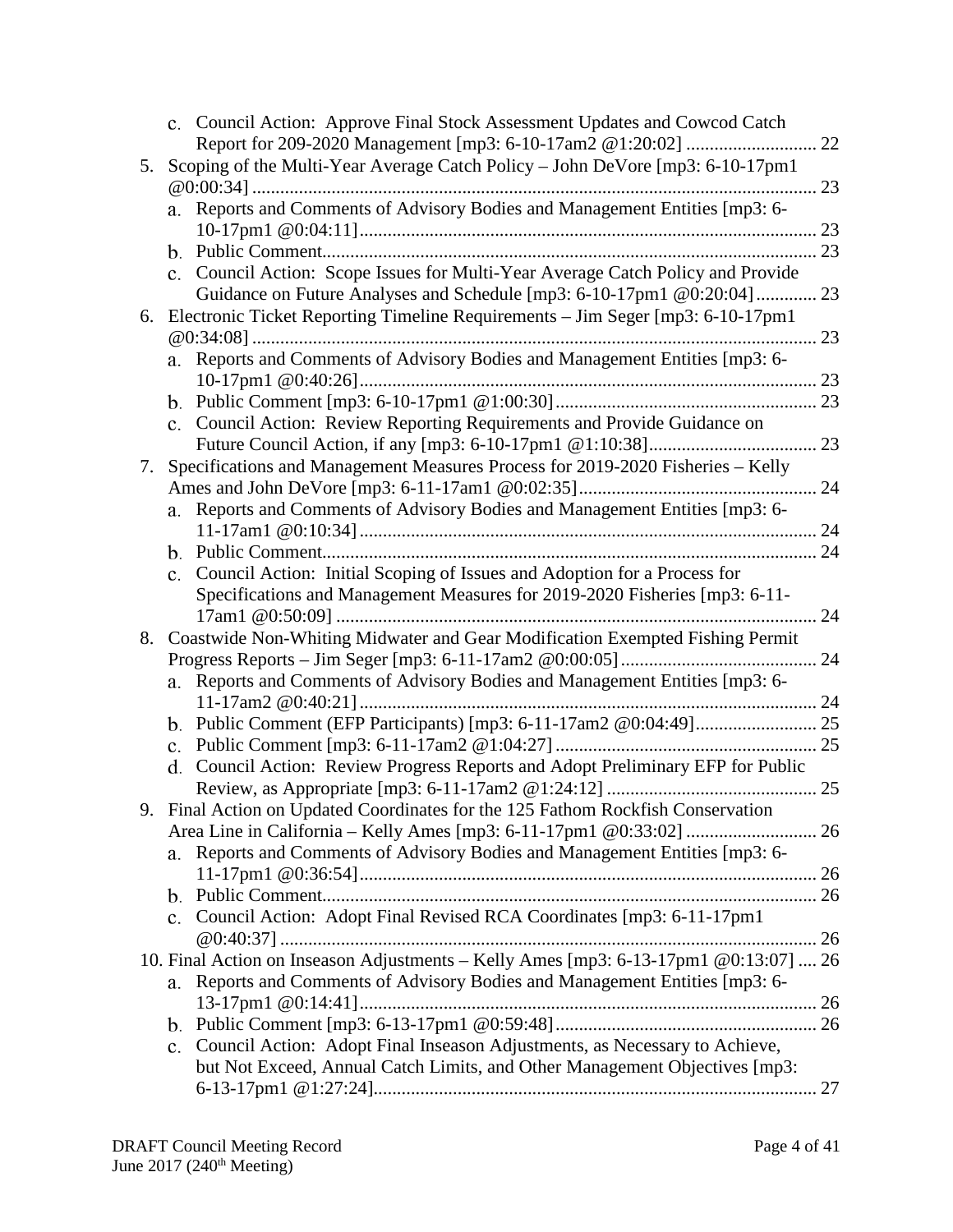|    | 1. Scoping for Catch Sharing Plan Changes and International Pacific Halibut          |    |
|----|--------------------------------------------------------------------------------------|----|
|    | Commission (IPHC) Data Request Report - Kelly Ames [mp3: 6-12-17am1                  |    |
|    |                                                                                      | 28 |
|    | a. IPHC Report - Steve Keith, Jamie Goen, and Ray Webster [mp3: 6-12-17am1           |    |
|    |                                                                                      |    |
|    | b. Reports and Comments of Advisory Bodies and Management Entities [mp3: 6-          |    |
|    |                                                                                      |    |
|    | d. Council Action: Review IPHC Report and Provide Guidance on Developing a           |    |
|    | Range of Alternatives for Future Area 2A Pacific Halibut Catch Sharing Plan          |    |
|    |                                                                                      |    |
|    |                                                                                      |    |
|    | 1. National Marine Fisheries Service Report - Kit Dahl [mp3: 6-12-17am3 @0:00:08] 29 |    |
|    | a.                                                                                   |    |
|    | b. Science Center Activities –Gerard DiNardo [mp3: 6-12-17pm1 @0:00:17]  29          |    |
|    | c. Reports and Comments of Advisory Bodies and Management Entities [mp3: 6-          |    |
|    |                                                                                      |    |
|    |                                                                                      |    |
|    |                                                                                      |    |
| 2. | Amendment 4 to the Fishery Management Plan for West Coast Fisheries for Highly       |    |
|    | a. Reports and Comments of Advisory Bodies and Management Entities [mp3: 6-          |    |
|    |                                                                                      |    |
|    |                                                                                      |    |
|    | c. Council Action: Adopt Proposed HMS FMP Amendment 4 Language for Public            |    |
|    | Review and Provide Further Guidance, as Necessary [mp3: 6-12-17pm2                   |    |
|    |                                                                                      |    |
| 3. | Authorization of Deep-Set Buoy Gear and Federal Permitting – Kit Dahl [mp3: 6-13-    |    |
|    |                                                                                      |    |
|    | a. Reports and Comments of Advisory Bodies and Management Entities [mp3: 6-          |    |
|    |                                                                                      |    |
|    |                                                                                      |    |
|    | Council Action: Develop a Preliminary Range of Alternatives for Authorizing a<br>c.  |    |
|    | Federal West Coast Swordfish Deep-Set Buoy Gear Fishery including Federal            |    |
|    |                                                                                      |    |
| 4. | Proposed Deep- Set Buoy Gear Exempted Fishing Permits - Kit Dahl [mp3: 6-14-         |    |
|    |                                                                                      |    |
|    | Reports and Comments of Advisory Bodies and Management Entities[mp3: 6-              |    |
|    |                                                                                      |    |
|    |                                                                                      |    |
|    | c. Council Action: Provide Recommendations to NMFS on Exempted Fishing               |    |
|    | Permit Applications to test Deep-Set Buoy Gear [mp3: 6-14-17am1 @0:02:07]  34        |    |
| 5. | Recommendations for International Management Activities – Kit Dahl [mp3: 6-13-       |    |
|    |                                                                                      |    |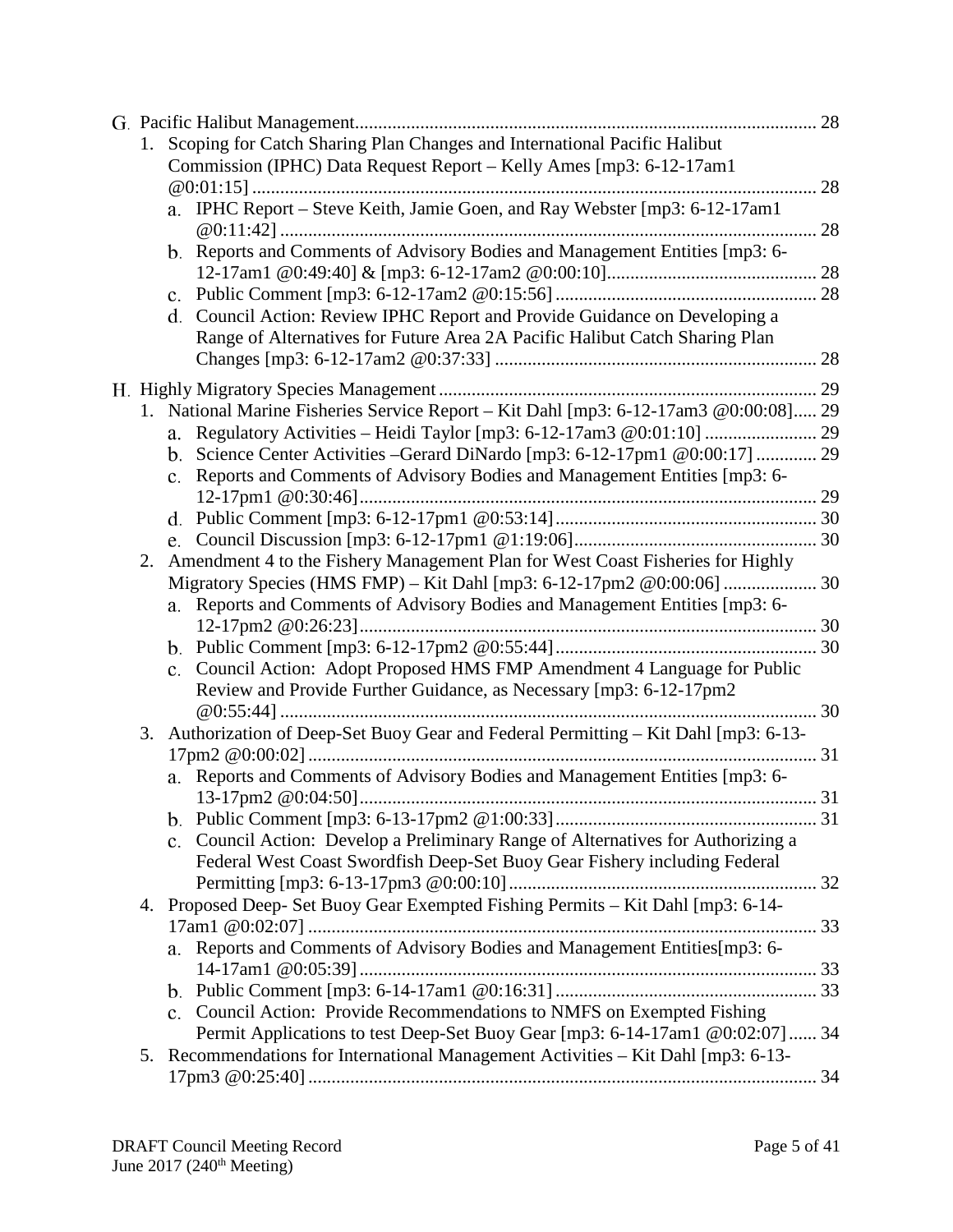|  | a. Report of National Marine Fisheries Service – Heidi Taylor [mp3: 6-13-17pm3] |  |  |
|--|---------------------------------------------------------------------------------|--|--|
|  | b. Reports and Comments of Advisory Bodies and Management Entities [mp3: 6-     |  |  |
|  |                                                                                 |  |  |
|  | d. Council Action: Consider Reports on International Activities and Provide     |  |  |
|  |                                                                                 |  |  |
|  |                                                                                 |  |  |
|  | 1. National Marine Fisheries Service (NMFS) Office of Law Enforcement (OLE)     |  |  |
|  |                                                                                 |  |  |
|  |                                                                                 |  |  |
|  | b. Reports and Comments of Advisory Bodies and Management Entities [mp3: 6-     |  |  |
|  |                                                                                 |  |  |
|  |                                                                                 |  |  |
|  | d. Council Action: Provide Recommendations on NMFS OLE Enforcement              |  |  |
|  |                                                                                 |  |  |
|  |                                                                                 |  |  |
|  |                                                                                 |  |  |
|  |                                                                                 |  |  |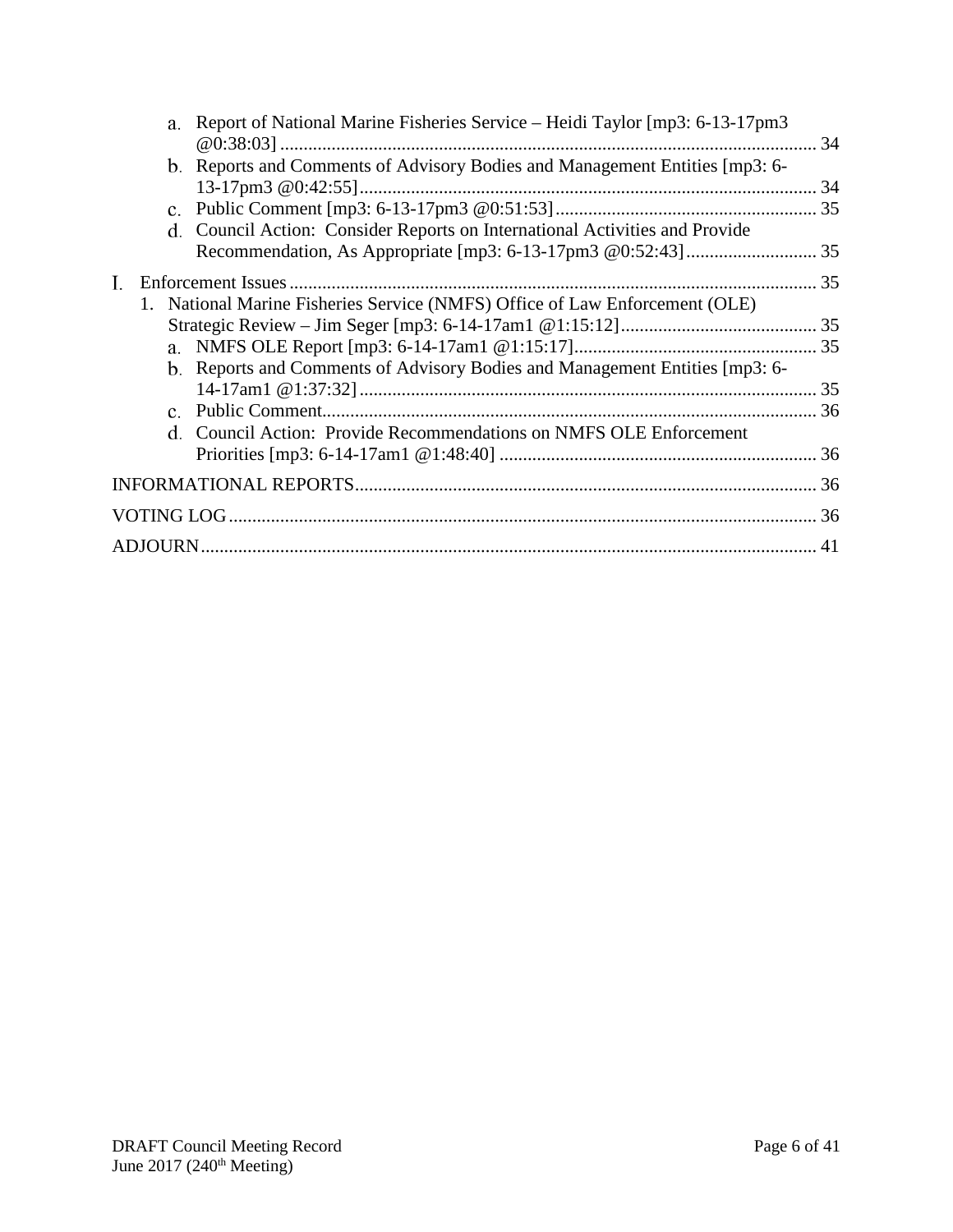# <span id="page-6-0"></span>**INTRODUCTION**

This document contains or identifies the various elements, documents, and sources comprising the complete and official record of Council meeting discussions and actions. In addition to the Meeting Summary, which follows this introductory section (see #7 below), it includes information or references that serve as the functional detailed minutes for this Council meeting as required by §302(i)(2)(E) of the Magnuson-Stevens Act. The full record is maintained at the Council office, is available on the Council website [\(http://www.pcouncil.org/\)](http://www.pcouncil.org/) or upon request from the Council office, and consists of the following:

- 1. **Meeting Notice and Proposed Agenda** These documents are available on the Council Website prior to and following each meeting at [http://www.pcouncil.org/.](http://www.pcouncil.org/)
- 2. **Attendance Records** These documents are available for the Council meeting and each advisory body meeting by request from the Council office.
- 3. **All Documents, Reports, and Presentations for Council Consideration** These items include (1) all documents produced or received for the meeting briefing book, validated by a label assigned by the Council Secretariat and distributed to Council Members; (2) written public comments received at the Council meeting in accordance with agenda labeling requirements; and (3) electronic material or handout materials used in presentations to Council Members during the open session. They are available from links in the Meeting Summary of this document or at [http://www.pcouncil.org/council-operations/council-meetings/past](http://www.pcouncil.org/council-operations/council-meetings/past-meetings/)[meetings/.](http://www.pcouncil.org/council-operations/council-meetings/past-meetings/)
- 4. **Council Decision Summary Document –** This document is distributed shortly after each Council meeting. It provides very brief descriptions of most key Council decisions and is available at<http://www.pcouncil.org/resources/archives/council-meeting-decisions/> and also provided by agenda item in the Meeting Summary of this document.
- 5. **Draft or Final Decision Documents Finalized after the Council Meeting** Documents such as Environmental Impact Statements or Environmental Assessments are available on the Council website as they are completed.
- 6. **Gavel-to-Gavel Audio Recordings** These recordings contain the testimony, presentations, discussions, and actions occurring at the meeting and are labeled by date and time (e.g., 04- 11-15am1) and have been annotated as to the time on the recording for the start of each agenda line item to help facilitate review. The recordings may be accessed from the links contained within the Meeting Summary of this document or at [http://www.pcouncil.org/council](http://www.pcouncil.org/council-operations/council-meetings/past-meetings/)[operations/council-meetings/past-meetings/.](http://www.pcouncil.org/council-operations/council-meetings/past-meetings/)
- 7. **Meeting Summary** (immediately follows this section) The Meeting Summary lists, in agenda item order, the briefing book documents, reports, presentations, and Council motions and actions, including a brief summary from the Council Decisions Summary Document for each agenda item. It constitutes the meeting record formally approved by the Council. The agenda heading for each agenda item, and most listed documents, serve as internet links to the actual briefing book documents. Internet links in brackets (e.g.,[\[mp3: 11-11-14pm1](ftp://ftp.pcouncil.org/pub/R1411_November_2014_Recordings/11-14-14pm1Copy.mp3) @01:21:15]) refer to the audio recording and elapsed time on the recording at which the agenda item was initiated. Links to the audio recordings are annotated by agenda item and may also be accessed at [http://www.pcouncil.org/council-operations/council-meetings/past-meetings/.](http://www.pcouncil.org/council-operations/council-meetings/past-meetings/)
- 8. **Voting Log –** The voting log lists, in Agenda order, the summarized Council motions and actions for each agenda item that took place during the meeting.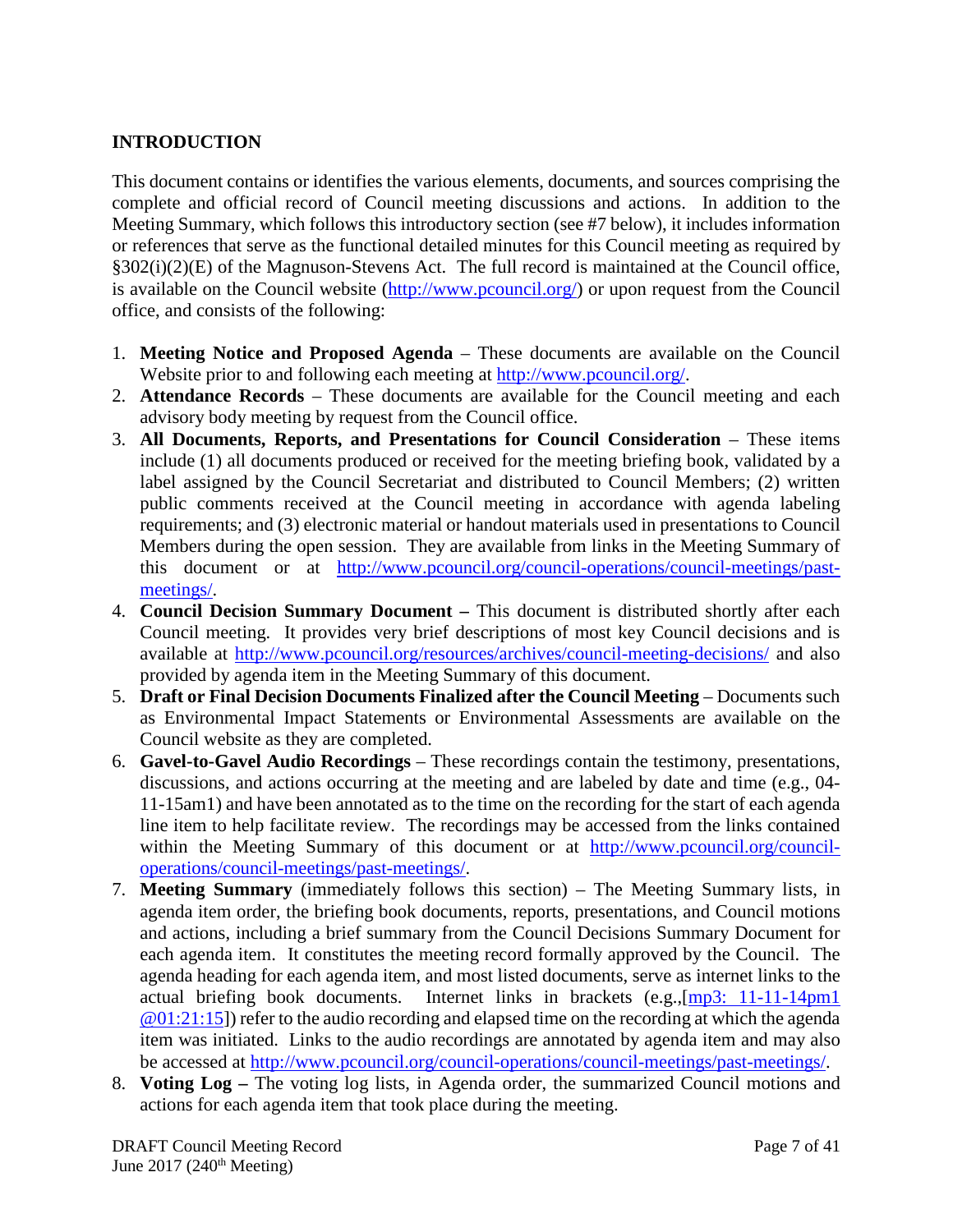### <span id="page-7-0"></span>**MEETING SUMMARY**

## <span id="page-7-1"></span>**Call to Order [\[mp3: 6-9-17am1](ftp://ftp.pcouncil.org/pub/R1706_June_2017_Recordings/6-9-17am1Copy.mp3) @0:00:32]**

### **1. Opening Remarks – Herb Pollard, Chair**

<span id="page-7-2"></span>Mr. Herb Pollard, Council Chair, called the 240<sup>th</sup> meeting of the Pacific Fishery Management Council (Council) to order at 9:20 a.m. on June 9, 2017. A closed session was held before this open session to discuss litigation and personnel matters.

# <span id="page-7-3"></span>**2. Roll Call – Chuck Tracy [\[mp3: 6-9-17am1](ftp://ftp.pcouncil.org/pub/R1706_June_2017_Recordings/6-9-17am1Copy.mp3) @0:04:03] Council Members present during the meeting week**:

| <b>National Marine Fisheries Service:</b> | Mr. Frank Lockhart, designee<br>Ms. Heidi Taylor, designee |
|-------------------------------------------|------------------------------------------------------------|
|                                           | Mr. Ryan Wulff, designee                                   |
| <b>Washington State Official:</b>         | Ms. Michele Culver, designee                               |
|                                           | Mr. Corey Niles, designee                                  |
| <b>Washington Obligatory:</b>             | Mr. Rich Lincoln                                           |
| Oregon State Official:                    | Dr. Caren Braby, designee                                  |
|                                           | Ms. Maggie Sommer, designee                                |
| Oregon Obligatory:                        | Ms. Dorothy Lowman                                         |
| California State Official:                | Ms. Briana Brady, designee                                 |
|                                           | Ms. Joanna Grebel, designee                                |
|                                           | Ms. Marci Yaremko, designee                                |
| California Obligatory:                    | Mr. David Crabbe                                           |
| Idaho State Official:                     | Mr. Peter Hassemer, designee                               |
| Idaho Obligatory:                         | Mr. Herb Pollard, Chair                                    |
| <b>Tribal Official:</b>                   | Mr. David Sones, designee                                  |
| At-Large:                                 | Mr. Phil Anderson, Vice-Chair                              |
|                                           | Mr. William L. "Buzz" Brizendine                           |
|                                           | Mr. Jeff Feldner                                           |
|                                           | Mr. Marc Gorelnik                                          |
| <b>Pacific States Marine Fisheries</b>    |                                                            |
| Commission:                               | Dr. David Hanson, Parliamentarian, nonvoting designee      |
| U.S. Coast Guard:                         | LCDR Gregg Casad, nonvoting designee                       |
|                                           | LCDR Jason Brand, nonvoting designee                       |
|                                           | Mr. Brian Corrigan, nonvoting designee                     |
| U.S. Fish and Wildlife Service:           | Mr. Mike Clark, nonvoting designee                         |
| <b>Absent from the Meeting:</b>           |                                                            |
| Alaska State Official:                    | Mr. Charles Swanton (nonvoting)                            |

U.S. State Department: Mr. David Hogan, nonvoting designee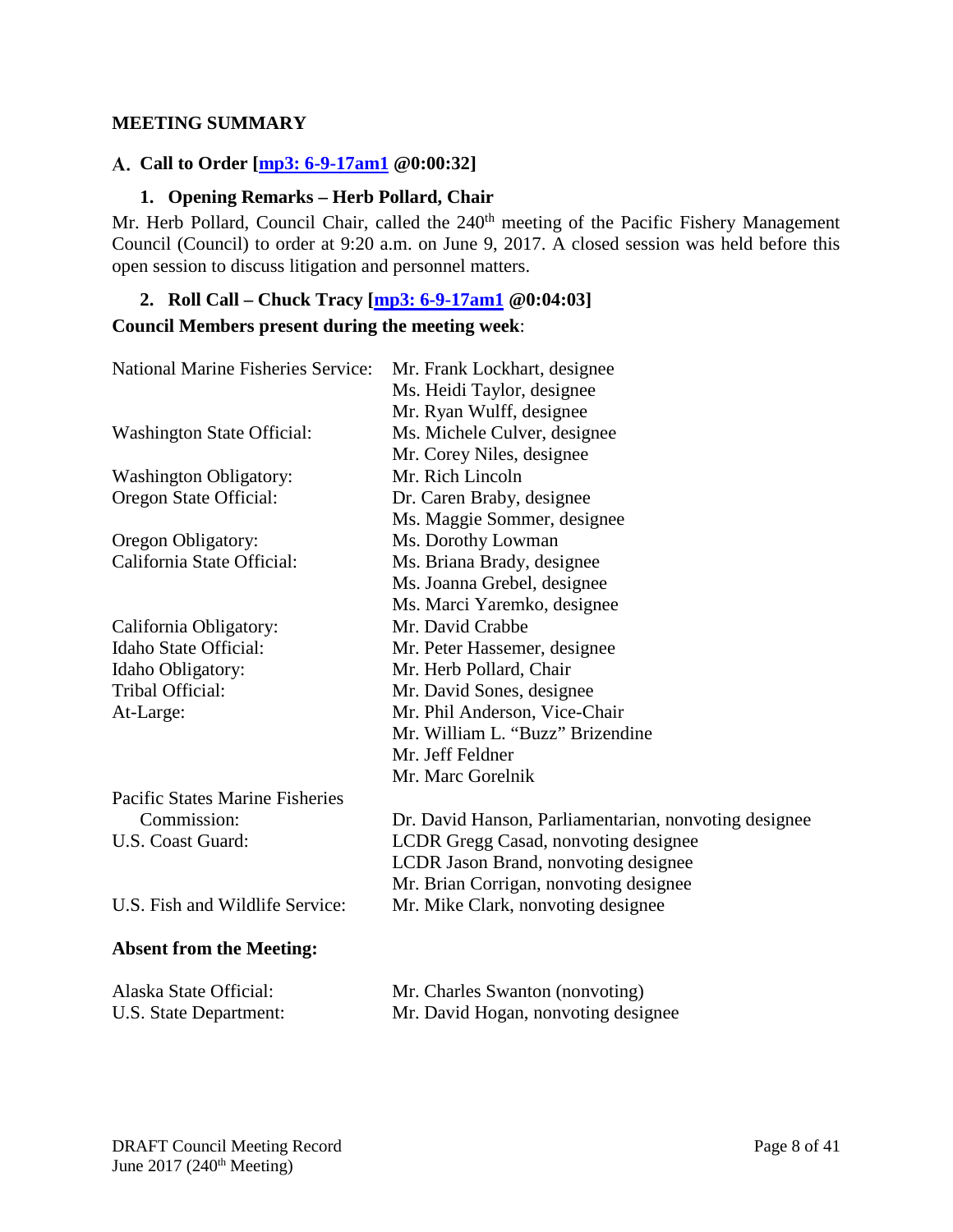## **3. Executive Director's Report – Chuck Tracy [mp3: [6-9-17am1](ftp://ftp.pcouncil.org/pub/R1706_June_2017_Recordings/6-9-17am1Copy.mp3) @0:05:23]**

<span id="page-8-0"></span>Mr. Tracy introduced the Informational Reports and informed the Council of events that are happening around the area over the weekend. Ms. Lowman added some additional information regarding Informational Report 5 on the Recreational Roundtables.

## <span id="page-8-1"></span>**4. Agenda – Herb Pollard [\[mp3: 6-9-17am1](ftp://ftp.pcouncil.org/pub/R1706_June_2017_Recordings/6-9-17am1Copy.mp3) @0:14:12]**

#### **Council Action: Approve Agenda**

<span id="page-8-2"></span>**Motion 1**: Adopt [Agenda Item A.4, June 7-14, 2017](http://www.pcouncil.org/wp-content/uploads/2017/05/A4_Agenda_Jun2017BB.pdf) Council Meeting Agenda with a minor change in Agenda order for F.8 by allowing the EFP proponents to discuss prior to the management team and advisory body statements.

<span id="page-8-3"></span>David Crabbe/Mark Gorelnik (Motion carried unanimously)

#### **Open Comment Period**

<span id="page-8-5"></span><span id="page-8-4"></span>**1. [Comments on Non-Agenda Items](http://www.pcouncil.org/wp-content/uploads/2017/05/B1__SitSum_June2017BB.pdf) – Mike Burner [\[mp3: 6-9-17am1](ftp://ftp.pcouncil.org/pub/R1706_June_2017_Recordings/6-9-17am1Copy.mp3) @0:16:51]**

#### **Advisory Body and Management Entity Comments**

**Public Comment**

#### <span id="page-8-7"></span><span id="page-8-6"></span>None

**Council Discussion as Appropriate**

**Staff Summary**: None

#### <span id="page-8-8"></span>**Administrative Matters**

<span id="page-8-9"></span>**1. [Council Coordination Committee](http://www.pcouncil.org/wp-content/uploads/2017/05/C1__SitSum_CCC-Update_JUN2017BB.pdf) Meeting Report – Chuck Tracy [\[mp3: 6-9-17am1](ftp://ftp.pcouncil.org/pub/R1706_June_2017_Recordings/6-9-17am1Copy.mp3) @0:27:50]**

[Agenda Item C.1, Attachment 1:](http://www.pcouncil.org/wp-content/uploads/2017/05/C1_Att1_CCCagenda_JUN2017BB.pdf) 2017 Council Coordination Committee Meeting, Beauport Hotel • Gloucester, MA, May 15-18, 2017, Agenda

[Agenda Item C.1, Supplemental Attachment 2:](http://www.pcouncil.org/wp-content/uploads/2017/06/C1_Sup_Att2_CCC-EDreport_JUN2017BB.pdf) Executive Director's Report on the Council Coordination Committee Meeting

[Agenda Item C.1, Supplemental Attachment 3:](http://www.pcouncil.org/wp-content/uploads/2017/06/C1_Sup_Att3_CCCLetterMonumentReview_JUN2017BB.pdf) Letter from the CCC to Secretary Zinke and Secretary Ross regarding National Monument Review

[Agenda Item C.1, Supplemental Attachment 4:](http://www.pcouncil.org/wp-content/uploads/2017/06/C1_Sup_Att4_ElectricOnly_WPFMC_MonumentComments_JUN2017BB.pdf) Letter with attachments, from the Western Pacific Council to Secretary Ross regarding review of Monument designations under the Antiquities Act (*Electronic Only*)

#### <span id="page-8-10"></span>**Reports and Comments of Advisory Bodies and Management Entities**

**Public Comment**

<span id="page-8-12"></span><span id="page-8-11"></span>None

#### **Council Action: Consider Report on the Council Coordination Committee Meeting**

#### **Motion:** None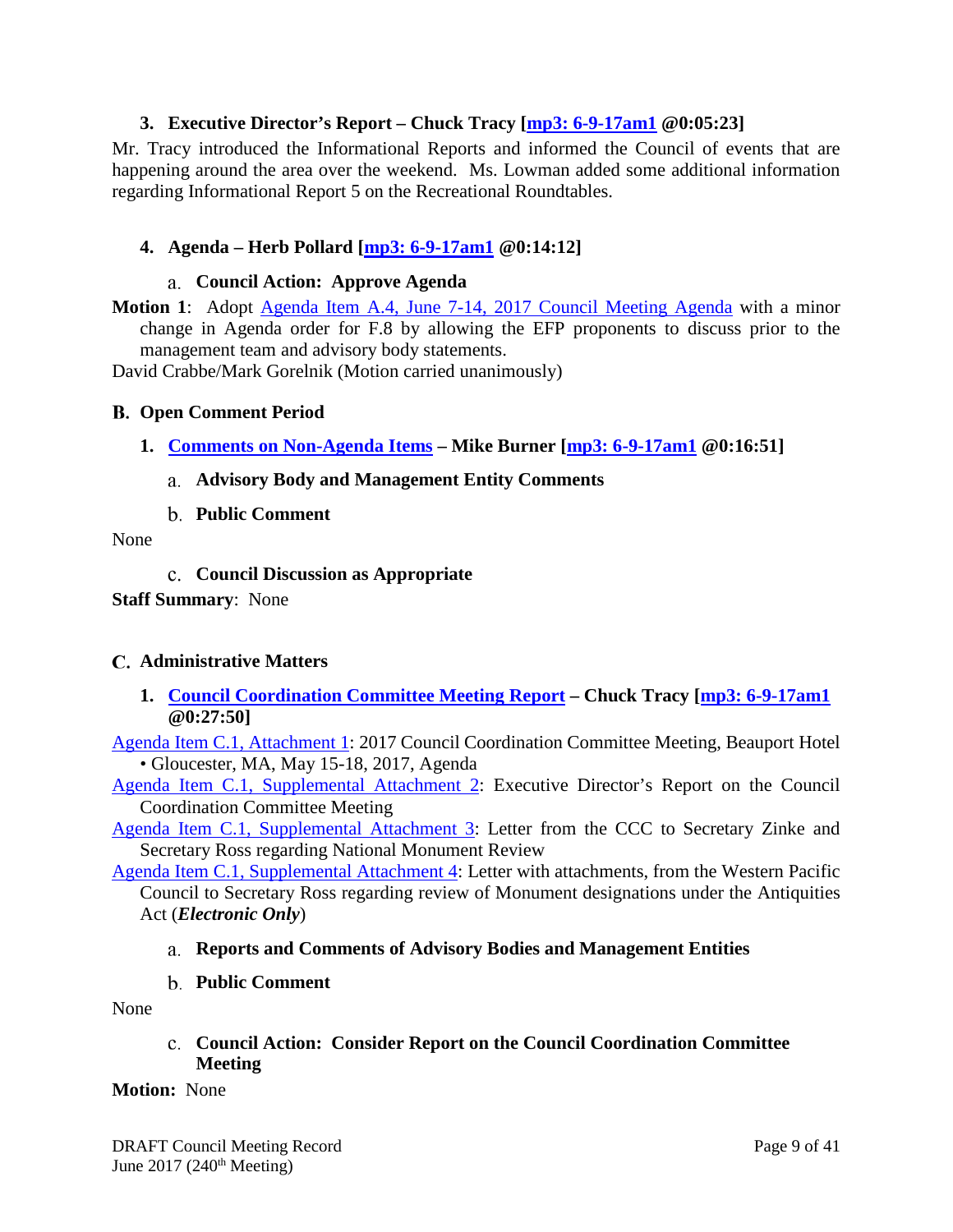#### **Staff Summary**: None

<span id="page-9-0"></span>**2. [Fiscal Matters](http://www.pcouncil.org/wp-content/uploads/2017/05/C2__SitSum_Fiscal_June2017BB.pdf) – Patricia Crouse [\[mp3: 6-11-17pm1](ftp://ftp.pcouncil.org/pub/R1706_June_2017_Recordings/6-11-17pm1Copy.mp3) @0:00:30]**

[Agenda Item C.2, Supplemental Attachment 1:](http://www.pcouncil.org/wp-content/uploads/2017/06/C2_Sup_Att1_EDrpt_toBC_JUN2017BB.pdf) Executive Director's Report to the Budget Committee (*Electronic Only*)

- <span id="page-9-1"></span>**[Report of the Budget Committee](http://www.pcouncil.org/wp-content/uploads/2017/06/C2a_Sup_BudCom_Rpt_JUN2017BB.pdf) – Dorothy Lowman [\[mp3: 6-11-17pm1](ftp://ftp.pcouncil.org/pub/R1706_June_2017_Recordings/6-11-17pm1Copy.mp3) @0:01:13]**
- <span id="page-9-2"></span>**Reports and Comments of Advisory Bodies and Management Entities**
- **Public Comment**

<span id="page-9-4"></span><span id="page-9-3"></span>None

**Council Action: Consider Budget Committee Report and Recommendations [\[mp3: 6-11-17pm1](ftp://ftp.pcouncil.org/pub/R1706_June_2017_Recordings/6-11-17pm1Copy.mp3) @0:11:15]**

**Motion 7 [\[mp3: 6-11-17pm1](ftp://ftp.pcouncil.org/pub/R1706_June_2017_Recordings/6-11-17pm1Copy.mp3) @0:11:36]**: Council adopt the recommendations of the Budget Committee (Agenda Item C.2.a, Supplemental Budget Committee Report, June 2017)

Dorothy Lowman/Phil Anderson (Motion carried, Mr. Wulff abstained)

**Staff Summary**: The Council was unable to adopt a final 2017 Operational Budget as planned, but intends to do so at the September 2017 meeting.

#### <span id="page-9-5"></span>**3. [Legislative Matters](http://www.pcouncil.org/wp-content/uploads/2017/05/C3__SitSum_Legislative_Matters_Jun2017BB.pdf) – Jennifer Gilden [\[mp3: 6-11-17pm1](ftp://ftp.pcouncil.org/pub/R1706_June_2017_Recordings/6-11-17pm1Copy.mp3) @0:14:40]**

[Agenda Item C.3, Attachment 1:](http://www.pcouncil.org/wp-content/uploads/2017/05/C3_Att1_Staff_Summary_Fed_Legislationv2_Jun2017BB.pdf) Staff Summary of Federal Legislation [Agenda Item C.3, Attachment 2:](http://www.pcouncil.org/wp-content/uploads/2017/05/C3_Att2_HR2023_Section-by-Section_As_Introduced_Jun2017BB.pdf) Summary of HR 2023

[Agenda Item C.3, Attachment 3:](http://www.pcouncil.org/wp-content/uploads/2017/05/C3_Att3_ElectronicOnly_MSA_with_Young_and_Graves_Changes_Jun2017BB.pdf) MSA with changes proposed by HR 200 and HR 2023 (*Electronic Only*)

[Agenda Item C.3, Attachment 4:](http://www.pcouncil.org/wp-content/uploads/2017/05/C3_Att4_Cal_SB_402_summary_Jun2017BB.pdf) Summary of California SB-402

[Agenda Item C.3, Attachment 5:](http://www.pcouncil.org/wp-content/uploads/2017/05/C3_Att5_California_SB104_Jun2017BB.pdf) Text of SB-402

[Agenda Item C.3, Attachment 6:](http://www.pcouncil.org/wp-content/uploads/2017/05/C3_Att6_Herrera-Beutler-HR-200-MSA-Apr-2017_Jun2017BB.pdf) Council letter to Rep. Jaime Herrera-Beutler on HR 200

[Agenda Item C.3, Supplemental Attachment 7:](http://www.pcouncil.org/wp-content/uploads/2017/06/C3_Sup_Att7_ElectricOnly_CCC_MSA_Working_Paper_JUNE2017BB.pdf) Regional Fishery Management Council Positions on Magnuson-Stevens Act Reauthorization Issues; Council Coordinating Committee Working

Paper (*Electronic Only*)

[Agenda Item C.3, Supplemental Attachment 8:](http://www.pcouncil.org/wp-content/uploads/2017/06/C3_Sup_Att8_CCC_Congressional_Activities_Report_JUNE2017BB.pdf) Congressional Activities Report for the Council Coordination Committee

<span id="page-9-6"></span>**Report [of the Legislative Committee](http://www.pcouncil.org/wp-content/uploads/2017/06/C3a_Sup_LC_Rpt_JUN2017BB_FINAL.pdf) – Dave Hanson [\[mp3: 6-11-17pm1](ftp://ftp.pcouncil.org/pub/R1706_June_2017_Recordings/6-11-17pm1Copy.mp3) @0:17:18]**

#### <span id="page-9-7"></span>**Reports and Comments of Advisory Bodies and Management Entities**

**Public Comment [\[mp3: 6-11-17pm1](ftp://ftp.pcouncil.org/pub/R1706_June_2017_Recordings/6-11-17pm1Copy.mp3) @0:20:10]**

<span id="page-9-9"></span><span id="page-9-8"></span>Corey Ridings, Ocean Conservancy

**Council Action: Consider Legislative Committee Report and Recommendations [\[mp3: 6-11-17pm1](ftp://ftp.pcouncil.org/pub/R1706_June_2017_Recordings/6-11-17pm1Copy.mp3) @0:27:13]**

#### **Motion**: None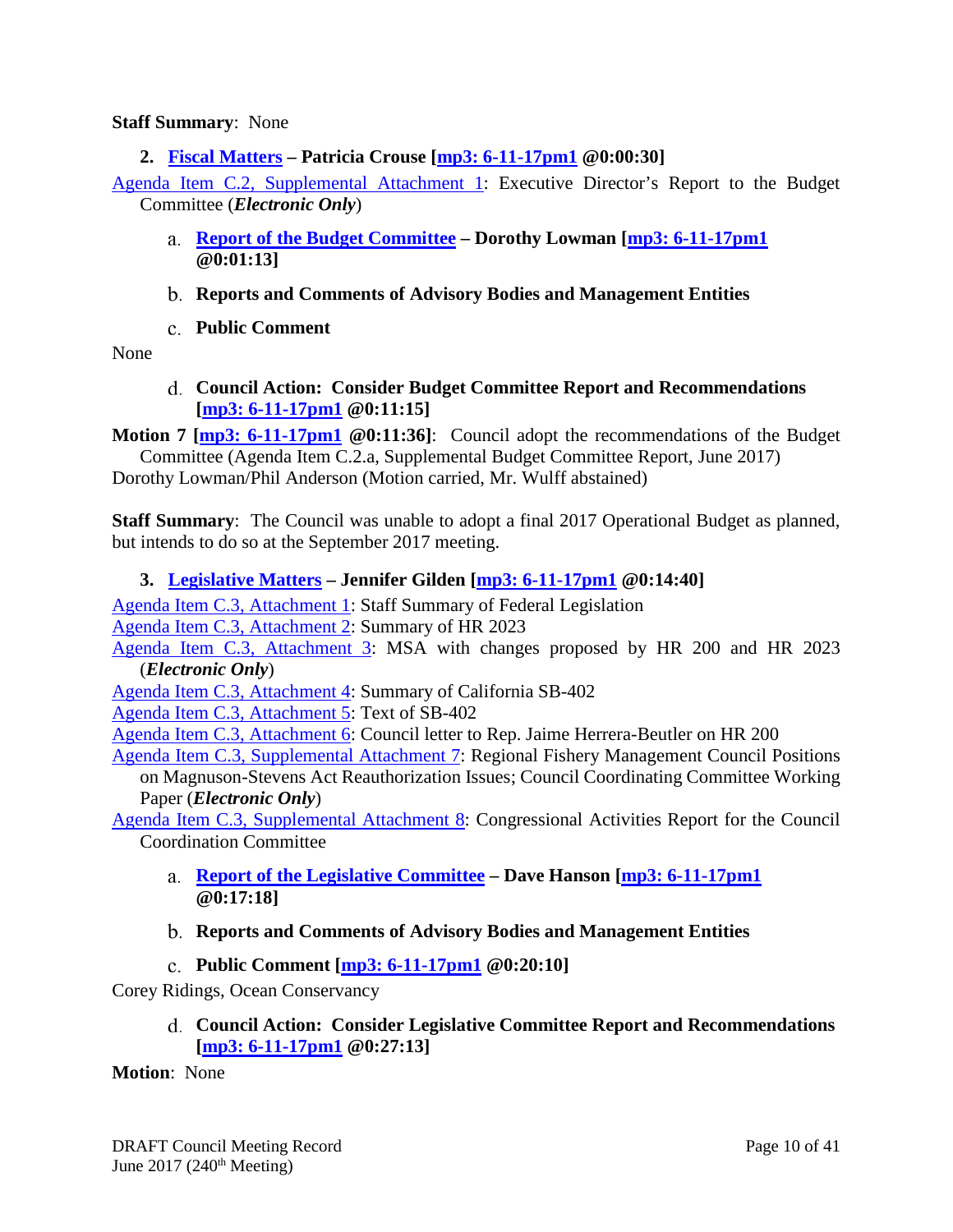#### **Staff Summary**: None

<span id="page-10-0"></span>**4. [Approval of Council Meeting Records](http://www.pcouncil.org/wp-content/uploads/2017/05/C4__SitSum_MtgRecMar17_and_Apr17_Jun2017BB.pdf) – Herb Pollard [\[mp3: 6-11-17pm1](ftp://ftp.pcouncil.org/pub/R1706_June_2017_Recordings/6-11-17pm1Copy.mp3) @0:29:02]**

[Agenda Item C.4, Attachment 1:](http://www.pcouncil.org/wp-content/uploads/2017/05/C4_Att1_March_2017_Draft_COUNCIL_MEETING_RECORD_Jun2017BB.pdf) Draft Council Meeting Record: 238th Session of the Pacific Fishery Management Council (March 8-13, 2017)

<span id="page-10-1"></span>[Agenda Item C.4, Attachment 2:](http://www.pcouncil.org/wp-content/uploads/2017/05/C4_Att2_April_2017_Draft_COUNCIL_MEETING_RECORD_Jun2017BB.pdf) Draft Council Meeting Record: 239th Session of the Pacific Fishery Management Council (April 7-11, 2017)

**Council Action: Approve Previous Council Meeting Records [\[mp3: 6-11-17pm1](ftp://ftp.pcouncil.org/pub/R1706_June_2017_Recordings/6-11-17pm1Copy.mp3) @0:29:14]**

**Motion 8 [\[mp3: 6-11-17pm1](ftp://ftp.pcouncil.org/pub/R1706_June_2017_Recordings/6-11-17pm1Copy.mp3) @0:30:46]:** Council approve the March 2017 and April 2017 Council meeting records as shown in Agenda Item C.4, Attachment 1, June 2017 and Attachment 2, June 2017 respectively.

David Crabbe/Buzz Brizendine (Motion carried unanimously)

#### **Staff Summary**: None

<span id="page-10-2"></span>**5. [Stock Assessment Improvement Plan Comments](http://www.pcouncil.org/wp-content/uploads/2017/05/C5__SitSum_SAIP_Jun2017BB.pdf) – John DeVore [\[mp3: 6-14-17am1](ftp://ftp.pcouncil.org/pub/R1706_June_2017_Recordings/6-14-17am1Copy.mp3) @1:53:53]**

[Agenda Item C.5, Attachment 1:](http://www.pcouncil.org/wp-content/uploads/2017/05/C5_Att1_SAIP_Full_ElectronicOnly_JUN2017BB.pdf) "Implementing a Next Generation Stock Assessment Enterprise: An Update to NOAA Fisheries' Stock Assessment Improvement (*Full Version Electronic Only*)

- <span id="page-10-3"></span>**[NMFS Report](http://www.pcouncil.org/wp-content/uploads/2017/06/C5a_Sup_NMFS_PPT_SAIP_Overview_Methot_JUNE2017BB.pdf) – Rick Methot [\[mp3: 6-14-17am1](ftp://ftp.pcouncil.org/pub/R1706_June_2017_Recordings/6-14-17am1Copy.mp3) @1:54:28]**
- **Reports and Comments of Advisory Bodies and Management Entities [**[mp3: 6-](ftp://ftp.pcouncil.org/pub/R1706_June_2017_Recordings/6-14-17am2Copy.mp3) [14-17am2](ftp://ftp.pcouncil.org/pub/R1706_June_2017_Recordings/6-14-17am2Copy.mp3) **@0:00:56]**

<span id="page-10-4"></span>[Agenda Item C.5.b, SSC Report:](http://www.pcouncil.org/wp-content/uploads/2017/05/C5b_SSC_Rpt_SAIP_FINAL_Jun2017BB.pdf) Scientific and Statistical Committee Report on Stock Assessment Improvement Plan Comments

[Agenda Item C.5.b, Supplemental GMT Report](http://www.pcouncil.org/wp-content/uploads/2017/06/C5b_Sup_GMT_Rpt_Jun2017BB.pdf) [Agenda Item C.5.b, Supplemental CPSAS Report](http://www.pcouncil.org/wp-content/uploads/2017/06/C5b_Sup_CPSAS_Rpt_Jun2017BB.pdf) [Agenda Item C.5.b, Supplemental GAP Report](http://www.pcouncil.org/wp-content/uploads/2017/06/C5b_Sup_GAP_Rpt_Jun2017BB.pdf)

#### **Public Comment**

<span id="page-10-6"></span><span id="page-10-5"></span>None

**Council Action: Review and Comment on the Stock Assessment Improvement Plan [\[mp3: 6-14-17am2](ftp://ftp.pcouncil.org/pub/R1706_June_2017_Recordings/6-14-17am2Copy.mp3) @0:11:33]**

#### **Motion**: None

**Staff Summary**: The Council and its advisors received a briefing on a draft update of the NMFS Stock Assessment Improvement Plan (SAIP). The Council directed staff to send a letter to NMFS summarizing the recommendations provided by the **Scientific and Statistical Committee**, [Groundfish Management Team,](http://www.pcouncil.org/wp-content/uploads/2017/06/C5b_Sup_GMT_Rpt_Jun2017BB.pdf) [Groundfish Advisory Subpanel,](http://www.pcouncil.org/wp-content/uploads/2017/06/C5b_Sup_GAP_Rpt_Jun2017BB.pdf) and the [Coastal Pelagic Species](http://www.pcouncil.org/wp-content/uploads/2017/06/C5b_Sup_CPSAS_Rpt_Jun2017BB.pdf)  [Advisory Subpanel.](http://www.pcouncil.org/wp-content/uploads/2017/06/C5b_Sup_CPSAS_Rpt_Jun2017BB.pdf) Comments from all the Regional Fishery Management Councils will be considered in the final draft of the updated SAIP, which is anticipated in September.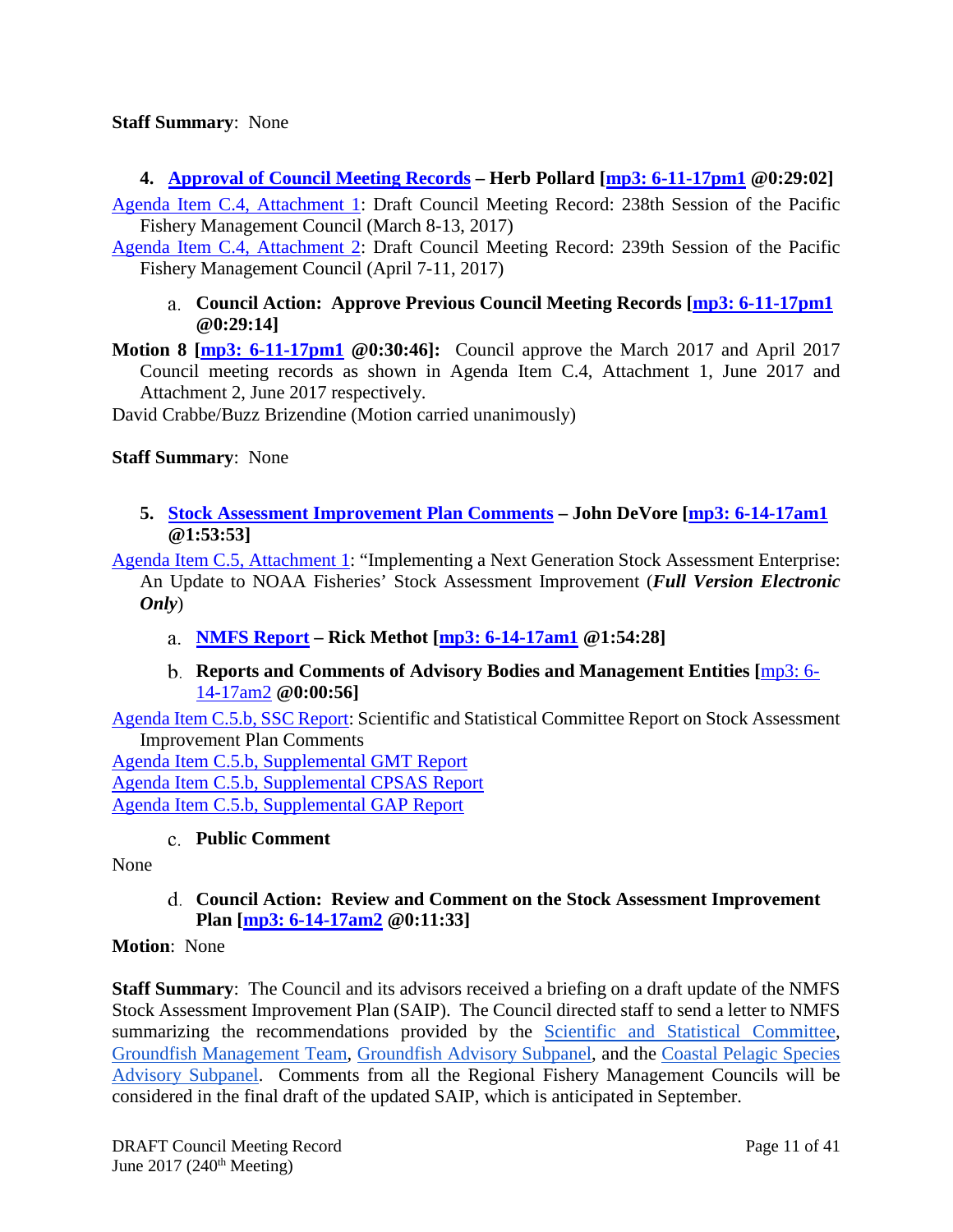# <span id="page-11-0"></span>**6. [National Marine Fisheries Service \(NMFS\) White Paper on Best Scientific](http://www.pcouncil.org/wp-content/uploads/2017/05/C6__SitSum_BSIA_Jun2017BB.pdf)  [Information Available \(BSIA\)](http://www.pcouncil.org/wp-content/uploads/2017/05/C6__SitSum_BSIA_Jun2017BB.pdf) – John DeVore [\[mp3: 6-14-17am2](ftp://ftp.pcouncil.org/pub/R1706_June_2017_Recordings/6-14-17am2Copy.mp3) @017:24]**

[Agenda Item C.6, Attachment 1:](http://www.pcouncil.org/wp-content/uploads/2017/05/C6_Att1_BSIA_Jun2017BB.pdf) Framework for Determining that Fishery Management Decisions are Based on the Best Scientific Information Available

## <span id="page-11-1"></span>**[NMFS Report](http://www.pcouncil.org/wp-content/uploads/2017/06/C6a_Sup_NMFS_PPT_BSIA_Methot_JUNE2017BB.pdf) – Rick Methot [\[mp3: 6-14-17am2](ftp://ftp.pcouncil.org/pub/R1706_June_2017_Recordings/6-14-17am2Copy.mp3) @0:18:39]**

**Reports and Comments of Advisory Bodies and Management Entities [\[mp3: 6-](ftp://ftp.pcouncil.org/pub/R1706_June_2017_Recordings/6-14-17am2Copy.mp3) [14-17am2](ftp://ftp.pcouncil.org/pub/R1706_June_2017_Recordings/6-14-17am2Copy.mp3) @0:51:08]**

<span id="page-11-2"></span>[Agenda Item C.6.b, Supplemental SSC Report](http://www.pcouncil.org/wp-content/uploads/2017/06/C6b_Sup_SSC_Rpt_BSIA_June2017_Final_Jun2017BB.pdf) [Agenda Item C.6.b, Supplemental GAP Report](http://www.pcouncil.org/wp-content/uploads/2017/06/C6b_Sup_GAP_Rpt_Jun2017BB.pdf)

### **Public Comment**

<span id="page-11-4"></span><span id="page-11-3"></span>None

**Council Action: Review and Comment on the NMFS BSIS White Paper [\[mp3:](ftp://ftp.pcouncil.org/pub/R1706_June_2017_Recordings/6-14-17am2Copy.mp3)  [6-14-17am2](ftp://ftp.pcouncil.org/pub/R1706_June_2017_Recordings/6-14-17am2Copy.mp3) @0:52:02]**

#### **Motion**: None

**Staff Summary**: The Council and its advisors received a briefing on a draft NMFS policy on determining the Best Scientific Information Available (BSIA) for decision-making by Regional Fishery Management Councils. The Council emphasized the Pacific Council's robust scientific peer review and oversight by the Council's Scientific and Statistical Committee in its BSIA determination process. The Council also underscored the need for quick determinations by NMFS at the regional level, given the need to avoid delays in using BSIA, and noted the current strong association of the Pacific Council and the Northwest and Southwest Fisheries Science Centers. The Council directed staff to send a letter to NMFS summarizing these comments. A draft policy paper from NMFS on how to make BSIA determinations is anticipated later this year.

<span id="page-11-5"></span>**7. [Membership Appointments and Council Operating Procedure](http://www.pcouncil.org/wp-content/uploads/2017/05/C7__SitSum_ApptsCOPs_JUNE2017BB.pdf) – Mike Burner [\[mp3:](ftp://ftp.pcouncil.org/pub/R1706_June_2017_Recordings/6-14-17am2Copy.mp3)  [6-14-17am2](ftp://ftp.pcouncil.org/pub/R1706_June_2017_Recordings/6-14-17am2Copy.mp3) @1:06:01]**

<span id="page-11-6"></span>[Agenda Item C.7, Supplemental Attachment 1:](http://www.pcouncil.org/wp-content/uploads/2017/06/C7_Sup_Att1_DraftCOP4_SSC_Jun2017BB.pdf) DRAFT COP 4, SSC

# **Reports and Comments of Advisory Bodies and Management Entities**

# **Public Comment [\[mp3: 6-14-17am2](ftp://ftp.pcouncil.org/pub/R1706_June_2017_Recordings/6-14-17am2Copy.mp3) @1:10:20]**

<span id="page-11-8"></span><span id="page-11-7"></span>[Agenda Item C.7.b, Supplemental Public Comment](http://www.pcouncil.org/wp-content/uploads/2017/06/C7b_Sup_PubCmt_Jun2017BB.pdf) Tara Brock, PEW Charitable Trusts

> **Council Action: Consider Appointments to Council Committees and Advisory Bodies; Adopt Changes to Council Operating Procedures [\[mp3: 6-14-17am2](ftp://ftp.pcouncil.org/pub/R1706_June_2017_Recordings/6-14-17am2Copy.mp3) @1:11:31]**

**Motion 23**: Council appoint Ms. Corey Ridings to the vacant California seat on the Ecosystem Advisory Subpanel.

David Crabbe/Buzz Brizendine (Motion carried unanimously)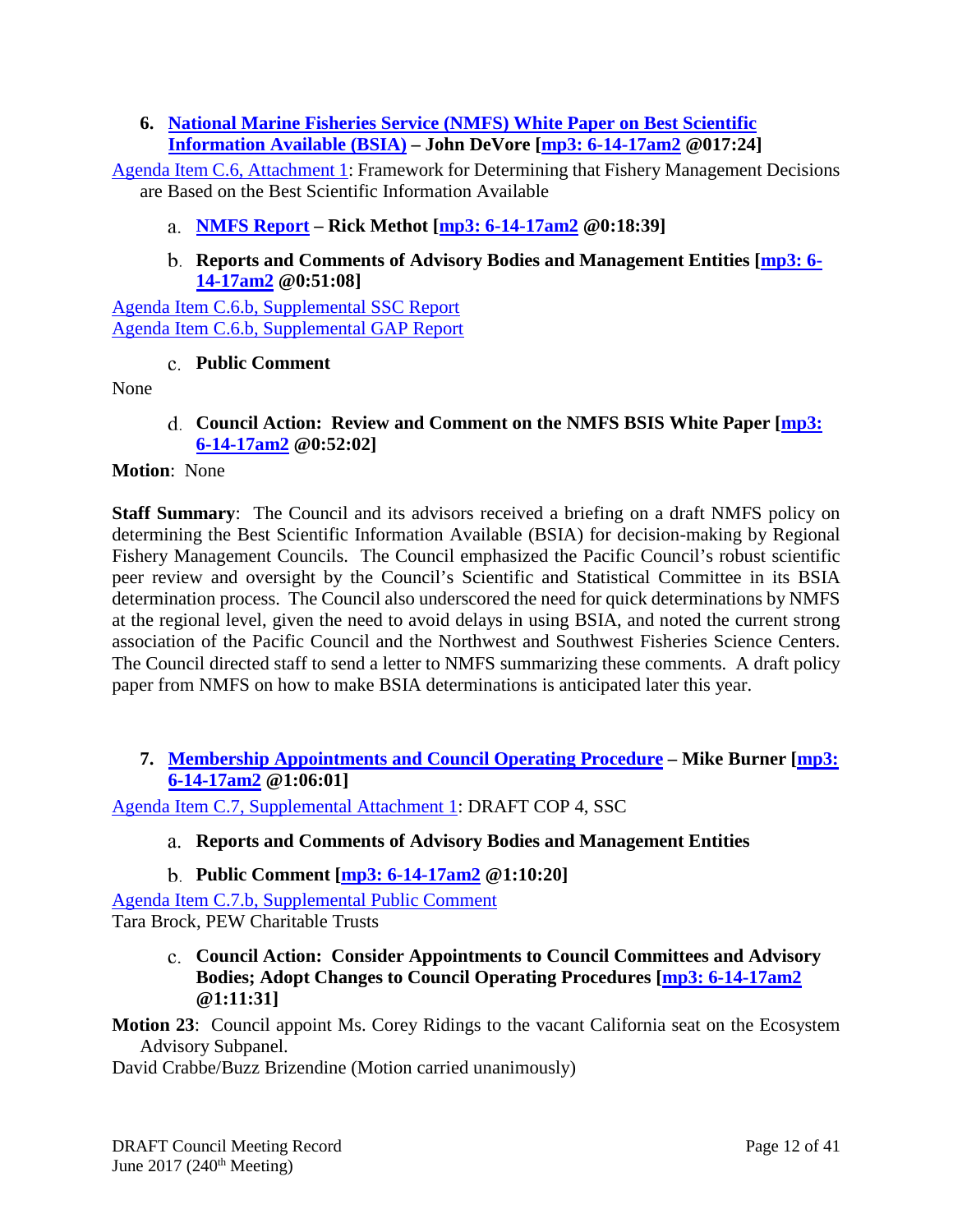**Motion 24:** Council appoint Dr. Andrew Shelton to the vacant National Marine Fisheries Service, Northwest Fisheries Science Center seat on the Scientific and Statistical Committee.

Dorothy Lowman/Caren Braby (Motion carried unanimously)

**Motion 25:** Council approve the changes to COP 4 as shown in Agenda Item C.7, Supplemental Attachment 1.

Marc Gorelnik/Phil Anderson (Motion carried unanimously)

**Motion 26:** Council elect Mr. Phil Anderson as the Council Chair for the August 11, 2017 through August 10, 2018 term.

Rich Lincoln/Marc Gorelnik (Motion carried unanimously)

**Motion 27:** Council elect Mr. David Crabbe as the Council Vice Chair for the August 11, 2017 through August 10, 2018 term.

Marc Gorelnik/Corey Niles (Motion carried unanimously)

**Staff Summary**: The Council elected Mr. Phil Anderson as the Council Chair and Mr. David Crabbe as the Council Vice-Chair for the August 11, 2017 through August 10, 2018 term.

The Council reviewed and approved the following appointments:

- Ms. Corey Ridings was appointed to the vacant California seat on the Ecosystem Advisory Subpanel.
- Dr. Andrew (Ole) Shelton was appointed to the vacant NMFS Northwest Fisheries Science Center seat on the Scientific and Statistical Committee.

The Council adopted changes to COP 4 regarding SSC membership, replacing the designated Alaska Fisheries Science Center seat with an at-large seat. Additionally, the Council directed staff to solicit nominations for this new at-large seat with an emphasis on seeking expertise in stock assessment science. A formal request for nominations will be posted to the Council webpage in the near future, with an anticipated submission deadline of August 15, 2017.

<span id="page-12-0"></span>**8. [Future Council Meeting Agenda and Workload Planning](http://www.pcouncil.org/wp-content/uploads/2017/05/C8__SitSum_CMAgendaPlanning_JUNE2017BB.pdf) – Chuck Tracy [\[mp3: 6-](ftp://ftp.pcouncil.org/pub/R1706_June_2017_Recordings/6-14-17am2Copy.mp3) [14-17am2](ftp://ftp.pcouncil.org/pub/R1706_June_2017_Recordings/6-14-17am2Copy.mp3) @1:21:17]**

[Agenda Item C.8, Attachment 1:](http://www.pcouncil.org/wp-content/uploads/2017/05/C8_Att1_YAG_JUNE2017BB.pdf) Pacific Council Workload Planning: Preliminary Year-at-a-Glance Summary

[Agenda Item C.8, Attachment 2:](http://www.pcouncil.org/wp-content/uploads/2017/05/C8_Att2_SEPT17QR_JUNEBB.pdf) Draft Proposed Council Meeting Agenda, September 12-18, 2017 in Boise, Idaho

[Agenda Item C.8, Attachment 3:](http://www.pcouncil.org/wp-content/uploads/2017/05/C8_Att3_GFworkload_JUNE2017BB.pdf) Groundfish Workload Priorities

[Agenda Item C.8, Supplemental Attachment 4:](http://www.pcouncil.org/wp-content/uploads/2017/06/C8_Sup_Att4_YAG_Jun2017BB.pdf) Pacific Council Workload Planning: Preliminary Year-at-a-Glance Summary (*dated 06/14/2017*)

[Agenda Item C.8, Supplemental Attachment 5:](http://www.pcouncil.org/wp-content/uploads/2017/06/C8_Sup_Att5_SEPT17QR_JUNE2017BB_v2.pdf) Draft Proposed Council Meeting Agenda, September 12-18, 2017 in Boise, Idaho (*Updated 06/14/2017*)

[Agenda Item C.8, Supplemental Attachment 6:](http://www.pcouncil.org/wp-content/uploads/2017/06/C8_Sup_Att6_GFworkload_JUNE2017BB.pdf) Groundfish Workload Priorities (*updated 06/14/2017*)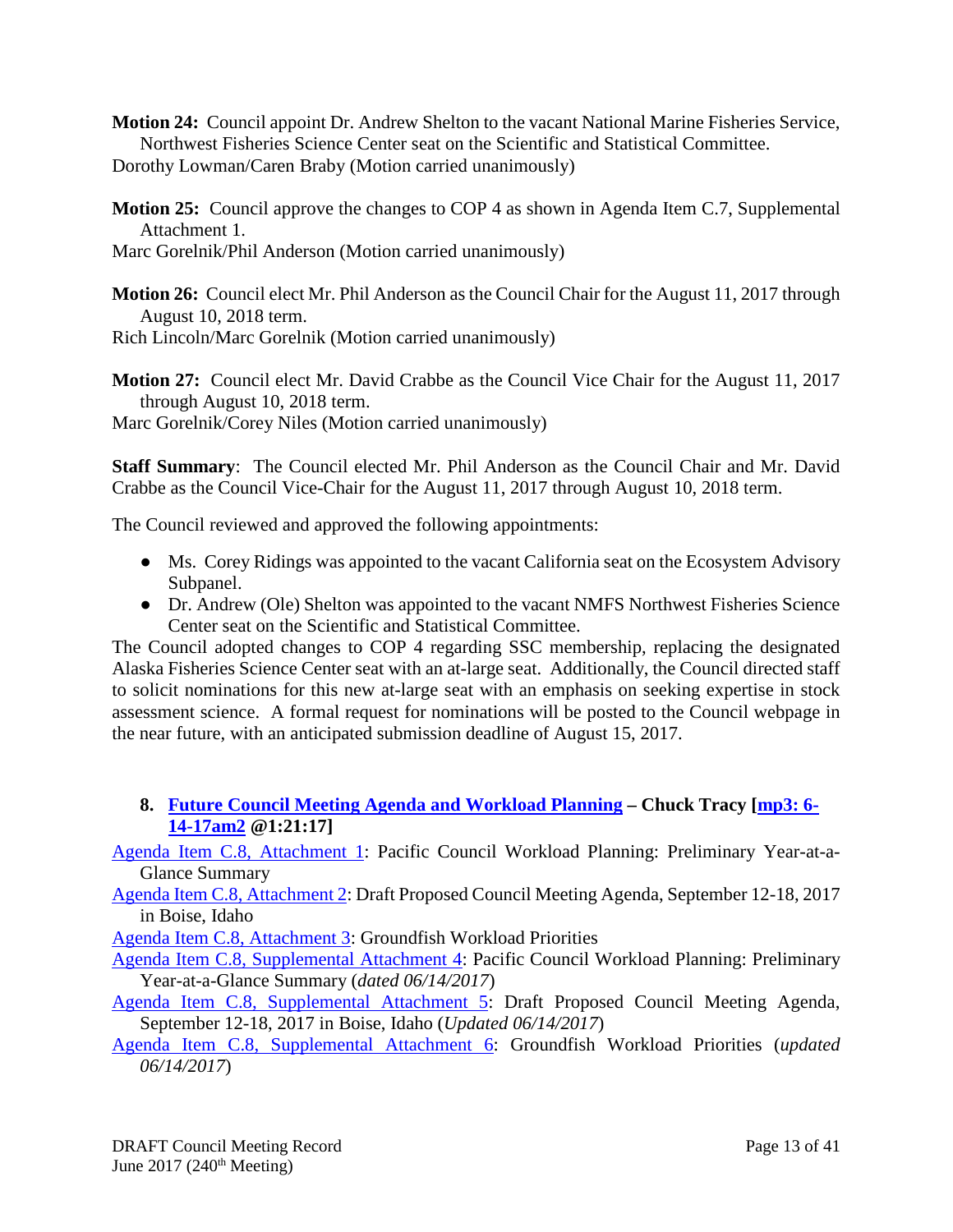**Reports and Comments of Advisory Bodies and Management Entities [\[mp3: 6-](ftp://ftp.pcouncil.org/pub/R1706_June_2017_Recordings/6-14-17am2Copy.mp3) [14-17am2](ftp://ftp.pcouncil.org/pub/R1706_June_2017_Recordings/6-14-17am2Copy.mp3) @1:21:17]**

<span id="page-13-0"></span>[Agenda Item C.8.a, Supplemental NMFS Report:](http://www.pcouncil.org/wp-content/uploads/2017/06/C8a_Sup_NMFS_Rpt_RulemakingUpdateGFMidWaterORsport_Jun2017BB.pdf) Rulemaking Update – Groundfish Midwater Sport Fishery in Oregon

[Agenda Item C.8.a, Supplemental NMFS Report 2:](http://www.pcouncil.org/wp-content/uploads/2017/06/C8a_Sup_NMFS_Rpt2_nonSTAR18-20_Jun2017BB.pdf) Scheduling the Development of Review and Additional, Non-STAR Assessment Products to Support Management in 2018-20

[Agenda Item C.8.a, Supplemental SSC Report](http://www.pcouncil.org/wp-content/uploads/2017/06/C8a_Sup_SSC_Rpt_Planning_Final_Jun2017BB.pdf) [Agenda Item C.8.a, Supplemental GMT Report](http://www.pcouncil.org/wp-content/uploads/2017/06/C8a_Sup_GMT_Rpt_Jun2017BB.pdf) [Agenda Item C.8.a, Supplemental GAP Report](http://www.pcouncil.org/wp-content/uploads/2017/06/C8a_Sup_GAP_Rpt_Jun2017BB.pdf) [Agenda Item C.8.a, Supplemental HMSMT Report](http://www.pcouncil.org/wp-content/uploads/2017/06/C8a_Sup_HMSMT_Rpt_Jun2017BB.pdf) [Agenda Item C.8.a, Supplemental EFH/RCA Project Team Report](http://www.pcouncil.org/wp-content/uploads/2017/06/C8a_Sup_EFHRCA_Rpt_Jun2017BB.pdf) [Agenda Item C.8.a, Supplemental CPSMT Report](http://www.pcouncil.org/wp-content/uploads/2017/06/C8a_Sup_CPSMT_Rpt_Jun2017BB.pdf)

# **Public Comment [\[mp3: 6-14-17am2](ftp://ftp.pcouncil.org/pub/R1706_June_2017_Recordings/6-14-17am2Copy.mp3) @2:12:09]**

<span id="page-13-1"></span>[Agenda Item C.8.b, Public Comment](http://www.pcouncil.org/wp-content/uploads/2017/05/C8b_Public_Comment_Fathili_JUNE2017BB.pdf)

Heather Fathali, Cascadia Cross-Border Law presented [Agenda Item C.8.b, Supplemental Public](http://www.pcouncil.org/wp-content/uploads/2017/06/C8b_Sup_PubCom_PPT_HMS_Permit_Eligibility_for_ABCs_Fathali_JUNE2017BB.pdf)  [Comment PowerPoint:](http://www.pcouncil.org/wp-content/uploads/2017/06/C8b_Sup_PubCom_PPT_HMS_Permit_Eligibility_for_ABCs_Fathali_JUNE2017BB.pdf) American Indians Born in Canada and the Right of Free Access to the United States (*Fathali*) Ben Enticknap, Oceana Tara Brock, PEW Charitable Trusts

# <span id="page-13-2"></span>**Council Action: Discussion and Guidance on Future Meeting Agenda and Workload Planning [\[mp3: 6-14-17am2](ftp://ftp.pcouncil.org/pub/R1706_June_2017_Recordings/6-14-17am2Copy.mp3) 2:34:55]**

**Motion**: None

**Staff Summary**: None

# <span id="page-13-3"></span>**Coastal Pelagic Species Management**

<span id="page-13-4"></span>**1. [Final Pacific Mackerel Stock Assessment and Management Measures](http://www.pcouncil.org/wp-content/uploads/2017/05/D1__Sitsum_Mackerel_Jun2017BB.pdf) – Kerry Griffin [\[mp3: 6-9-17am2](ftp://ftp.pcouncil.org/pub/R1706_June_2017_Recordings/6-9-17am2Copy.mp3) @0:00:30]**

<span id="page-13-5"></span>[Agenda Item D.1, Attachment 1:](http://www.pcouncil.org/wp-content/uploads/2017/05/D1_Att1_Mackerel_Biomass_Estimate_Jun2017BB.pdf) Pacific Mackerel Biomass Projection Estimate

# **Reports and Comments of Advisory Bodies and Management Entities [\[mp3: 6-9-](ftp://ftp.pcouncil.org/pub/R1706_June_2017_Recordings/6-9-17am2Copy.mp3) [17am2](ftp://ftp.pcouncil.org/pub/R1706_June_2017_Recordings/6-9-17am2Copy.mp3) @0:03:21]**

[Agenda Item D.1.a, Supplemental SSC Report](http://www.pcouncil.org/wp-content/uploads/2017/06/D1a_Sup_SSC_Rpt_PmackAssmt_Jun2017BB.pdf) [Agenda Item D.1.a, Supplemental CPSMT Report](http://www.pcouncil.org/wp-content/uploads/2017/06/D1a_Sup_CPSMT_Rpt_PmackAssmt_Jun2017BB.pdf) [Agenda Item D.1.a, Supplemental CPSAS Report](http://www.pcouncil.org/wp-content/uploads/2017/06/D1a_Sup_CPSAS_Rpt_PmackAssmt_Jun2017BB.pdf)

**Public Comment [\[mp3: 6-9-17am2](ftp://ftp.pcouncil.org/pub/R1706_June_2017_Recordings/6-9-17am2Copy.mp3) @0:28:26]**

<span id="page-13-7"></span><span id="page-13-6"></span>Diane Pleschner-Steele, California Wetfish Producers Association

**Council Action: Adopt Final Harvest Specifications and Management Measures for the 2017-2018 and 2018-2019 Fisheries [\[mp3: 6-9-17am2](ftp://ftp.pcouncil.org/pub/R1706_June_2017_Recordings/6-9-17am2Copy.mp3) @0:32:59]**

# **Motion 2:** Council:

1. Approve the Pacific mackerel biomass projection estimate for US management in 2017-18 and 2018-19 (Agenda Item D.1, Attachment 1, June 2017).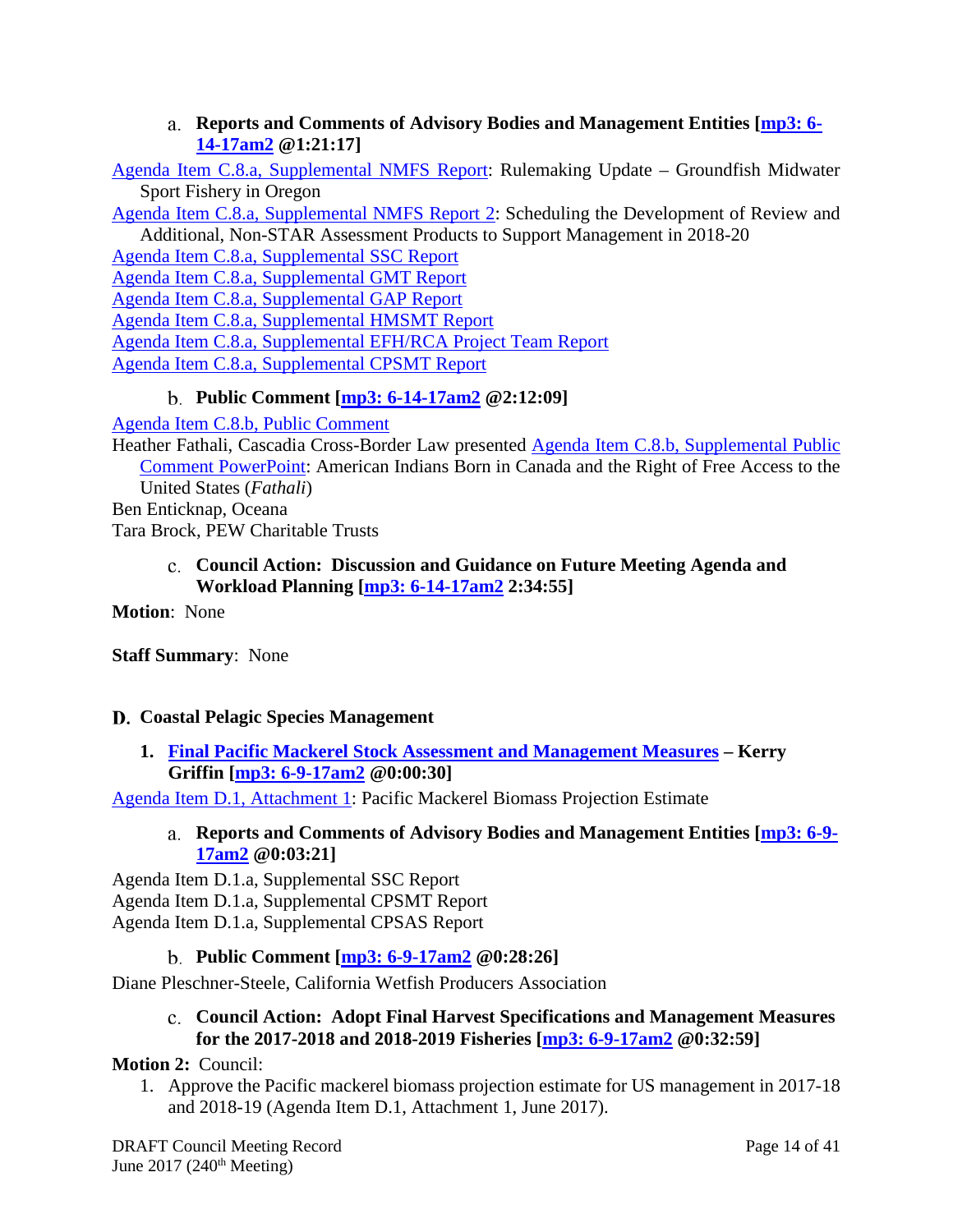2. Adopt the 'Harvest and Management Specifications' section and tables 1 and 2 described in Agenda Item D.1.a, Supplemental CPSMT Report, June 2017.

Briana Brady/Buzz Brizendine (Motion carried unanimously).

**Staff Summary**: The Council adopted Pacific mackerel harvest specifications and management measures for the 2017-18 and 2018-19 fishing seasons, which run July 1-June 30 each season. These include the specifications in the table below, and the following management measures: if the directed fishery reaches the annual catch target (ACT), it will close and shift to an incidentalonly fishery for the remainder of the fishing year, with a 45 percent incidental landing allowance when Pacific mackerel are landed with other coastal pelagic species (CPS); in non-CPS fisheries, up to 3 mt of Pacific mackerel per landing may be landed, to be counted against the annual catch limit (ACL).

|                     | 2017-18    | 2018-19    |
|---------------------|------------|------------|
| <b>Biomass</b>      | 143,403 mt | 131,724 mt |
| <b>OFL</b>          | 30,115 mt  | 27,662 mt  |
| ABC <sub>0.45</sub> | 27,510 mt  | 25,269 mt  |
| $ACL$ (=ABC)        | 27,510 mt  | 25,269 mt  |
| HG                  | 26,293 mt  | 23,840 mt  |
| <b>ACT</b>          | 25,293 mt  | 22,840 mt  |
| Incidental          | $1,000$ mt | $1,000$ mt |

# <span id="page-14-0"></span>**2. [Final Approval of Aerial Survey Methodology](http://www.pcouncil.org/wp-content/uploads/2017/05/D2__Sitsum_AerialSurveyMeth_Jun2017BB.pdf) – Kerry Griffin [\[mp3: 6-9-17pm1](ftp://ftp.pcouncil.org/pub/R1706_June_2017_Recordings/6-9-17pm1Copy.mp3) @0:00:20]**

<span id="page-14-1"></span>[Agenda Item D.2, Attachment 1:](http://www.pcouncil.org/wp-content/uploads/2017/05/D2_Att1_Meth_Review_Panel_Rpt_Jun2017BB.pdf) Methodology Review Panel Report

# **Reports and Comments of Advisory Bodies and Management Entities [\[mp3: 6-9-](ftp://ftp.pcouncil.org/pub/R1706_June_2017_Recordings/6-9-17pm1Copy.mp3) [17pm1](ftp://ftp.pcouncil.org/pub/R1706_June_2017_Recordings/6-9-17pm1Copy.mp3) @0:05:43]**

[Agenda Item D.2.a, CDFW Report](http://www.pcouncil.org/wp-content/uploads/2017/05/D2a_CDFW_Rpt_Jun2017BB.pdf) [Agenda Item D.2.a, Supplemental SSC Report](http://www.pcouncil.org/wp-content/uploads/2017/06/D2a_Sup_SSC_AerialMeth_Jun2017BB.pdf) [Agenda Item D.2.a, Supplemental CPSMT Report](http://www.pcouncil.org/wp-content/uploads/2017/06/D2a_Sup_CPSMT_Rpt_Jun2017BB.pdf) [Agenda Item D.2.a, Supplemental CPSAS Report](http://www.pcouncil.org/wp-content/uploads/2017/06/D2a_Sup_CPSAS_Rpt_Jun2017BB.pdf)

**Public Comment [\[mp3: 6-9-17pm1](ftp://ftp.pcouncil.org/pub/R1706_June_2017_Recordings/6-9-17pm1Copy.mp3) @0:23:06]**

<span id="page-14-3"></span><span id="page-14-2"></span>Diane Pleschner-Steele, California Wetfish Producers Association

**Council Action: Approve Aerial Survey Methodology for Use in Coastal Pelagic Species Stock Assessments [**[mp3: 6-9-17pm1](ftp://ftp.pcouncil.org/pub/R1706_June_2017_Recordings/6-9-17pm1Copy.mp3) **@0:24:21]**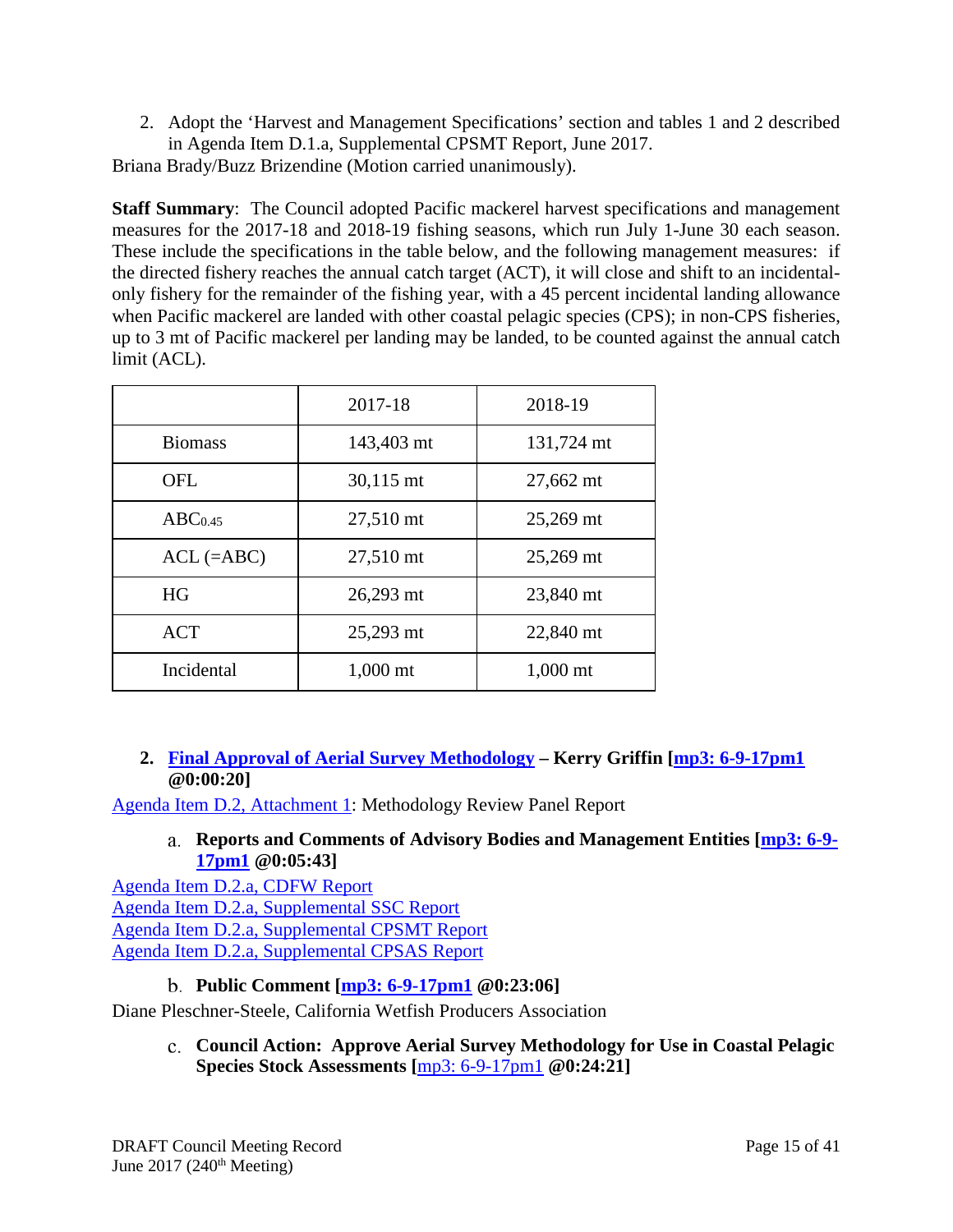**Motion 3 [\[mp3: 6-9-17pm1](ftp://ftp.pcouncil.org/pub/R1706_June_2017_Recordings/6-9-17pm1Copy.mp3) @0:25:19]**: Council approve the aerial survey methodology for use in future Coastal Pelagic Species stock assessments, consistent with the Methodology Review Panel report (Agenda Item D.2, Attachment 1).

Briana Brady/David Crabbe (Motion carried unanimously)

**Staff Summary**: The Council approved the CDFW aerial survey methodology for use in future CPS stock assessments, consistent with recommendations contained in the [Methodology Review](http://www.pcouncil.org/wp-content/uploads/2017/05/D2_Att1_Meth_Review_Panel_Rpt_Jun2017BB.pdf)  [Panel report.](http://www.pcouncil.org/wp-content/uploads/2017/05/D2_Att1_Meth_Review_Panel_Rpt_Jun2017BB.pdf)

# <span id="page-15-0"></span>**Habitat**

<span id="page-15-1"></span>**1.** [Current Habitat Issues](http://www.pcouncil.org/wp-content/uploads/2017/05/E1__SitSum_CurrentHabitatIssues_Jun2017BB.pdf) **– Jennifer Gilden [**[mp3: 6-9-17pm1](ftp://ftp.pcouncil.org/pub/R1706_June_2017_Recordings/6-9-17pm1Copy.mp3) **@0:32:21]**

[Agenda Item E.1, Attachment 1:](http://www.pcouncil.org/wp-content/uploads/2017/05/E1_Att1_Sirkin-Coast-Seafoods-April2017_Jun2017BB.pdf) Letter to U.S. Army Corps of Engineers regarding the Permit Renewal and Expansion of the Coast Seafoods project

[Agenda Item E.1, Attachment 2:](http://www.pcouncil.org/wp-content/uploads/2017/05/E1_Att2_Klamath_Ltr_Jun2017BB.pdf) Draft letter on Klamath Dam removal operations

[Agenda Item E.1, Supplemental Attachment 3:](http://www.pcouncil.org/wp-content/uploads/2017/06/E1_Sup_Att3_NPDES_FINAL_Jun2017BB.pdf) Proposed Potential Comments for a Draft letter on National Pollution Discharge Elimination System general permit

**Report of the Habitat Committee – Eric Wilkins [**[mp3: 6-9-17pm1](ftp://ftp.pcouncil.org/pub/R1706_June_2017_Recordings/6-9-17pm1Copy.mp3) **@0:34:32]**

<span id="page-15-2"></span>[Agenda Item E.1.a, Supplemental HC Report:](http://www.pcouncil.org/wp-content/uploads/2017/06/E1a_Sup_HC_Rpt_EPA_NPDES_Jun2017BB.pdf) Update on EPA's new National Pollutant Discharge Elimination System General Permit program

<span id="page-15-3"></span>[Agenda Item E.1.a, Supplemental HC Report 2:](http://www.pcouncil.org/wp-content/uploads/2017/06/E1a_Sup_HC_Rpt2_Habitat_Issues_Jun2017BB.pdf) Report on Habitat Issues

# **Reports and Comments of Advisory Bodies and Management Entities**

# **Public Comment [**[mp3: 6-9-17pm1](ftp://ftp.pcouncil.org/pub/R1706_June_2017_Recordings/6-9-17pm1Copy.mp3) **@0:50:48]**

<span id="page-15-4"></span>James Mize, Premier Pacific Seafood Dan Waldeck, Pacific Whiting Conservation Cooperative Sarah Nayani, Artic Storm Management Group Heather Mann, Midwater Trawlers Cooperative

### <span id="page-15-5"></span>**Council Action: Consider Habitat Committee Recommendations [**[mp3: 6-9-](ftp://ftp.pcouncil.org/pub/R1706_June_2017_Recordings/6-9-17pm1Copy.mp3) [17pm1](ftp://ftp.pcouncil.org/pub/R1706_June_2017_Recordings/6-9-17pm1Copy.mp3) **@1:14:30]**

**Motion 4 [\[mp3: 6-9-17pm1](ftp://ftp.pcouncil.org/pub/R1706_June_2017_Recordings/6-9-17pm1Copy.mp3) @1:53:19]**: Council approved the draft Klamath letter (Agenda Item E.1, Attachment 2).

Marci Yaremko/Marc Gorelnik (Motion carried, Mr. Lockhart abstained)

**Staff Summary**: The Council directed staff to finalize and send the [draft letter on Klamath dam](http://www.pcouncil.org/wp-content/uploads/2017/05/E1_Att2_Klamath_Ltr_Jun2017BB.pdf)  [operations,](http://www.pcouncil.org/wp-content/uploads/2017/05/E1_Att2_Klamath_Ltr_Jun2017BB.pdf) and to conduct a webinar or conference call between the June and September Council meetings to discuss Oroville dam operations, with invitations to representatives of California Department of Water Resources, the Federal Energy Regulatory Commission, and National Marine Fisheries Service (NMFS).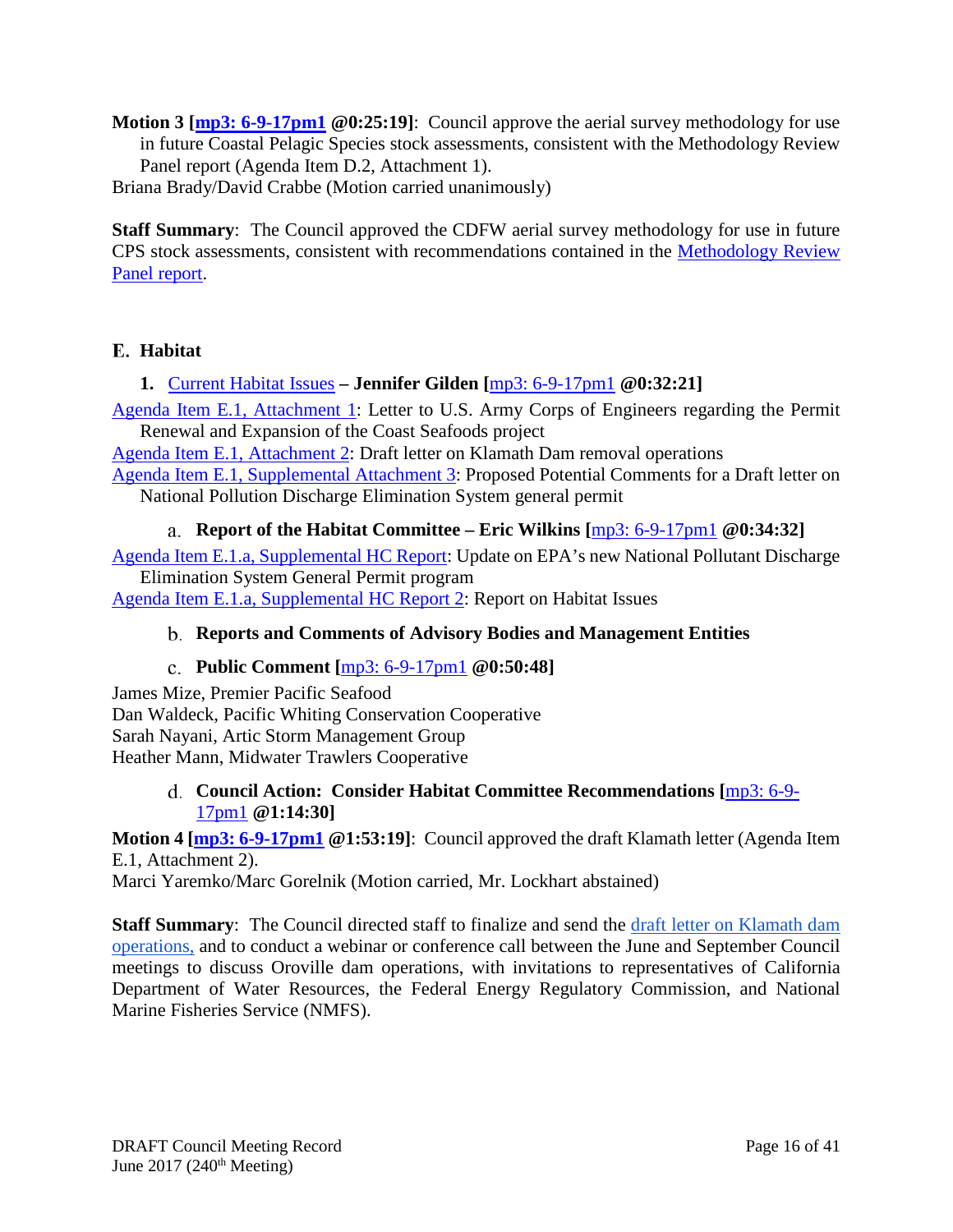# <span id="page-16-0"></span>**Groundfish Management**

<span id="page-16-1"></span>**1.** [National Marine Fisheries Service Report](http://www.pcouncil.org/wp-content/uploads/2017/05/F1__SitSum_NMFS_Rpt_JUNE2017BB.pdf) **– Brett Wiedoff [**[mp3: 6-9-17pm2](ftp://ftp.pcouncil.org/pub/R1706_June_2017_Recordings/6-9-17pm2Copy.mp3) **@0:00:13]**

# **Regulatory Activities – Frank Lockhart [\[mp3: 6-9-17pm2](ftp://ftp.pcouncil.org/pub/R1706_June_2017_Recordings/6-9-17pm2Copy.mp3) @0:01:51]**

<span id="page-16-2"></span>[Agenda Item F.1.a, NMFS Report 1:](http://www.pcouncil.org/wp-content/uploads/2017/05/F1a_NMFS_RPT1_Groundfish_Halibut_Notices_JUNE2017BB.pdf) Groundfish and Halibut *Federal Register* Notices

[Agenda Item F.1.a, Supplemental](http://www.pcouncil.org/wp-content/uploads/2017/06/F1a_Sup_NMFS_RPT2_REVISEDrpt_RulemakingPlana_JUNE2017BB.pdf) **REVISED** NMFS Report 2: Rulemakings and Other Major Activities for Groundfish in 2017

<span id="page-16-3"></span>[Agenda Item F.1.a, Supplemental NMFS Report 3:](http://www.pcouncil.org/wp-content/uploads/2017/06/F1a_Sup_NMFS_RPT3_GearRule_JUNE2017BB.pdf) Proposal to Extend the Gear EFP and a 2019 Implementation Date for the Gear Rule

**Fisheries Science Center Activities – Kevin Werner and Mark Strom [**[mp3: 6-9-](ftp://ftp.pcouncil.org/pub/R1706_June_2017_Recordings/6-9-17pm2Copy.mp3) [17pm2](ftp://ftp.pcouncil.org/pub/R1706_June_2017_Recordings/6-9-17pm2Copy.mp3) **@0:25:37]**

<span id="page-16-4"></span>[Agenda Item F.1.b, Supplemental NWFSC PowerPoint:](http://www.pcouncil.org/wp-content/uploads/2017/06/F1b_Sup_NWFSC_PPT_McClure_JUNE2017BB.pdf) Groundfish Science Report

# **Reports and Comments of Advisory Bodies and Management Entities**

**Public Comment [**[mp3: 6-9-17pm2](ftp://ftp.pcouncil.org/pub/R1706_June_2017_Recordings/6-9-17pm2Copy.mp3) **@0:51:29]**

<span id="page-16-5"></span>Heather Mann, Midwater Trawlers Cooperative Lori Steele, West Coast Seafood Processors Association Ralph Brown

**Council Discussion [**[mp3: 6-9-17pm2](ftp://ftp.pcouncil.org/pub/R1706_June_2017_Recordings/6-9-17pm2Copy.mp3) **@1:03:05]**

<span id="page-16-6"></span>**Motion**: None

# **Staff Summary**: None

<span id="page-16-7"></span>**2.** [Trawl Catch Shares Review Draft Report and Intersector Allocation Report](http://www.pcouncil.org/wp-content/uploads/2017/05/F2__SitSum_CSISA_Rev_JUN2017BB.pdf) **– Jim Seger and John DeVore [**[mp3: 6-10-17am1](ftp://ftp.pcouncil.org/pub/R1706_June_2017_Recordings/6-10-17am1Copy.mp3)**@0:01:12]**

[Agenda Item F.2, Attachment 1:](http://www.pcouncil.org/wp-content/uploads/2017/05/F2_Att1_ReviewCalendar_JUN2017BB.pdf) Calendars for Trawl Catch Share and Intersector Allocation Reviews

[Agenda Item F.2, Attachment 2:](http://www.pcouncil.org/wp-content/uploads/2017/05/F2_Att2_Am21Eval_JUN2017BB.pdf) Evaluating the Performance of Intersector Allocations Since Implementation of the Trawl Catch Share Program

[Agenda Item F.2, Attachment 3:](http://www.pcouncil.org/wp-content/uploads/2017/05/F2_Att3_GF_FMP_ApdxE_RevThruAug162016_Draft_JUN2017BB.pdf) Pacific Coast Groundfish Fishery Management Plan for the California, Oregon, and Washington Groundfish Fishery, Description of Trawl. Rationalization (Catch Shares) Program Appendix E

<span id="page-16-8"></span>[Agenda Item F.2, Attachment 4:](http://www.pcouncil.org/wp-content/uploads/2017/05/F2_Att4_Catch_Share_Review_Guidance_01-121-01_Jun2017BB.pdf) NMFS Procedural Instruction 01-121-01, Guidance for Conducting Review of Catch Share Programs

**Presentation of the Catch Shares Review Analysts – Lisa Pfeiffer, Abigail Harley, Wendy Morrison, Jennifer Gilden, and Suzanne Russell [**[mp3: 6-10-](ftp://ftp.pcouncil.org/pub/R1706_June_2017_Recordings/6-10-17am1Copy.mp3) [17am1](ftp://ftp.pcouncil.org/pub/R1706_June_2017_Recordings/6-10-17am1Copy.mp3) **@0:17:16]**

[Agenda Item F.2.a, Catch Share Analysts Report:](http://www.pcouncil.org/wp-content/uploads/2017/05/F2a_CatchShareAnalystsReport_FullReport_ElectricOnly_Jun2017BB.pdf) West Coast Groundfish Trawl Catch Share Program Five-year Review – Draft (*Full Version Electronic Only*)

[Agenda Item F.2.a, Supplemental Errata to Draft Analysis](http://www.pcouncil.org/wp-content/uploads/2017/06/F2a_Sup_ErrataToDraftAnalysis_5YrRvwDraftDocument_Jun2017BB.pdf)

[Agenda Item F.2.a, Supplemental PowerPoint:](http://www.pcouncil.org/wp-content/uploads/2017/06/F2a_Sup_PPT_5YearRvw_AnalystsPresentation_Jun2017BB.pdf) Presentation of the Catch Shares Review Analysts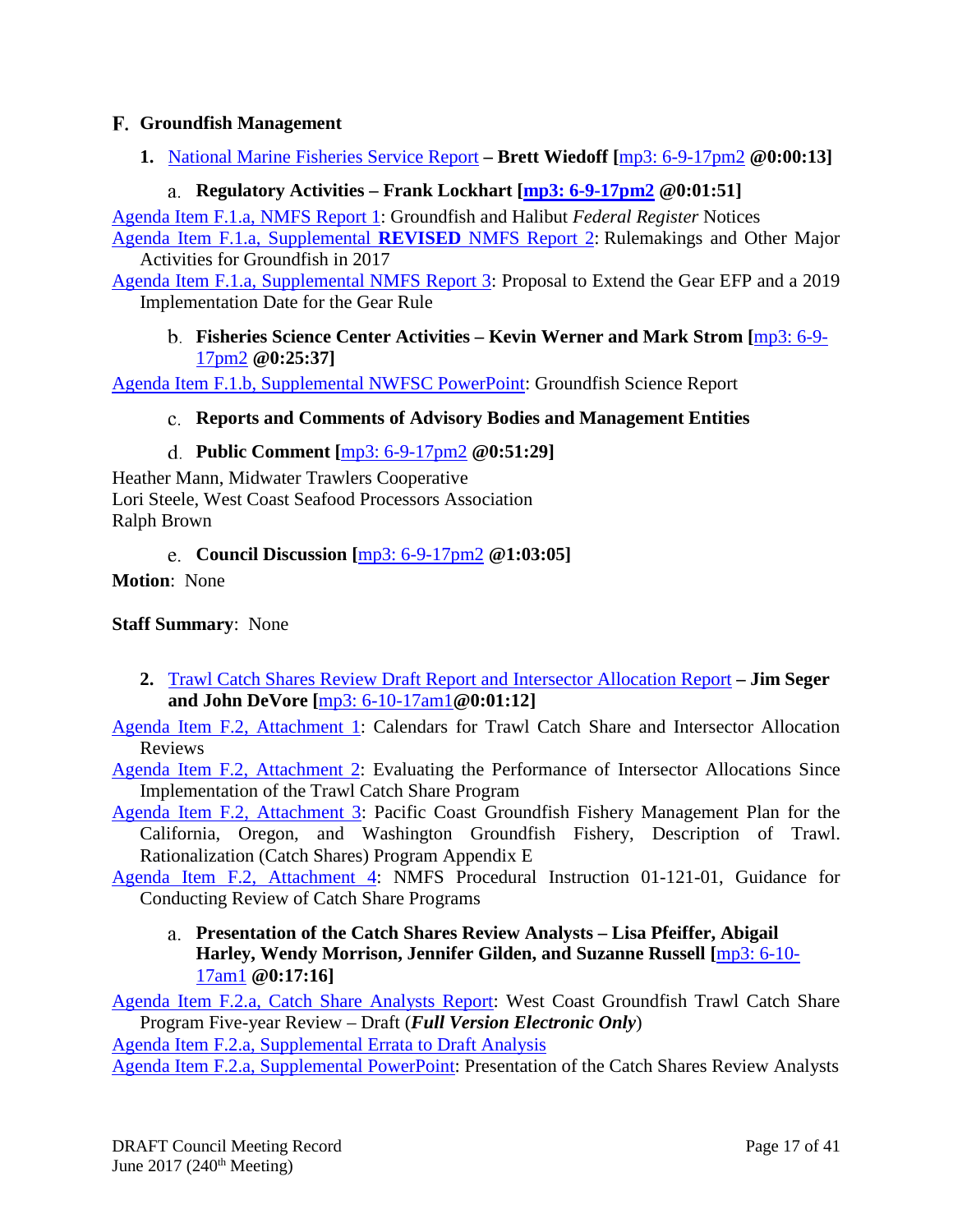- <span id="page-17-0"></span>**[Reports and Comments of the Scientific and Statistical Committee](http://www.pcouncil.org/wp-content/uploads/2017/06/F2b_Sup_SSC_CatchShare_Jun2017BB.pdf) – Cameron Speir [\[mp3: 6-10-17am2](ftp://ftp.pcouncil.org/pub/R1706_June_2017_Recordings/6-10-17am2Copy.mp3) @0:00:32]**
- **Reports and Comments of Advisory Bodies and Management Entities [**[mp3: 6-](ftp://ftp.pcouncil.org/pub/R1706_June_2017_Recordings/6-12-17pm3Copy.mp3) [12-17pm3](ftp://ftp.pcouncil.org/pub/R1706_June_2017_Recordings/6-12-17pm3Copy.mp3) **@0:00:15] & [**[mp3: 6-13-17am1](ftp://ftp.pcouncil.org/pub/R1706_June_2017_Recordings/6-13-17am1Copy.mp3) **@0:00:26]**

<span id="page-17-1"></span>[Agenda Item F.2.c, Supplemental CAB Report](http://www.pcouncil.org/wp-content/uploads/2017/06/F2c_Sup_CAB_Rpt_Jun2017BB.pdf) [Agenda Item F.2.c, Supplemental GMT Report](http://www.pcouncil.org/wp-content/uploads/2017/06/F2c_Sup_GMT_Rpt_Jun2017BB.pdf) [Agenda Item F.2.c, Supplemental GAP Report](http://www.pcouncil.org/wp-content/uploads/2017/06/F2c_Sup_GAP_Rpt_Jun2017BB.pdf) [Agenda Item F.2.d, Public Comment](http://www.pcouncil.org/wp-content/uploads/2017/05/F2d_PublicComments_Jun2017BB.pdf)

# **Public Comment [**[mp3: 6-13-17am1](ftp://ftp.pcouncil.org/pub/R1706_June_2017_Recordings/6-13-17am1Copy.mp3) **@0:34:19] & [**[mp3: 6-13-17am2](ftp://ftp.pcouncil.org/pub/R1706_June_2017_Recordings/6-13-17am2Copy.mp3) **@0:00:14]**

<span id="page-17-2"></span>[Agenda Item F.2.d, Public Comment](http://www.pcouncil.org/wp-content/uploads/2017/05/F2d_PublicComments_Jun2017BB.pdf) [Agenda Item F.2.d, Supplemental Public Comment 2](http://www.pcouncil.org/wp-content/uploads/2017/06/F2d_Sup_PubCmt2_Jun2017BB.pdf) [Agenda Item F.2.d, Supplemental Public Comment 3](http://www.pcouncil.org/wp-content/uploads/2017/06/F2d_Sup_PubCmt3_Jun2017BB.pdf) [Agenda Item F.2.d, Supplemental Public Comment 4](http://www.pcouncil.org/wp-content/uploads/2017/06/F2d_Sup_PubCmt4_E-Only_Jun2017BB.pdf) (Electronic Only) Bob Alverson, Fishing Vessel Owners Association Ralph Brown Jeff Lackey Merrick Burden & Jenny Couture, Environmental Defense Fund presented [Agenda Item F.2.d,](http://www.pcouncil.org/wp-content/uploads/2017/06/F2d_Sup_PubComPPT1_EDF_cmnts_on_5yr_Review_Burden_JUNE2017BB.pdf)  [Supplemental Public Comment PowerPoint 1](http://www.pcouncil.org/wp-content/uploads/2017/06/F2d_Sup_PubComPPT1_EDF_cmnts_on_5yr_Review_Burden_JUNE2017BB.pdf) (EDF) Paul Clampitt, F/V Augustine Michele Longo-Eder Mike Okoniewski and Jonathan Gonzalez, Pacific Seafood presented [Agenda Item F.2.d,](http://www.pcouncil.org/wp-content/uploads/2017/06/F2d_Sup_PubComPPT2_Pacific_Seafood_Gonzales_JUNE2017BB.pdf)  [Supplemental Public Comment PowerPoint 2](http://www.pcouncil.org/wp-content/uploads/2017/06/F2d_Sup_PubComPPT2_Pacific_Seafood_Gonzales_JUNE2017BB.pdf) (Pacific Seafood) Lori Steele, West Coast Seafood Processors Association Dan Waldeck, Pacific Whiting Conservation Coop Donna Parker, Artic Storm and United Catcher Boats John Corbin, Buck & Ann Fisheries Kevin Dunn Heather Mann, Midwater Trawlers Cooperative Tom Libby James Mize, Premier Pacific Seafoods, Inc

- <span id="page-17-3"></span>**Council Action: Approve Trawl Catch Shares Draft Program Review for Public Review, Approve Groundfish Fishery Management Plan Appendix E, and Provide Guidance on Intersector Allocations and Initial Priorities for Trawl Catch Share Follow-on Actions [**[mp3: 6-13-17am2](ftp://ftp.pcouncil.org/pub/R1706_June_2017_Recordings/6-13-17am2Copy.mp3) **@0:32:36] & [**[mp3: 6-13-](ftp://ftp.pcouncil.org/pub/R1706_June_2017_Recordings/6-13-17pm1Copy.mp3) [17pm1](ftp://ftp.pcouncil.org/pub/R1706_June_2017_Recordings/6-13-17pm1Copy.mp3)**@0:00:08]**
- **Motion 13 [\[mp3: 6-13-17am2](ftp://ftp.pcouncil.org/pub/R1706_June_2017_Recordings/6-13-17am2Copy.mp3) @0:51:08]**: Council complete the intersector allocation review with the change recommended by the GMT (Agenda Item F.2.c, Supplemental GMT Report, June 2017) and approve Appendix E with the changes recommended by the GMT except for the section E.2.1.6 the proposed change to the second sentence.

Michele Culver/Rich Lincoln (Motion carried unanimously)

**Motion 14 [\[mp3: 6-13-17am2](ftp://ftp.pcouncil.org/pub/R1706_June_2017_Recordings/6-13-17am2Copy.mp3) @0:59:29]:** Council approve the draft report for public review with the following changes: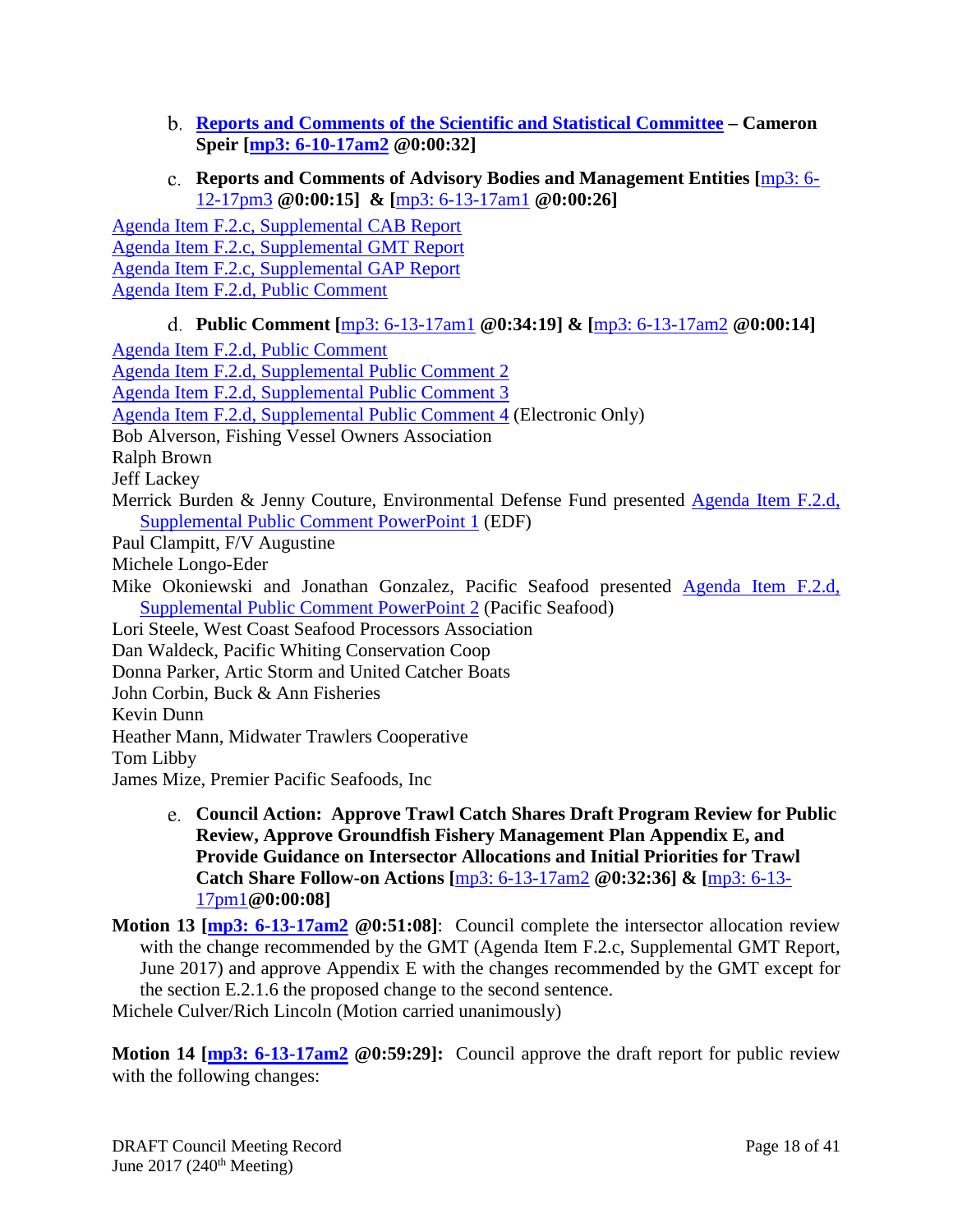- Include the Trawl Catch Shares 5-Year Review Community Advisory Board's recommendations #1d (other constraining species), #2 (comparison indicators of profit), and #4 (should be corrected to #5) (ports list) in Agenda Item F.2.c, Supplemental CAB Report, June 2017, pages 1-2;
- Incorporate the recommendations in Agenda Item F.2.b, Supplemental SSC Report, June 2017; and
- Review the Executive Summary and consider revising or adding language to clearly convey that many of the program's economic benefit objectives have not been achieved.

Maggie Sommer/Jeff Feldner (Motion carried unanimously)

**Motion 15 [\[mp3: 6-13-17am2](ftp://ftp.pcouncil.org/pub/R1706_June_2017_Recordings/6-13-17am2Copy.mp3) @1:08:00]:** Council announce that any acquisition of CP permits and/or use of CP sector whiting allocation after June 13, 2017 may not be included in any grandfather clause adopted by the Council when establishing ownership and/or use limits for CP permits. Request that NMFS make this announcement in the *Federal Register*. And add the following alternatives for analysis:

- No individual or entity may own or control more than four CP permits.
- No individual or entity owning a CP permit(s) may process more than 45 percent of the total CP sector whiting allocation.

Michele Culver/Rich Lincoln (Motion carried unanimously)

# **Motion 16** [**mp3: 6-13-17am2** @1:13:40]: Council to prioritize as:

**Follow-on action high-priority items:** Expedite completion of actions already "in the pipeline" (i.e., RCA/EFH, trawl gear regulation changes, and EFPs).

Recommend that the CAB consider the following issues, and provide preliminary alternatives, if possible, for Council consideration in September, 2017:

- Elimination of the sable fish management line at  $36^{\circ}$  N. for the trawl sector
- Long-term solutions to address at-sea whiting bycatch needs, including but not limited to consideration of a permanent change from allocations/hard caps to set-asides; not including permanent QP trading at this time
- Changing accumulation limits
- Alternative management tools/approaches for choke species
- Gear switching: consider results of further analysis (see below)

**Further analysis to support scoping of high-priority follow-on actions:** Request that the catch share review analysis team conduct additional analyses necessary to:

- Understand the impacts of accumulation limits, and support evaluation of changing and/or eliminating them
- Understand the nature and extent of gear-switching and sablefish access issues:
	- CAB recommendations 1.a, e, and f in Agenda Item F.2.c, Supplemental CAB Report, June 2017, page 1
	- Factors influencing sablefish quota lease prices
	- Impact of sablefish lease price and availability on economic stability of harvesters and processors
	- Understand the implications of a continuing increase in the ratio of leasing to owner-on-board use of QS/QP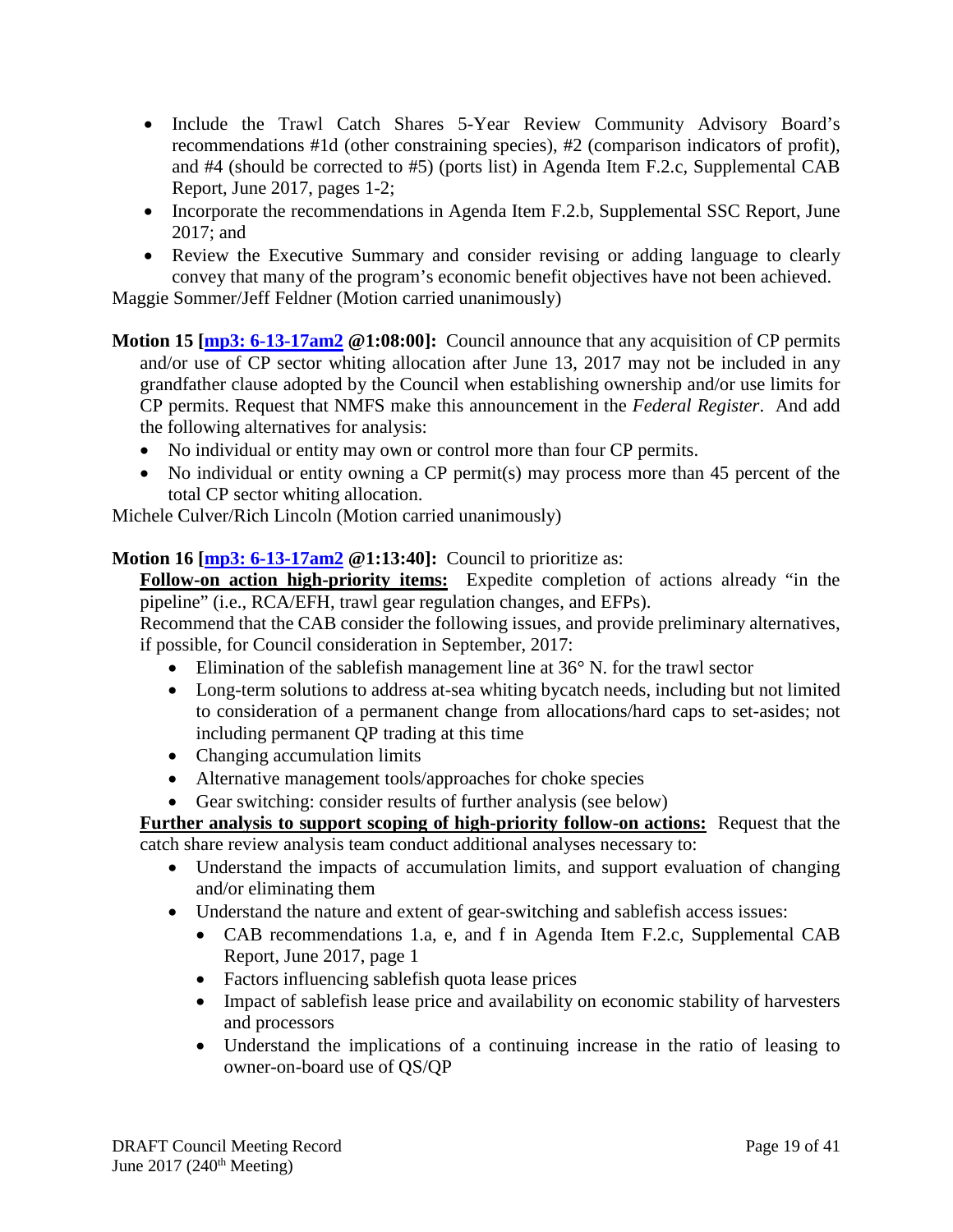### **Additional follow-on actions (for subsequent consideration):**

- Recommend the CAB further explore and develop alternatives for permanent resolution of AMP.
- Request that NMFS explore options for reducing observer and catch monitor costs and report back to the Council.

Maggie Sommer/Dorothy Lowman

**Amendment 1 [\[mp3: 6-13-17am2](ftp://ftp.pcouncil.org/pub/R1706_June_2017_Recordings/6-13-17am2Copy.mp3) @1:34:21]:** Council include for analysis setting a percentage of QS/QP for sablefish that would be designated as trawl only. This could be considered in the context of the AMP or as a stand-alone item.

Michele Culver/Rich Lincoln (amendment carried unanimously) Main Motion, as amended, carried unanimously

**Staff Summary**: The Council directed staff to finalize the intersector allocation review document, after incorporating the changes [recommended by the Groundfish Management Team \(GMT\)](http://www.pcouncil.org/wp-content/uploads/2017/06/F2c_Sup_GMT_Rpt_Jun2017BB.pdf)**,** and to finalize the update of the description of the catch share program contained in Appendix E, after incorporating the changes recommended by the GMT excluding the proposed changes to the review schedule. The Council directed staff to release for public review the draft catch share review document, after incorporating recommendations from the [Scientific and Statistical](http://www.pcouncil.org/wp-content/uploads/2017/06/F2b_Sup_SSC_CatchShare_Jun2017BB.pdf)  [Committee \(SSC\)](http://www.pcouncil.org/wp-content/uploads/2017/06/F2b_Sup_SSC_CatchShare_Jun2017BB.pdf) and the [Community Advisory Board's \(CAB\) recommendations](http://www.pcouncil.org/wp-content/uploads/2017/06/F2c_Sup_CAB_Rpt_Jun2017BB-1.pdf) 1.d (other constraining species), 2 (comparison indicators of profit), and 5 (ports list). The authors were also directed to consider whether to revise or add clarifying language to the executive summary conveying that many of the program's economic benefit objectives have not yet been achieved.

The Council identified possible follow-on actions for the catch share review, but also noted that expedited completion of essential fish habitat (EFH)/Rockfish Conservation Area (RCA) revisions, the trawl gear regulatory package, and EFPs for gear and for year-round coastwide use of midwater gear to target non-whiting species, already under consideration by the Council, was a high priority. Follow-on actions identified included: 1) elimination of the sablefish management line at  $36^{\circ}$  N. for the trawl sector; 2) long-term solutions to address at-sea whiting bycatch needs; 3) changing accumulation limits; and 4) alternative management tools/management approaches for constraining species. At its July 27-28 meeting in Portland, Oregon, the CAB will work on developing preliminary alternatives on these issues for Council consideration in September 2017.

The Council requested the following specific analyses be provided to the CAB for consideration: the impacts of accumulation limits; the implications of continued increase in the ratio of quota pounds (QP) leasing to quota share (QS) owner use of QS/QP; and gear switching, including the possibility of establishing an amount of sablefish QS/QP that could only be used with trawl gear.

The Council also took action to consider limiting the accumulation of control over access and harvest within the catcher-processor (CP) sector. The Council recommended that NMFS announce that any acquisition of CP permits and/or use of CP sector whiting allocation after June 13, 2017 might not be included in any grandfather clause adopted by the Council when establishing ownership and/or use limits for CP permits. Further, the Council identified the following action alternatives for initial analysis: 1) no individual or entity may own or control more than four CP permits; and 2) no individual or entity owning a CP permit(s) may process more than 45 percent of the total CP sector whiting allocation.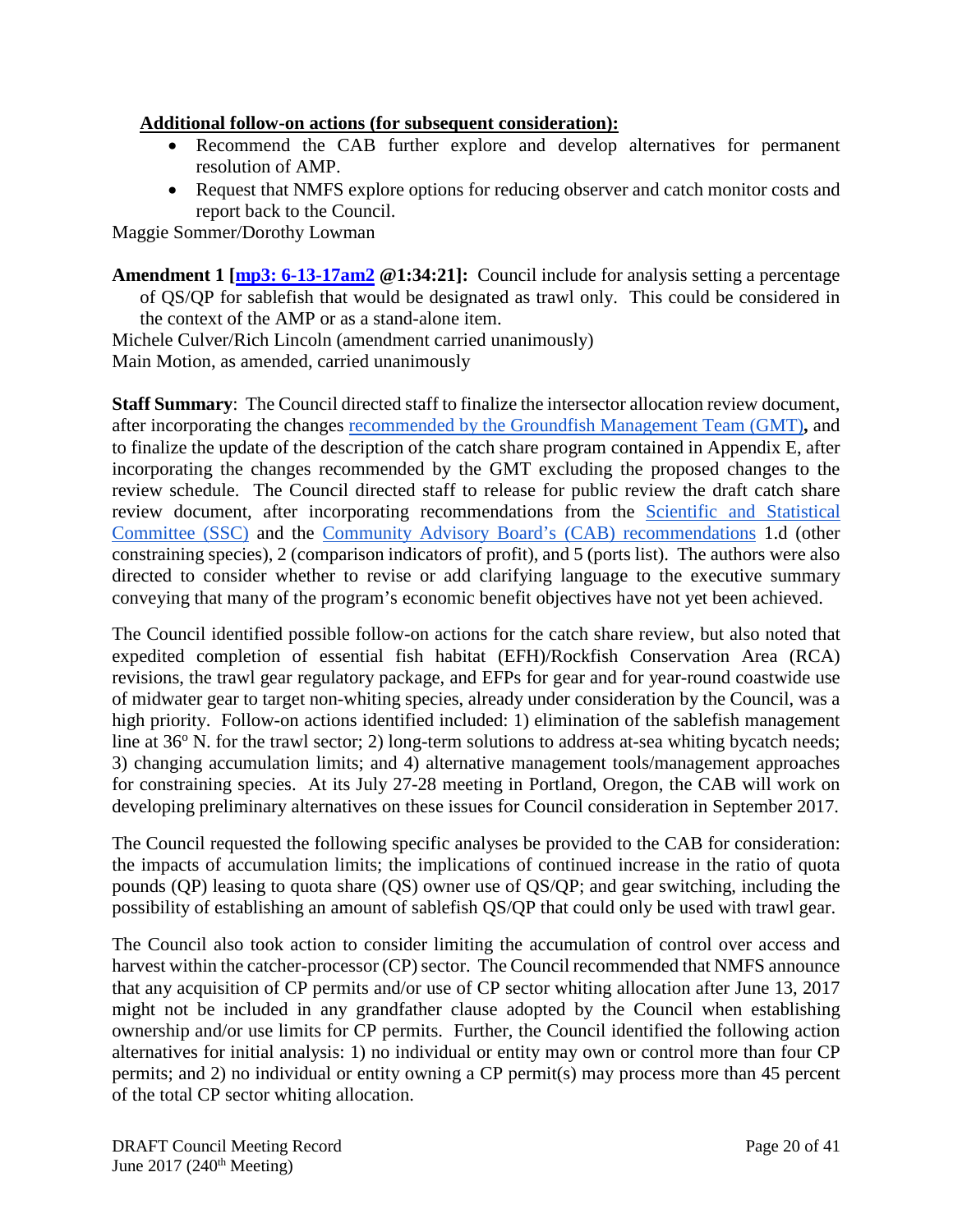As additional follow-on actions for subsequent consideration, the Council directed the CAB to explore and develop alternatives for permanent resolution of the AMP, and asked that NMFS explore options for reducing observer and catch monitor costs and report back to the Council.

<span id="page-20-0"></span>**3.** [Scoping of the Trawl Catch Shares Discard Survival Credits for Sablefish and Lingcod](http://www.pcouncil.org/wp-content/uploads/2017/05/F3__SitSum_Survival-credit_JUNE2017BB.pdf) **– Brett Wiedoff [**[mp3: 6-10-17am2](ftp://ftp.pcouncil.org/pub/R1706_June_2017_Recordings/6-10-17am2Copy.mp3) **@0:07:00]**

[Agenda Item F.3, Supplemental Agenda Item Overview PowerPoint:](http://www.pcouncil.org/wp-content/uploads/2017/06/F3_Sup_LingSable_BLW_PPT_JUNE2017BB.pdf) Scoping of Trawl Catch Shares Discard Survival Credits for Sablefish and Lingcod (*Brett Wiedoff*)

<span id="page-20-1"></span>[Agenda Item F.3, Attachment 1:](http://www.pcouncil.org/wp-content/uploads/2017/05/F3_Att1_IFQ_Survival-credit_ScopingJUNE2017BB.pdf) Trawl IFQ – Discard Survival Credit for Lingcod and Sablefish Scoping Document

### **Reports and Comments of Advisory Bodies and Management Entities [**[mp3: 6-](ftp://ftp.pcouncil.org/pub/R1706_June_2017_Recordings/6-10-17am2Copy.mp3) [10-17am2](ftp://ftp.pcouncil.org/pub/R1706_June_2017_Recordings/6-10-17am2Copy.mp3) **@0:21:01]**

[Agenda Item F.3.a, GMT Report 1:](http://www.pcouncil.org/wp-content/uploads/2017/05/F3a_GMT_Rpt1_DiscardMortality_JUNE2017BB.pdf) Sablefish and Lingcod Discard Mortality Rates [Agenda Item F.3.a, Supplemental SSC Report](http://www.pcouncil.org/wp-content/uploads/2017/06/F3a_Sup_SSC_Rpt_DiscardCredits_June2017BB.pdf) [Agenda Item F.3.a, Supplemental GMT Report](http://www.pcouncil.org/wp-content/uploads/2017/06/F3a_Sup_GMT_Rpt_Jun2017BB.pdf) [Agenda Item F.3.a, Supplemental GAP Report](http://www.pcouncil.org/wp-content/uploads/2017/06/F3a_Sup_GAP_Rpt_Lingcod_Sablefish_Jun2017BB.pdf)

**Public Comment**

<span id="page-20-3"></span><span id="page-20-2"></span>None

**Council Action: Scope Issues for Applying Sablefish and Lingcod Discard Survival Credits in Trawl Catch Share Accounts and Provide Guidance on Future Analyses and Schedule [**[mp3: 6-10-17am2](ftp://ftp.pcouncil.org/pub/R1706_June_2017_Recordings/6-10-17am2Copy.mp3) **@0:43:05]**

**Motion**: None

**Staff Summary**: The Council supported moving forward with the development of alternatives for lingcod and sablefish discard survival credits in the trawl catch share program. The Council recommended adding the agenda item to the list of potential management measures in the 2019- 2020 groundfish specifications process versus keeping it as a separate agenda item. The Council asked the GMT and Groundfish Advisory Subpanel (GAP) to assist in the development of alternatives for consideration. If the management measures are analyzed in the specifications process, then the Council requests that the GMT coordinate with the SSC to review the analysis. The Council would also like to include an analysis of how revision or removal of the lingcod size limits may affect all groundfish fishing sectors.

<span id="page-20-4"></span>**4.** [Final Stock Assessments and Catch Reports](http://www.pcouncil.org/wp-content/uploads/2017/05/F4__SitSum_Assessments_Jun2017BB.pdf) **– John DeVore [**[mp3: 6-10-17am2](ftp://ftp.pcouncil.org/pub/R1706_June_2017_Recordings/6-10-17am2Copy.mp3) **@1:02:55]**

[Agenda Item F.4, Attachment 1:](http://www.pcouncil.org/wp-content/uploads/2017/05/F4_Att1_2017_Arrowtooth_Assessment_Draft_ExecSummary_Jun2017BB.pdf) Executive Summary of "2017 Assessment Update for the U.S. West Coast Stock of Arrowtooth Flounder."

[Agenda Item F.4, Attachment 1 \(Full\):](http://www.pcouncil.org/wp-content/uploads/2017/05/F4_Att1_2017_Arrowtooth_Assessment_DraftFull_Version_Electronic_Only_Jun2017BB.pdf) "2017 Assessment Update for the U.S. West Coast Stock of Arrowtooth Flounder" (*Full Version Electronic Only*)

[Agenda Item F.4, Attachment 2:](http://www.pcouncil.org/wp-content/uploads/2017/05/F4_Att2_bgill_2017_Draft_ExecSummary_Jun2017BB.pdf) Executive Summary of "DRAFT Stock assessment update of blackgill rockfish, *Sebastes melanostomus*, in the Conception and Monterey INPFC areas for 2017"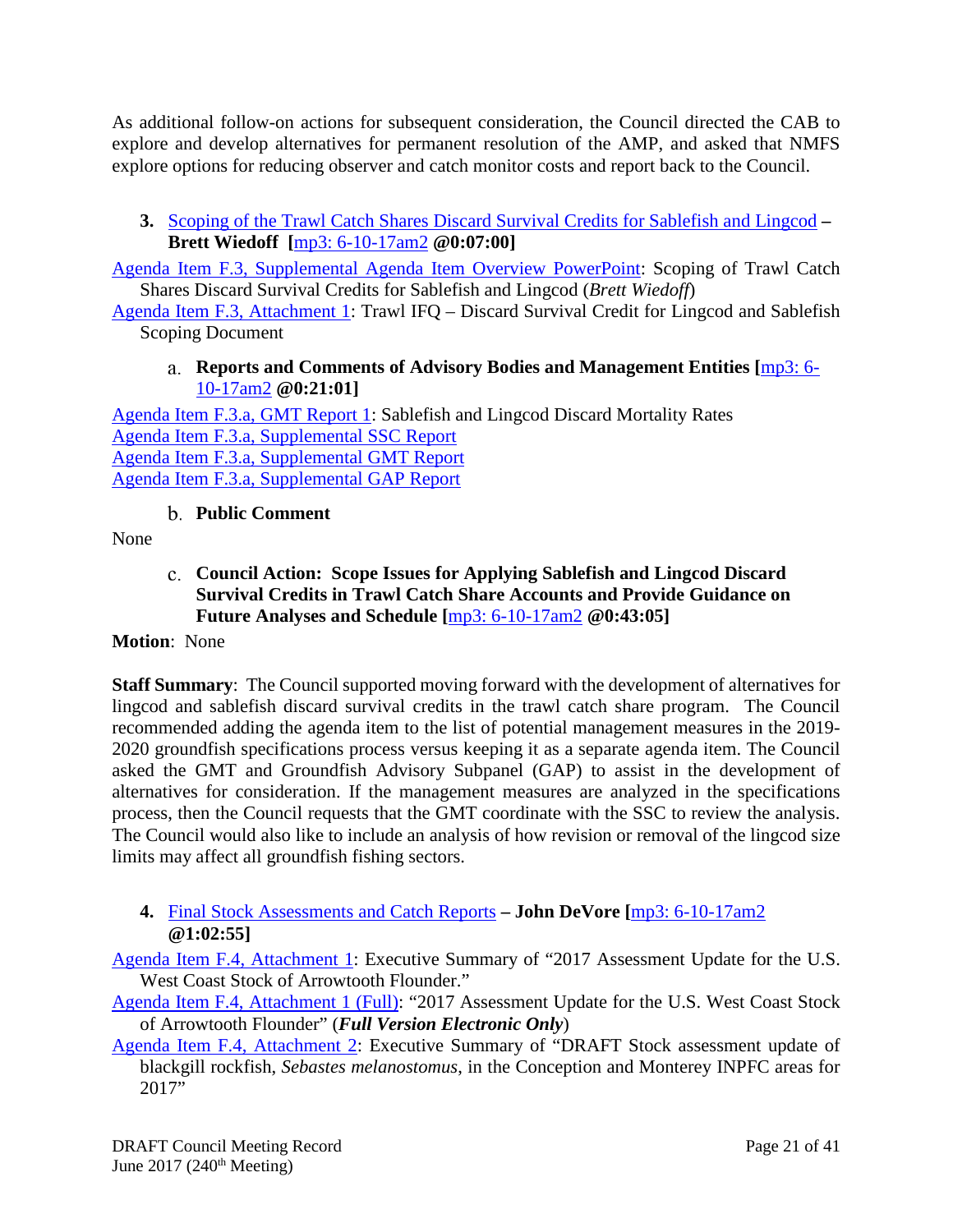- [Agenda Item F.4, Attachment 2 \(Full\):](http://www.pcouncil.org/wp-content/uploads/2017/05/F4_Att2_bgill_2017_DraftFull-ElectronicOnly_Jun2017BB.pdf) "DRAFT Stock assessment update of blackgill rockfish, *Sebastes melanostomus*, in the Conception and Monterey INPFC areas for 2017" (*Full Version Electronic Only*)
- [Agenda Item F.4, Attachment 3:](http://www.pcouncil.org/wp-content/uploads/2017/05/F4_Att3__2017_Bocaccio_Assessment_Draft_ExecSummary_Jun2017BB.pdf) Executive Summary of "Stock Assessment Update: Status of Bocaccio, *Sebastes paucispinis*, in the Conception, Monterey and Eureka INPFC areas for 2017"
- [Agenda Item F.4, Attachment 3 \(Full\):](http://www.pcouncil.org/wp-content/uploads/2017/05/F4_Att3__2017_Bocaccio_Assessment_DraftFull_Version_Electronic_Only_Jun2017BB.pdf) "Stock Assessment Update: Status of Bocaccio, *Sebastes paucispinis*, in the Conception, Monterey and Eureka INPFC areas for 2017″ (*Full Version Electronic Only*)
- [Agenda Item F.4, Attachment 4:](http://www.pcouncil.org/wp-content/uploads/2017/05/F4_Att4_DBRK_2017_Assessment_Update_ExecSummary_Jun2017BB.pdf) Executive Summary of "Status of the Darkblotched Rockfish Resource off the Continental U.S. Pacific Coast in 2017 (Update of 2015 Assessment Model)"
- [Agenda Item F.4, Attachment 4 \(Full\):](http://www.pcouncil.org/wp-content/uploads/2017/05/F4_Att4_DBRK_2017_Assessment_Update_Full-ElectronicOnly_Jun2017BB.pdf) "Status of the Darkblotched Rockfish Resource off the Continental U.S. Pacific Coast in 2017 (Update of 2015 Assessment Model)" (*Full Document Electronic Only*)
- <span id="page-21-0"></span>[Agenda Item F.4, Attachment 5:](http://www.pcouncil.org/wp-content/uploads/2017/05/F4_Att5_CowcodCatchReport_Jun2017BB.pdf) Total Mortality for Cowcod (Sebastes levis) and Related Harvest Specifications, 2013-2016

# **Reports and Comments of Advisory Bodies and Management Entities [**[mp3: 6-](ftp://ftp.pcouncil.org/pub/R1706_June_2017_Recordings/6-10-17am2Copy.mp3) [10-17am2](ftp://ftp.pcouncil.org/pub/R1706_June_2017_Recordings/6-10-17am2Copy.mp3) **@1:05:48]**

[Agenda Item F.4.a, Supplemental SSC Report](http://www.pcouncil.org/wp-content/uploads/2017/06/F4a_Sup_SSC_Rpt_Assessents_Final_Jun2017BB.pdf) [Agenda Item F.4.a, Supplemental GAP Report](http://www.pcouncil.org/wp-content/uploads/2017/06/F4a_Sup_GAP_Rpt_Assmnts_Final_Jun2017BB.pdf)

# **Public Comment**

<span id="page-21-2"></span><span id="page-21-1"></span>None

- **Council Action: Approve Final Stock Assessment Updates and Cowcod Catch Report for 209-2020 Management [**[mp3: 6-10-17am2](ftp://ftp.pcouncil.org/pub/R1706_June_2017_Recordings/6-10-17am2Copy.mp3) **@1:20:02]**
- **Motion 5 [\[mp3: 6-10-17am2](ftp://ftp.pcouncil.org/pub/R1706_June_2017_Recordings/6-10-17am2Copy.mp3) @1:23:05]:** Council adopt the stock assessments and Cowcod report as endorsed by the SSC (Agenda Item F.4.a, Supplemental SSC Report, June 2017). Corey Niles/Rich Lincoln (Motion carried, Mr. Lockhart abstained)

**Staff Summary**: The Council adopted new update stock assessments for arrowtooth flounder, blackgill rockfish, bocaccio, and darkblotched rockfish; as well as a new cowcod catch report. Arrowtooth flounder status is considered healthy with a depletion of 87 percent at the start of 2017 (relative to the management target of 25 percent) and an increasing biomass due to strong recent recruitments. Blackgill rockfish status is estimated to be close to, but just below, the management target of 40 percent with a depletion of 39 percent at the start of 2017. Bocaccio is estimated to be above their target of 40 percent with a depletion of 48 percent at the start of 2017. Darkblotched rockfish is also estimated to be just above the management target of 40 percent with a depletion of 40.03 percent at the start of 2017. Bocaccio and darkblotched rockfish have been managed under rebuilding plans and have subsequently been declared rebuilt by NMFS. The cowcod catch report indicated that recent year (2013-2016) catches have been well below the ACLs specified under the cowcod rebuilding plan, and the stock remains on track to be rebuilt by 2019.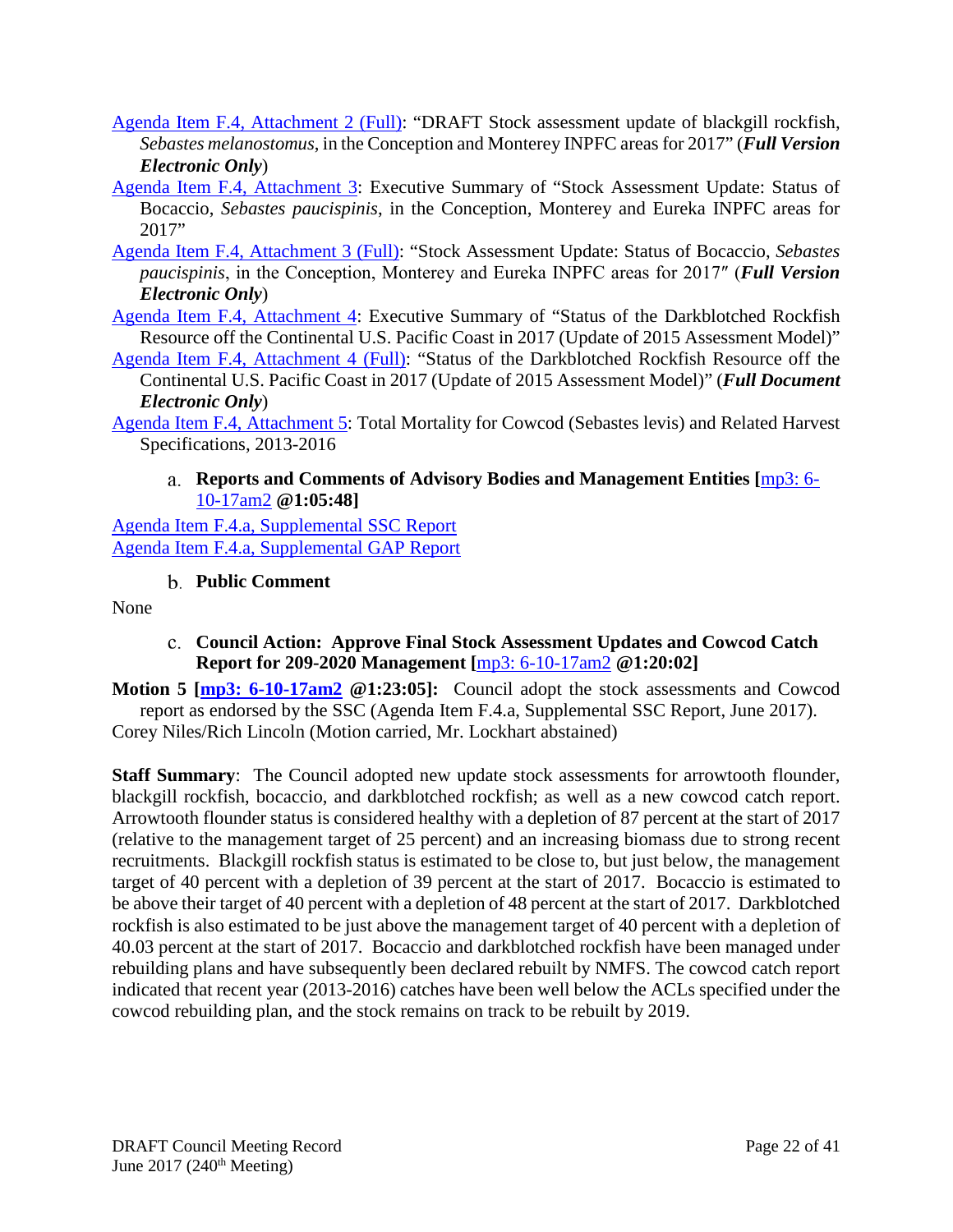- <span id="page-22-0"></span>**5. [Scoping of the Multi-Year Average Catch Policy](http://www.pcouncil.org/wp-content/uploads/2017/05/F5__SitSum_Multi-year_Ave_Catch_Policy_Jun2017BB.pdf) – John DeVore [\[mp3: 6-10-17pm1](ftp://ftp.pcouncil.org/pub/R1706_June_2017_Recordings/6-10-17pm1Copy.mp3) @0:00:34]**
	- **Reports and Comments of Advisory Bodies and Management Entities [\[mp3: 6-](ftp://ftp.pcouncil.org/pub/R1706_June_2017_Recordings/6-10-17pm1Copy.mp3) [10-17pm1](ftp://ftp.pcouncil.org/pub/R1706_June_2017_Recordings/6-10-17pm1Copy.mp3) @0:04:11]**

<span id="page-22-1"></span>[Agenda Item F.5.a, Supplemental GMT Report](http://www.pcouncil.org/wp-content/uploads/2017/06/F5a_Sup_GMT_Rpt_MultiYearAvgCatchPolicy_Jun2017BB.pdf) [Agenda Item F.5.a, Supplemental GAP Report](http://www.pcouncil.org/wp-content/uploads/2017/06/F5a_Sup_GAP_Rpt_MultiYearAvgCatchPolicy_Jun2017BB.pdf)

# **Public Comment**

<span id="page-22-3"></span><span id="page-22-2"></span>None

# **Council Action: Scope Issues for Multi-Year Average Catch Policy and Provide Guidance on Future Analyses and Schedule [\[mp3: 6-10-17pm1](ftp://ftp.pcouncil.org/pub/R1706_June_2017_Recordings/6-10-17pm1Copy.mp3) @0:20:04]**

# **Motion**: None

**Staff Summary**: The Council received initial scoping comments from the GMT and GAP regarding a multi-year average catch policy which seeks to provide a more flexible ACL management framework. NMFS will inform the Council in September whether establishment of a new multi-year policy will require an amendment to the Groundfish Fishery Management Plan. The Council tasked the GMT and GAP with developing a draft purpose and need statement which articulates the need for such a policy, and report to the Council in September. The Council also tasked the GMT and GAP with providing examples of how a new multi-year average catch policy would work.

# <span id="page-22-4"></span>**6. [Electronic Ticket Reporting Timeline Requirements](http://www.pcouncil.org/wp-content/uploads/2017/05/F6__SitSum_24HourReporting_Jun2017BB.pdf) – Jim Seger [\[mp3: 6-10-17pm1](ftp://ftp.pcouncil.org/pub/R1706_June_2017_Recordings/6-10-17pm1Copy.mp3) @0:34:08]**

[Agenda Item F.6, Supplemental Attachment 1:](http://www.pcouncil.org/wp-content/uploads/2017/06/F6_Sup_Att1_Jun2017BB.pdf) Draft Options for Meeting the 24-hour E-Ticket Reporting Requirement From Remote locations and/or After Business Hours on Weekends or Holidays

<span id="page-22-5"></span>**Reports and Comments of Advisory Bodies and Management Entities [\[mp3: 6-](ftp://ftp.pcouncil.org/pub/R1706_June_2017_Recordings/6-10-17pm1Copy.mp3) [10-17pm1](ftp://ftp.pcouncil.org/pub/R1706_June_2017_Recordings/6-10-17pm1Copy.mp3) @0:40:26]**

[Agenda Item F.6.a, Supplemental GMT Report](http://www.pcouncil.org/wp-content/uploads/2017/06/F6a_Sup_GMT_Rpt_Jun2017BB.pdf) [Agenda Item F.6.a, Supplemental EC Report](http://www.pcouncil.org/wp-content/uploads/2017/06/F6a_Sup_EC_Rpt_Jun2017BB.pdf) [Agenda Item F.6.a, Supplemental GAP Report](http://www.pcouncil.org/wp-content/uploads/2017/06/F6a_Sup_GAP_Rpt_etickets_Jun2017BB.pdf)

# **Public Comment [\[mp3: 6-10-17pm1](ftp://ftp.pcouncil.org/pub/R1706_June_2017_Recordings/6-10-17pm1Copy.mp3) @1:00:30]**

<span id="page-22-7"></span><span id="page-22-6"></span>Tom Libby (California Shellfish) and Mike Okoniewski (Pacific Seafood)

# **Council Action: Review Reporting Requirements and Provide Guidance on Future Council Action, if any [\[mp3: 6-10-17pm1](ftp://ftp.pcouncil.org/pub/R1706_June_2017_Recordings/6-10-17pm1Copy.mp3) @1:10:38]**

# **Motion**: None

**Staff Summary:** The Council reviewed the current options available for first receivers to comply with the 24-hour reporting requirement for electronic fish tickets, and determined that existing [options](http://www.pcouncil.org/wp-content/uploads/2017/06/F6_Sup_Att1_Jun2017BB.pdf) are adequate, which required no Council action or regulatory changes.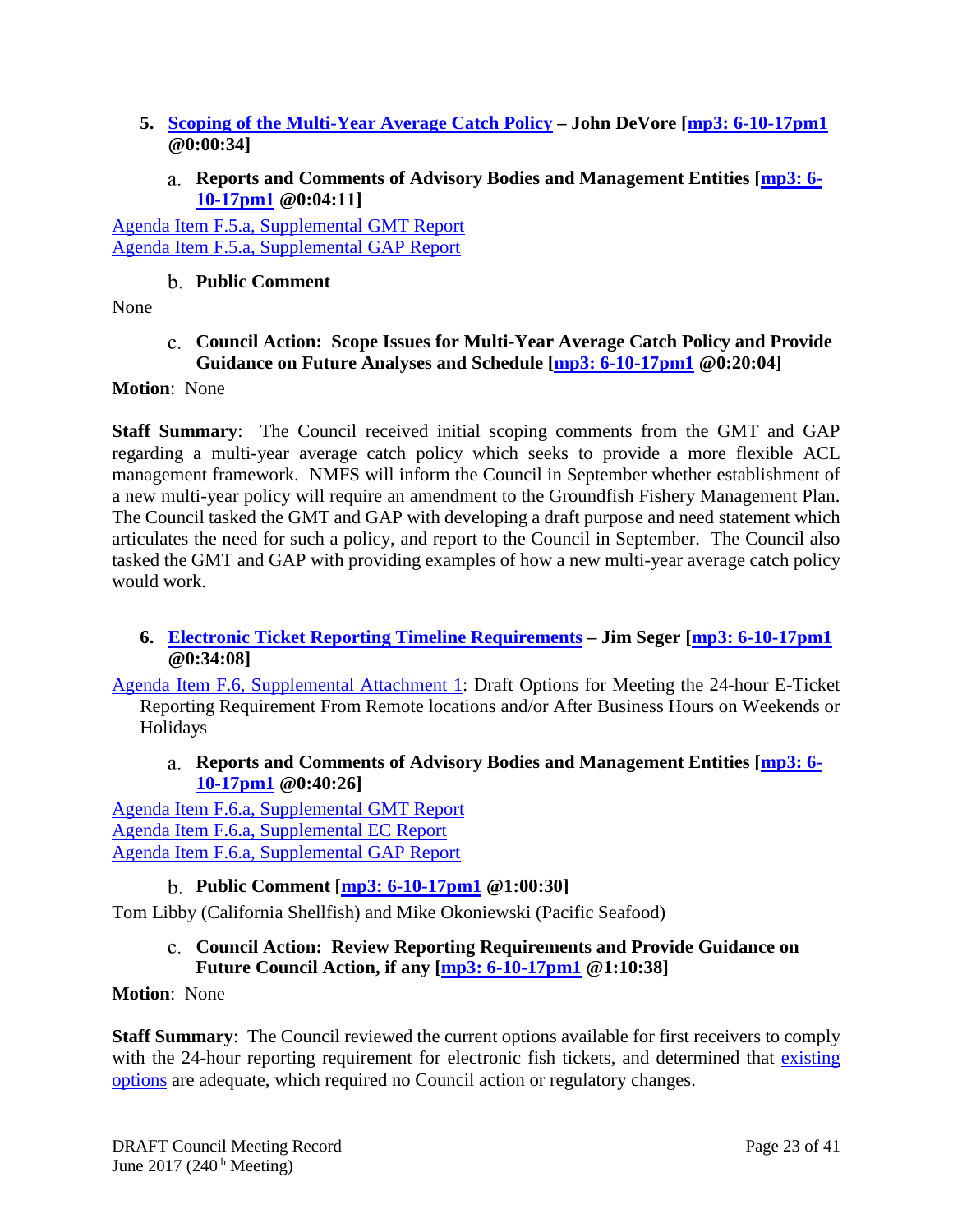## <span id="page-23-0"></span>**7. [Specifications and Management Measures Process for](http://www.pcouncil.org/wp-content/uploads/2017/05/F7__SitSum_19-20_spex_Jun2017BB.pdf) 2019-2020 Fisheries – Kelly Ames and John DeVore [\[mp3: 6-11-17am1](ftp://ftp.pcouncil.org/pub/R1706_June_2017_Recordings/6-11-17am1Copy.mp3) @0:02:35]**

[Agenda Item F.7, Attachment 1:](http://www.pcouncil.org/wp-content/uploads/2017/05/F7_Att1_Spex_Schedule_Jun2017BB.pdf) Proposed Schedule for Developing the 2019-2020 Groundfish Harvest Specifications and Management Measures

[Agenda Item F.7, Attachment 2:](http://www.pcouncil.org/wp-content/uploads/2017/05/F7_Att2_COP9_ElectricOnly_Jun2017BB.pdf) Council Operating Procedure 9 Management and Activity Cycles (*Electronic Only*)

[Agenda Item F.7, Attachment 3:](http://www.pcouncil.org/wp-content/uploads/2017/05/F7_Att3_COP25_ElectricOnly_Jun2017BB.pdf) Council Operating Procedure 25 Groundfish Methodology Reviews (*Electronic Only*)

<span id="page-23-1"></span>[Agenda Item F.7, Attachment 4:](http://www.pcouncil.org/wp-content/uploads/2017/05/F7_Att4_COP19_ElectricOnly_Jun2017BB.pdf) Council Operating Procedure 19 Protocol for Consideration of Exempted Fishing Permits for Groundfish Fisheries (*Electronic Only*)

# **Reports and Comments of Advisory Bodies and Management Entities [\[mp3: 6-](ftp://ftp.pcouncil.org/pub/R1706_June_2017_Recordings/6-11-17am1Copy.mp3) [11-17am1](ftp://ftp.pcouncil.org/pub/R1706_June_2017_Recordings/6-11-17am1Copy.mp3) @0:10:34]**

[Agenda Item F.7.a, Supplemental SSC Report](http://www.pcouncil.org/wp-content/uploads/2017/06/F7a_Sup_SSC_Rpt_Spex_Final_Jun2017BB.pdf) [Agenda Item F.7.a, Supplemental GMT Report](http://www.pcouncil.org/wp-content/uploads/2017/06/F7a_Sup_GMT_final_Jun2017BB.pdf) [Agenda Item F.7.a, Supplemental GAP Report](http://www.pcouncil.org/wp-content/uploads/2017/06/F7a_Sup_GAP_Rpt_Spex_Jun2017BB.pdf)

# **Public Comment**

<span id="page-23-3"></span><span id="page-23-2"></span>[Agenda Item F.7.b, Supplemental Public Comment](http://www.pcouncil.org/wp-content/uploads/2017/06/F7b_Sup_PubCmt_Jun2017BB.pdf)

**Council Action: Initial Scoping of Issues and Adoption for a Process for Specifications and Management Measures for 2019-2020 Fisheries [\[mp3: 6-11-](ftp://ftp.pcouncil.org/pub/R1706_June_2017_Recordings/6-11-17am1Copy.mp3) [17am1](ftp://ftp.pcouncil.org/pub/R1706_June_2017_Recordings/6-11-17am1Copy.mp3) @0:50:09]**

**Motion**: None

**Staff Summary**: The Council adopted the process and schedule for 2019-2020 specifications and management measures as [proposed by NMFS and Council Staff](http://www.pcouncil.org/wp-content/uploads/2017/05/F7_Att1_Spex_Schedule_Jun2017BB.pdf) with regulations scheduled for implementation on January 1, 2019. At the September meeting, the Council is scheduled to adopt stock assessments for lingcod, Pacific ocean perch, yelloweye, yellowtail, blue/deacon rockfishes, and California scorpionfish. The Council is also scheduled to take final action on overfishing limits and sigmas, as well as a range of P\* values and acceptable biological catches, if applicable. Further, the Council is scheduled to consider a preliminary range of new management measures. Final action for all matters associated with the 2019-2020 harvest specifications and management measures is scheduled for June 2018.

# <span id="page-23-4"></span>**8. [Coastwide Non-Whiting Midwater and Gear Modification Exempted Fishing Permit](http://www.pcouncil.org/wp-content/uploads/2017/05/F8__SitSum_EFPs_Jun2017BB.pdf)  [Progress Reports](http://www.pcouncil.org/wp-content/uploads/2017/05/F8__SitSum_EFPs_Jun2017BB.pdf) – Jim Seger [\[mp3: 6-11-17am2](ftp://ftp.pcouncil.org/pub/R1706_June_2017_Recordings/6-11-17am2Copy.mp3) @0:00:05]**

<span id="page-23-5"></span>[Agenda Item F.8, Supplemental Attachment 1:](http://www.pcouncil.org/wp-content/uploads/2017/06/F8_Sup_Att1_MWT_EFP_ProgRep_Jun2017BB.pdf) Midwater Trawl EFP Proposal Agenda Item [F.8, Supplemental Attachment 2:](http://www.pcouncil.org/wp-content/uploads/2017/06/F8_Sup_Att2_Gear_EFP_ProgRpt_Jun2017BB.pdf) Gear EFP Progress Report

**Reports and Comments of Advisory Bodies and Management Entities [\[mp3: 6-](ftp://ftp.pcouncil.org/pub/R1706_June_2017_Recordings/6-11-17am2Copy.mp3) [11-17am2](ftp://ftp.pcouncil.org/pub/R1706_June_2017_Recordings/6-11-17am2Copy.mp3) @0:40:21]**

[Agenda Item F.8.a, Supplemental NMFS Report:](http://www.pcouncil.org/wp-content/uploads/2017/06/F8a_Sup_NMFS_Rpt_Jun2017BB.pdf) Trawl Gear Modification Exempted Fishing Permit Update

[Agenda Item F.8.a, Supplemental GMT Report](http://www.pcouncil.org/wp-content/uploads/2017/06/F8a_Sup_GMT_Rpt_Jun2017BB-1.pdf) [Agenda Item F.8.a, Supplemental GAP Report](http://www.pcouncil.org/wp-content/uploads/2017/06/F8a_Sup_GAP_Rpt_Jun2017BB.pdf)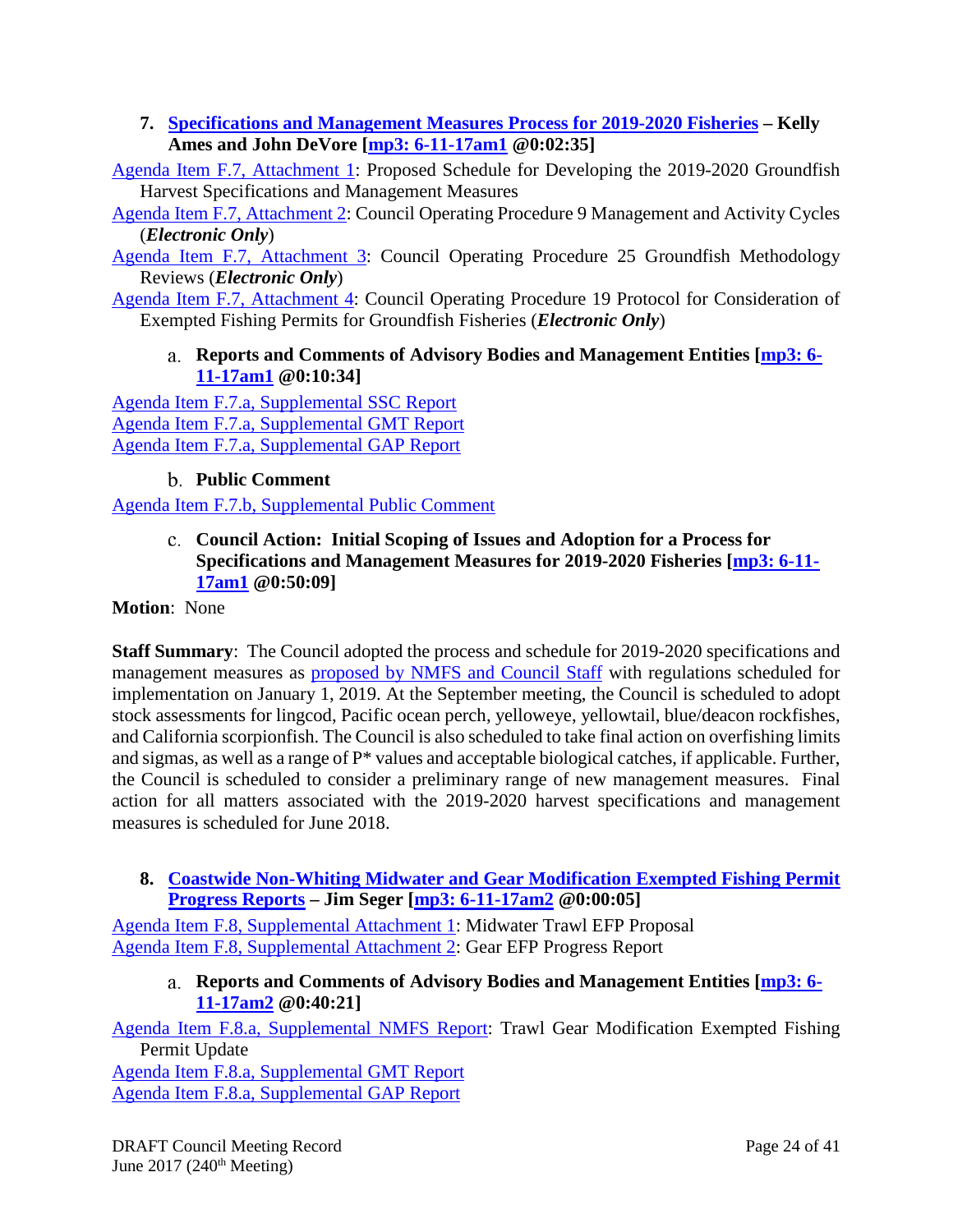### <span id="page-24-0"></span>[Agenda Item F.8.a, Supplemental EC Report](http://www.pcouncil.org/wp-content/uploads/2017/06/F8a_Sup_EC_Rpt_Jun2017BB.pdf)

## **Public Comment (EFP Participants) [\[mp3: 6-11-17am2](ftp://ftp.pcouncil.org/pub/R1706_June_2017_Recordings/6-11-17am2Copy.mp3) @0:04:49]**

[Agenda Item F.8.b, Supplemental Public Comment PowerPoint:](http://www.pcouncil.org/wp-content/uploads/2017/06/F8b_Sup_PubComPPT_EFPprogressRpt_Jun2017BB.pdf) Selective Flatfish Trawl EFP Progress Report (*participants*)

## **Public Comment [\[mp3: 6-11-17am2](ftp://ftp.pcouncil.org/pub/R1706_June_2017_Recordings/6-11-17am2Copy.mp3) @1:04:27]**

<span id="page-24-1"></span>Mike Okoniewski, Pacific Seafood Travis Hunter Brad Pettinger, Oregon Trawl Commission Ralph Brown, Kevin Dunn, F/V Iron Lady

### <span id="page-24-2"></span>**Council Action: Review Progress Reports and Adopt Preliminary EFP for Public Review, as Appropriate [**[mp3: 6-11-17am2](ftp://ftp.pcouncil.org/pub/R1706_June_2017_Recordings/6-11-17am2Copy.mp3) **@1:24:12]**

- **Motion 6 [\[mp3: 6-11-17am2](ftp://ftp.pcouncil.org/pub/R1706_June_2017_Recordings/6-11-17am2Copy.mp3) @1:53:33]:** Council adopt the preliminary 2018 Year-Round Midwater Rockfish EFP as proposed in Agenda Item F.8.b, Supplemental Public Comment PowerPoint, June 2017, with the following additions and recommendations:
	- Work with NMFS OLE to modify the declaration process in order to accommodate the use of multiple trawl gears on one trip, and to document gear type use at the individual haul level.
	- Enable the EFP to test whether observers or EM can confirm the type of gear being used, as recommended by the EC in Agenda Item F.8.a, Supplemental EC Report, June 2017.
	- Require EFP participants to provide information on specific gear configurations by haul to NMFS, as recommended by the GMT in Agenda Item F.8.a, Supplemental GMT Report, June 2017.
	- Specify an area-based sub-cap of 80 chinook for the area South of 42° N., out of the 800 allowed in the entire EFP area prior to May 15.
- `Additionally, request NMFS to review the options for decision-making on the operation of this EFP south of 42° N. and report to the Council in September, including consideration of delaying approval of the EFP south of 42 until 2018 pre-season Chinook forecasts are available, and/or approving only limited elements of the EFP for the area south of 42° N.

Maggie Sommer/Marci Yaremko (Motion carried, Mr. Lockhart abstained)

**Staff Summary**: The Council adopted the preliminary 2018 Year-Round Midwater Rockfish exempted fishing permit (EFP) [as proposed by the proponents](http://www.pcouncil.org/wp-content/uploads/2017/06/F8b_Sup_PubComPPT_EFPprogressRpt_Jun2017BB.pdf) with the following additions and recommendations: (1) work with NMFS Office of Law Enforcement (OLE) to modify the declaration process in order to accommodate the use of multiple trawl gears on one trip, and to document gear type use at the individual haul level; (2) enable the EFP to test whether observers or electronic monitoring (EM) can confirm the type of gear being used, as [recommended by the](http://www.pcouncil.org/wp-content/uploads/2017/06/F8a_Sup_EC_Rpt_Jun2017BB.pdf)  [Enforcement Consultants \(EC\);](http://www.pcouncil.org/wp-content/uploads/2017/06/F8a_Sup_EC_Rpt_Jun2017BB.pdf) (3) require EFP participants to provide information on specific gear configurations by haul to NMFS, as [recommended by the GMT;](http://www.pcouncil.org/wp-content/uploads/2017/06/F8a_Sup_GMT_Rpt_Jun2017BB-1.pdf) and (4) specify an area-based sub-cap of 80 chinook for the area South of 42° N., out of the 800 allowed in the entire EFP area prior to May 15. The Council also requested that the EFP holders transmit the additional haulspecific gear configuration information from the 2017 EFP to NMFS for the trips already made, consistent with the GMT recommendation.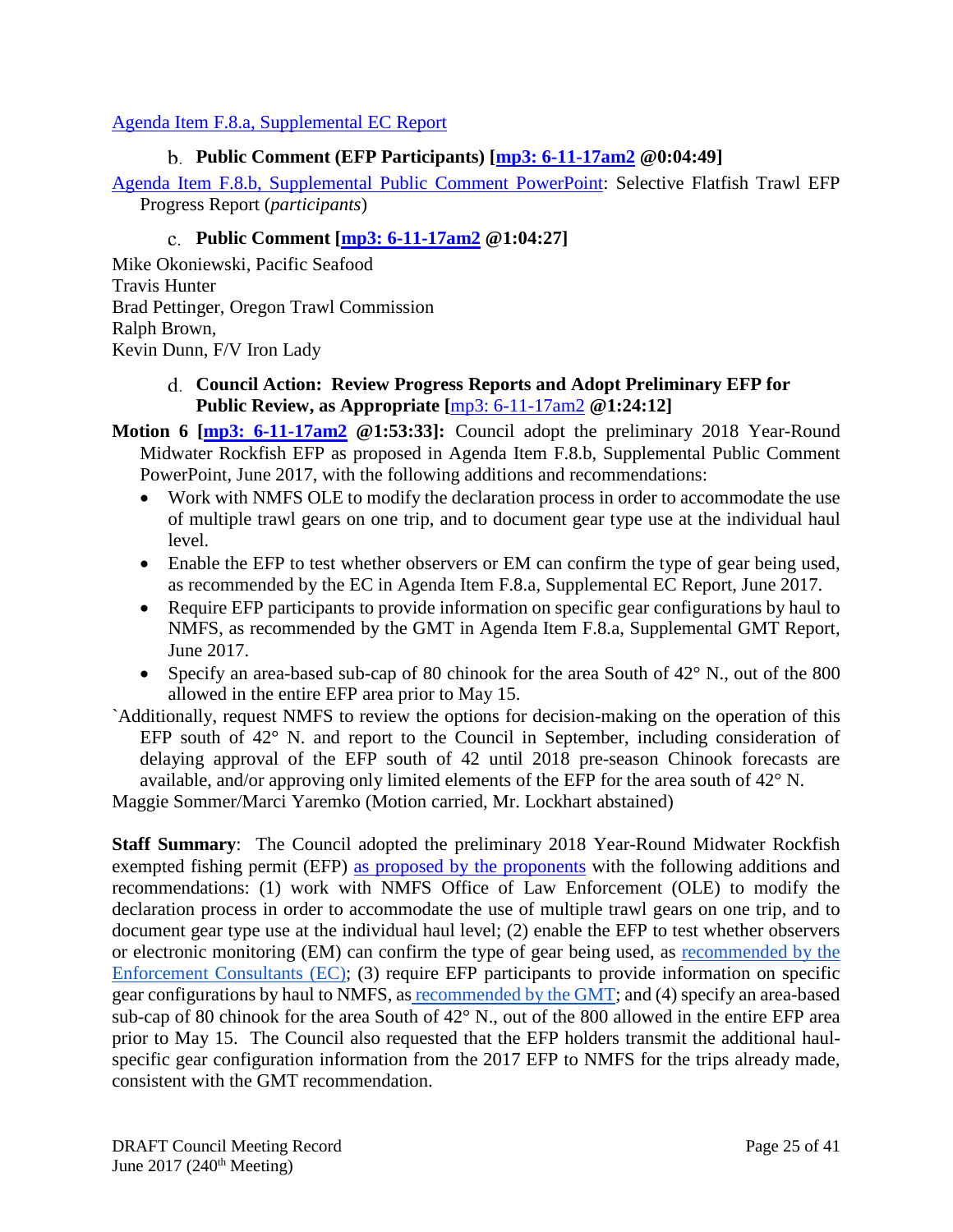Additionally, the Council requested NMFS to review the options for decision-making processes for the operation of the EFP south of  $42^{\circ}$  N. and report to the Council in September, including consideration of the possibility of delaying approval of the EFP south of  $42^{\circ}$  N. until the 2018 preseason Chinook forecasts are available, and/or approving only limited elements of the EFP for the area south of  $42^{\circ}$  N.

<span id="page-25-1"></span><span id="page-25-0"></span>**9. [Final Action on Updated Coordinates for the 125 Fathom Rockfish Conservation](http://www.pcouncil.org/wp-content/uploads/2017/05/F9__SitSum_RCACords_Jun2017BB.pdf)  [Area Line in California](http://www.pcouncil.org/wp-content/uploads/2017/05/F9__SitSum_RCACords_Jun2017BB.pdf) – Kelly Ames [\[mp3: 6-11-17pm1](ftp://ftp.pcouncil.org/pub/R1706_June_2017_Recordings/6-11-17pm1Copy.mp3) @0:33:02]**

## **Reports and Comments of Advisory Bodies and Management Entities [**[mp3: 6-](ftp://ftp.pcouncil.org/pub/R1706_June_2017_Recordings/6-11-17pm1Copy.mp3) [11-17pm1](ftp://ftp.pcouncil.org/pub/R1706_June_2017_Recordings/6-11-17pm1Copy.mp3) **@0:36:54]**

[Agenda Item F.9.a, CDFW Report:](http://www.pcouncil.org/wp-content/uploads/2017/05/F9a_CDFW_Rpt_Jun2017BB.pdf) California Department of Fish and Wildlife Report on Corrections to the 125 fm RCA line between 40° 10′ and 34° 27′ N. Latitude [Agenda Item F.9.a, Supplemental GAP Report](http://www.pcouncil.org/wp-content/uploads/2017/06/F9a_Sup_GAP_Rpt_125_fathom_coordinates_Jun2017BB.pdf)

# **Public Comment**

<span id="page-25-3"></span><span id="page-25-2"></span>None

## **Council Action: Adopt Final Revised RCA Coordinates [**[mp3: 6-11-17pm1](ftp://ftp.pcouncil.org/pub/R1706_June_2017_Recordings/6-11-17pm1Copy.mp3) **@0:40:37]**

**Motion 9 [mp3: [6-11-17pm1](ftp://ftp.pcouncil.org/pub/R1706_June_2017_Recordings/6-11-17pm1Copy.mp3) @0:41:14]:** Council adopt the final coordinates for the 125 fathom RCA line in CA as described in Agenda Item F.9.a, CDFW Report, June 2017.

Joanna Grebel/Marc Gorelnik (Motion carried unanimously)

**Staff Summary**: The Council adopted revised coordinates for the 125 fm line at Usal and Noyo canyons in California, as shown in Table 1 of the [CDFW Report,](http://www.pcouncil.org/wp-content/uploads/2017/03/F7a_CDFW_Rpt_Apr2017BB.pdf) for NMFS implementation. These modifications are intended to provide access to canyons that were previously open when the 150 fm line was in effect (2003-2016). The modifications for Delgada, Point Ano Nuevo, and Cordell Banks contained in the [CDFW Report](http://www.pcouncil.org/wp-content/uploads/2017/03/F7a_CDFW_Rpt_Apr2017BB.pdf) from the April 2017 Council meeting and any other proposed modifications will be forwarded for consideration in the 2019-2020 harvest specifications and management measures process at the September 2017 Council meeting.

# <span id="page-25-5"></span><span id="page-25-4"></span>**10. [Final Action on Inseason Adjustments](http://www.pcouncil.org/wp-content/uploads/2017/05/F10__SitSum_Inseason_Jun2017BB.pdf) – Kelly Ames [\[mp3: 6-13-17pm1](ftp://ftp.pcouncil.org/pub/R1706_June_2017_Recordings/6-13-17pm1Copy.mp3) @0:13:07]**

# **Reports and Comments of Advisory Bodies and Management Entities [**[mp3: 6-](ftp://ftp.pcouncil.org/pub/R1706_June_2017_Recordings/6-13-17pm1Copy.mp3) [13-17pm1](ftp://ftp.pcouncil.org/pub/R1706_June_2017_Recordings/6-13-17pm1Copy.mp3) **@0:14:41]**

[Agenda Item F.10.a, Supplemental GMT Report 1:](http://www.pcouncil.org/wp-content/uploads/2017/06/F10a_Sup_GMT_Rpt_InseasonRpt1-Final_DMRS_for_BB_and_WCGOP_Jun2017BB.pdf) Informational Report on Updated Nearshore Discard Mortality Rates for Rockfish

Agenda Item F.10.a, **REVISED** [Supplemental GMT Report 2:](http://www.pcouncil.org/wp-content/uploads/2017/06/F10a_Sup_REVISED_GMT_Rpt2_Jun2017BB.pdf) Inseason Adjustments

[Agenda Item F.10.a, Supplemental GMT Report 3:](http://www.pcouncil.org/wp-content/uploads/2017/06/F10a_Sup_GMT_Rpt3_Jun2017BB.pdf) Developing Criteria for Releasing the POP, Darkblotched Rockfish, and Canary Rockfish Buffers to the At-Sea Sectors

[Agenda Item F.10.a, Supplemental GAP Report](http://www.pcouncil.org/wp-content/uploads/2017/06/F10a_Sup_GAP_Rpt_Jun2017BB.pdf)

[Agenda Item F.10.a, Supplemental SAS Report](http://www.pcouncil.org/wp-content/uploads/2017/06/F10a_Sup_SAS_Rpt_InSeason_Jun2017BB.pdf)

<span id="page-25-6"></span>**Public Comment [**[mp3: 6-13-17pm1](ftp://ftp.pcouncil.org/pub/R1706_June_2017_Recordings/6-13-17pm1Copy.mp3) **@0:59:48]** [Agenda Item F.10.b, Supplemental Public Comment](http://www.pcouncil.org/wp-content/uploads/2017/06/F10b_Sup_PC_Mann_June2017BB.pdf)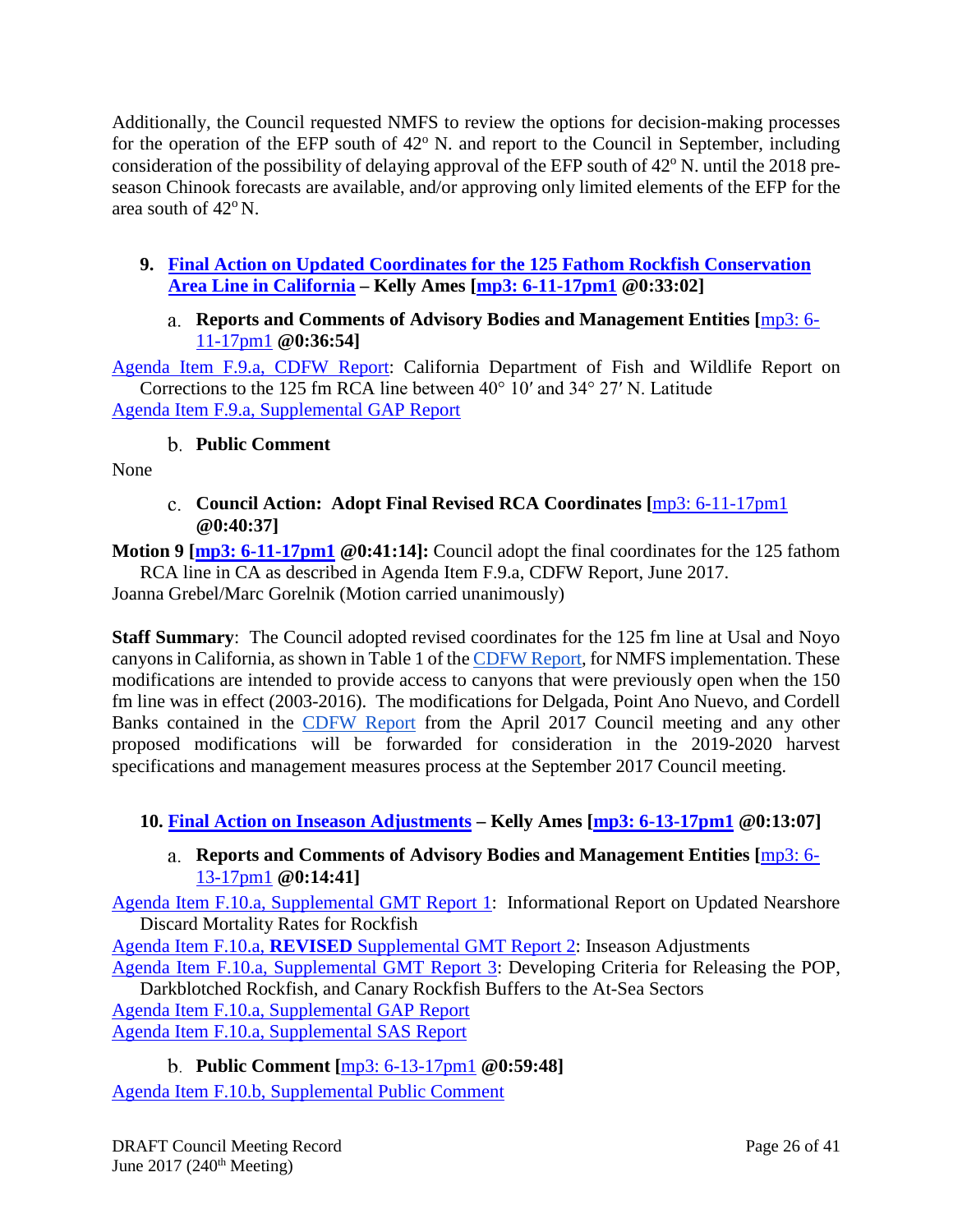Heather Mann, Midwater Trawlers Cooperative Donna Parker, Arctic Storm Dan Waldeck, Pacific Whiting Conservation Coop

> <span id="page-26-0"></span>**Council Action: Adopt Final Inseason Adjustments, as Necessary to Achieve, but Not Exceed, Annual Catch Limits, and Other Management Objectives [**[mp3:](ftp://ftp.pcouncil.org/pub/R1706_June_2017_Recordings/6-13-17pm1Copy.mp3)  [6-13-17pm1](ftp://ftp.pcouncil.org/pub/R1706_June_2017_Recordings/6-13-17pm1Copy.mp3) **@1:27:24]**

**Motion 17 [\[mp3: 6-13-17pm1](ftp://ftp.pcouncil.org/pub/R1706_June_2017_Recordings/6-13-17pm1Copy.mp3)**  $@1:28:06$ ]: Council to adopt as inseason action:

- North of 40° 10' N. latitude, increase the lingcod trip limits for the limited entry and open access fixed gear sectors to the values in Table 1, Option 2 in Agenda Item F.10.a, Supplemental REVISED GMT Report 2, June 2017.
- South of 40° 10' N. latitude, increase the lingcod trip limits for limited entry and open access fixed gear sectors to the values in Table 3, Option 2 in Agenda Item F.10.a, Supplemental REVISED GMT Report 2, June 2017, and modify the shoreward non-trawl RCA boundary between 40° 10' N. lat. and 34° 27' N. lat. from 30 fathoms to 40 fathoms.

Maggie Sommer/Joanna Grebel (Motion carried unanimously)

**Motion 18 [\[mp3: 6-13-17pm1](ftp://ftp.pcouncil.org/pub/R1706_June_2017_Recordings/6-13-17pm1Copy.mp3) @1:49:24]:** Council approve the release of the POP buffer (25 mt) and the Darkblotched buffer (50 mt) to the MS and CP sectors dividing the buffer amounts equally between the two sectors.

Phil Anderson/David Sones (Motion carried, Mr. Lockhart abstained)

**Staff Summary**: The Council recommended NMFS implement increases to the lingcod limited entry and open access fixed gear limits as soon as possible as follows:

| Area                           | <b>Sector</b> | <b>July-Oct</b>      | <b>Nov</b> | Dec      |
|--------------------------------|---------------|----------------------|------------|----------|
| North $40^{\circ}$ 10' N. Lat. | LE            | 1,400 lbs. bimonthly | 700 lbs.   | 400 lbs. |
|                                | <b>OA</b>     | 700 lbs. monthly     | 700 lbs.   | 200 lbs. |
| South $40^{\circ}$ 10' N. Lat. | LE            | 1,200 lbs. bimonthly | 600 lbs.   | 300 lbs. |
|                                | <b>OA</b>     | 600 lbs. monthly     | 200 lbs.   | 150 lbs. |

The Council also recommended the shoreward boundary of the non-trawl RCA between 40° 10' N. lat. and 34° 27' N. lat. be modified from 30 fathoms to 40 fathoms.

The Council also discussed the challenges the at-sea sectors have experienced managing their rockfish bycatch allocations as the sectors voluntarily move north to avoid Chinook salmon. The at-sea sectors noted the possibility of voluntary agreements to transfer canary and widow rockfish allocations between the mothership and catcher-processor sectors. The Council encouraged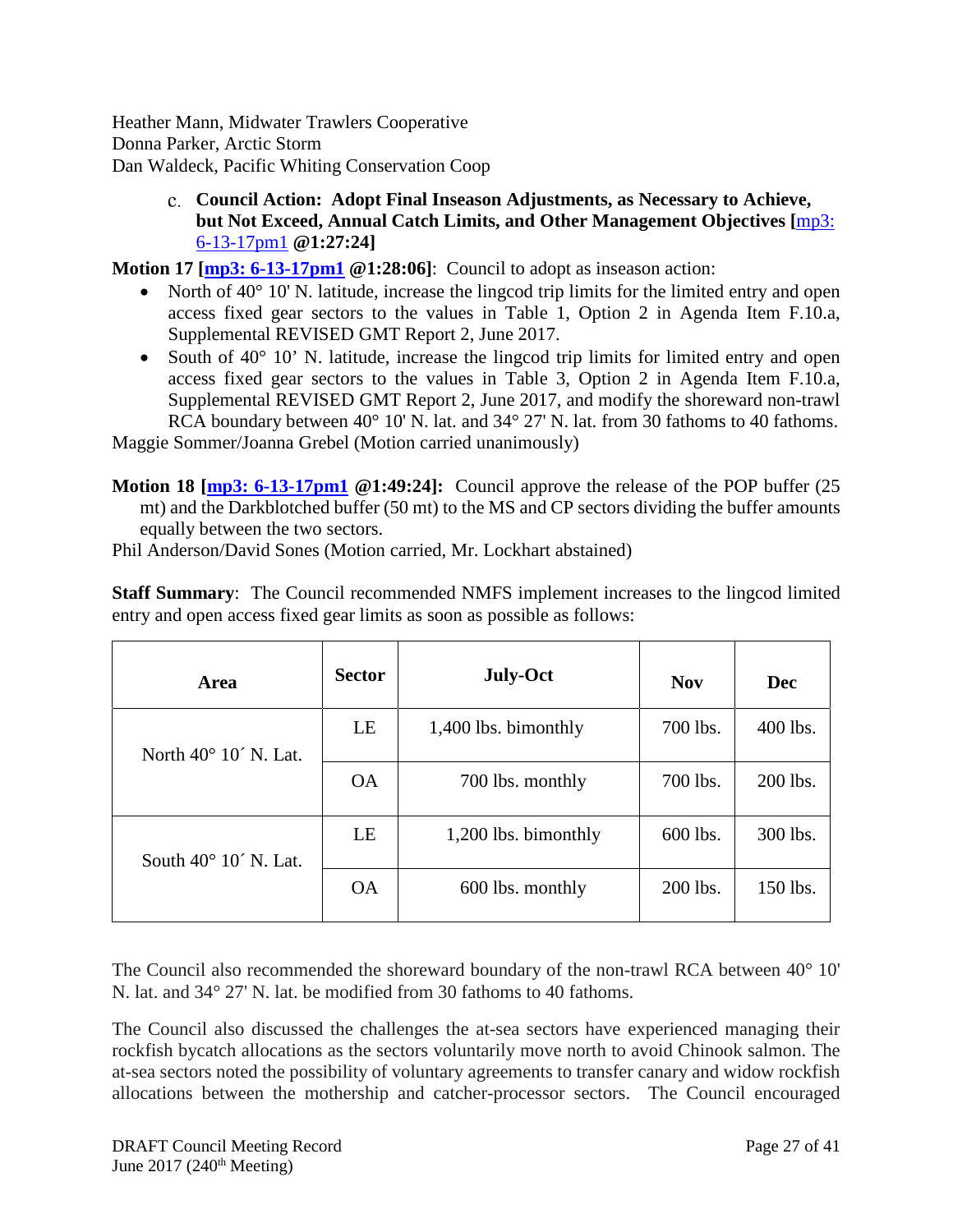NMFS to implement such allocation changes if the agreements are forwarded to the agency. The Council also recommended NMFS allocate the Pacific ocean perch (25 mt) and darkblotched rockfish (50 mt) buffers equally to the mothership and CP sectors.

Finally, the Council directed the GMT to develop alternatives for potentially distributing the canary rockfish buffers and report back at the September Council meeting in Boise, Idaho.

# <span id="page-27-0"></span>**Pacific Halibut Management**

<span id="page-27-1"></span>**1.** [Scoping for Catch Sharing Plan Changes and International Pacific Halibut Commission](http://www.pcouncil.org/wp-content/uploads/2017/05/G1__CSP_SitSum_Jun2017BB.pdf)  [\(IPHC\) Data Request Report](http://www.pcouncil.org/wp-content/uploads/2017/05/G1__CSP_SitSum_Jun2017BB.pdf) **– Kelly Ames [**[mp3: 6-12-17am1](ftp://ftp.pcouncil.org/pub/R1706_June_2017_Recordings/6-12-17am1Copy.mp3) **@0:01:15]**

[Agenda Item G.1, Attachment 1:](http://www.pcouncil.org/wp-content/uploads/2017/05/G1_Att1_2017CSP_Jun2017BB.pdf) 2017 Pacific Halibut Catch Sharing Plan for Area 2A

[Agenda Item G.1, Attachment 2:](http://www.pcouncil.org/wp-content/uploads/2017/05/G1_Att2_CSP_Visual_Jun2017BB.pdf) Visual Representation of the 2017 Area 2A Catch Sharing Plan for Pacific Halibut

<span id="page-27-2"></span>[Agenda Item G.1, Attachment 3:](http://www.pcouncil.org/wp-content/uploads/2017/05/G1_Att3_Historical_Catch_Alloc_Jun2017BB.pdf) Historical Catch Sharing Plan Allocations and Catch

**IPHC Report – Steve Keith, Jamie Goen, and Ray Webster [\[mp3: 6-12-17am1](ftp://ftp.pcouncil.org/pub/R1706_June_2017_Recordings/6-12-17am1Copy.mp3) @0:11:42]**

[Agenda Item G.1.a, IPHC Letter:](http://www.pcouncil.org/wp-content/uploads/2017/05/G1a_IPHC_data_request_Jun2017BB.pdf) Council Request for IPHC Regulatory Area 2A Spatial Data for Pacific Halibut

[Agenda Item G.1.a, Supplemental IPHC Letter 2:](http://www.pcouncil.org/wp-content/uploads/2017/06/G1a_Sup_IPHC_Ltr2_CommlDerbyFishery_Jun2017BB.pdf) Re: Commercial derby fishery in IPHC Regulatory Area 2A

<span id="page-27-3"></span>[Agenda Item G.1.a, Supplemental IPHC PowerPoint:](http://www.pcouncil.org/wp-content/uploads/2017/06/G1a_Sup_IPHC_PPT_Goen_JUNE2017BB.pdf) Estimates of Pacific halibut stock distribution within Area 2A

# **Reports and Comments of Advisory Bodies and Management Entities [\[mp3: 6-](ftp://ftp.pcouncil.org/pub/R1706_June_2017_Recordings/6-12-17am1Copy.mp3) [12-17am1](ftp://ftp.pcouncil.org/pub/R1706_June_2017_Recordings/6-12-17am1Copy.mp3) @0:49:40] & [\[mp3: 6-12-17am2](ftp://ftp.pcouncil.org/pub/R1706_June_2017_Recordings/6-12-17am2Copy.mp3) @0:00:10]**

[Agenda Item G.1.b, Supplemental WDFW Report](http://www.pcouncil.org/wp-content/uploads/2017/06/G1b_Sup_WDFW_Rpt_Jun2017BB.pdf) [Agenda Item G.1.b, Supplemental CDFW Report](http://www.pcouncil.org/wp-content/uploads/2017/06/G1b_Sup_CDFW_Rpt_Jun2017BB.pdf) [Agenda Item G.1.b, Supplemental SAS Report](http://www.pcouncil.org/wp-content/uploads/2017/06/G1b_Sup_SAS_Rpt_PacificHalibut_Jun2017BB.pdf) [Agenda Item G.1.b, Supplemental GAP Report](http://www.pcouncil.org/wp-content/uploads/2017/06/G1b_Sup_GAP_Rpt_Jun2017BB.pdf)

# **Public Comment [\[mp3: 6-12-17am2](ftp://ftp.pcouncil.org/pub/R1706_June_2017_Recordings/6-12-17am2Copy.mp3) @0:15:56]**

<span id="page-27-4"></span>[Agenda Item G.1.c, Public Comment](http://www.pcouncil.org/wp-content/uploads/2017/05/G1c_PubCom_Jun2017BB.pdf) [Agenda Item G.1.c Supplemental Public Comment 2](http://www.pcouncil.org/wp-content/uploads/2017/06/G1c_Sup_PubCom2_Jun2017BB.pdf) David Croonquist, N. Olympic Salmon and Halibut Coalition Paul Clampitt, F/V Augustine Tom Marking Bob Alverson, Fishing Vessel Owners Association Jim Olson

> <span id="page-27-5"></span>**Council Action: Review IPHC Report and Provide Guidance on Developing a Range of Alternatives for Future Area 2A Pacific Halibut Catch Sharing Plan Changes [**[mp3: 6-12-17am2](ftp://ftp.pcouncil.org/pub/R1706_June_2017_Recordings/6-12-17am2Copy.mp3) **@0:37:33]**

**Motion**: None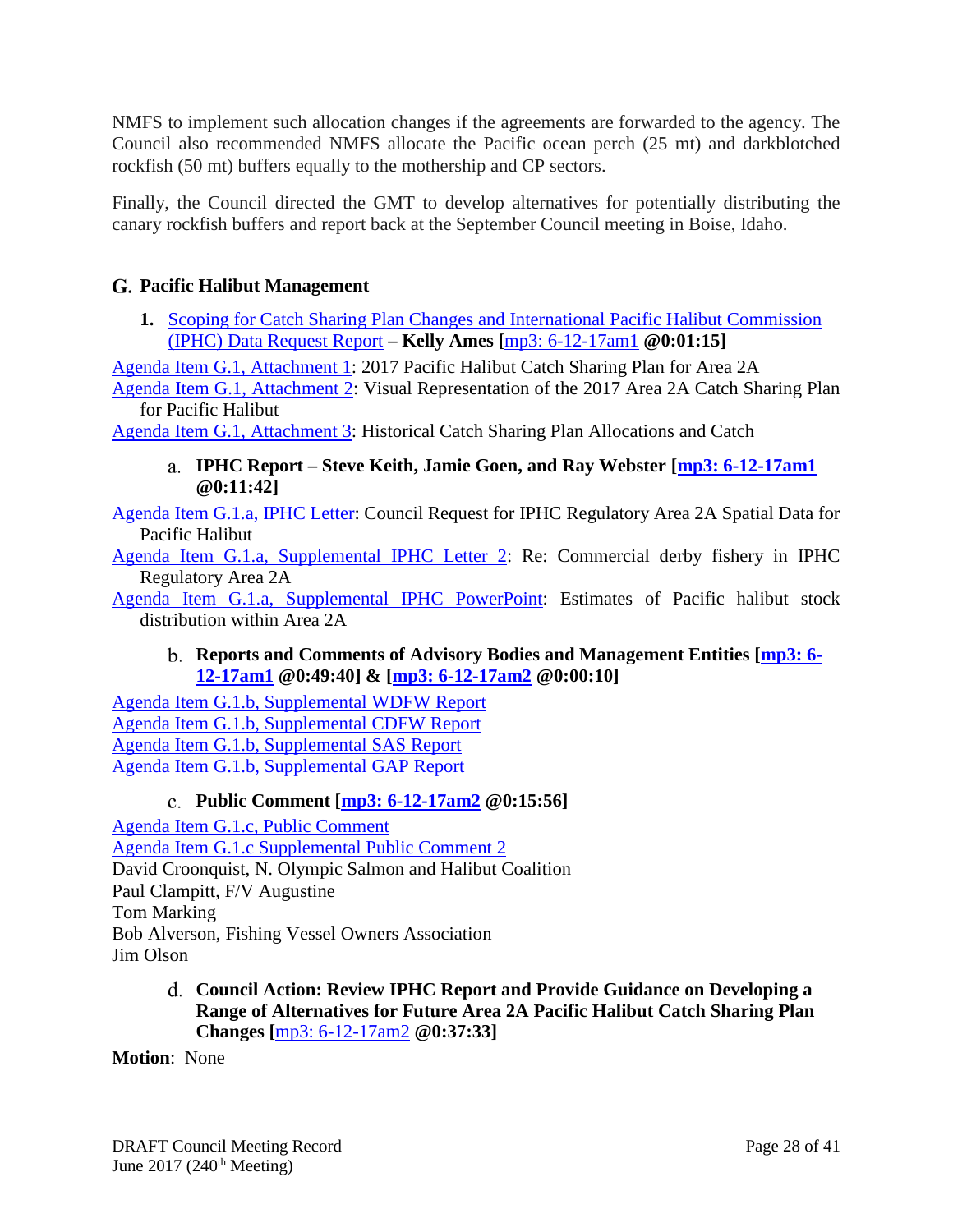**Staff Summary**: The Council began scoping the potential for greater allocation changes for future CSPs than could be accomplished in the standard two-meeting process (i.e., September and November)**.** The Council reviewed the agency and advisory subpanel reports, as well as public comment, and recommended the following options be further developed for Council consideration and NMFS assessment of the required analysis in September:

- Options for the Washington recreational sector, as shown in the Washington Department [of Fish and Wildlife \(WDFW\) R](http://www.pcouncil.org/wp-content/uploads/2017/06/G1b_Sup_WDFW_Rpt_Jun2017BB.pdf)eport (starting at the bottom of page 4), intended to provide flexibility to share allocations among the Washington recreational sub-areas; a statewide season in May, along with reducing the possession limit in the field to one fish and an annual bag limit of two halibut per angler.
- Options for a combined commercial and recreational allocation for California as described in the [California Department of Fish and Wildlife \(CDFW\)](http://www.pcouncil.org/wp-content/uploads/2017/06/G1b_Sup_CDFW_Rpt_Jun2017BB.pdf) report. The allocation would be 7.51 or 7.15 percent of the non-tribal quota by reducing the non-tribal commercial share by 3.51 or 3.15 percent. The California commercial share would provide for incidental retention in the groundfish and salmon troll fisheries and the non-tribal commercial share would then be for north of 42° N. latitude only. CDFW may also consider an option that limits the California commercial share to incidental retention in the groundfish fisheries only while maintaining the incidental salmon troll allocation.
- Increase the California recreational subarea allocation from 4 to 6 percent by equally reducing the Washington and Oregon recreational subarea allocations as outlined in the [Groundfish Advisory Subpanel Report.](http://www.pcouncil.org/wp-content/uploads/2017/06/G1b_Sup_GAP_Rpt_Jun2017BB.pdf) When considering this option, WDFW may consider reducing the incidental halibut allocation to the primary sablefish north of Pt. Chehalis to provide Washington's proposed 1 percent contribution.
- Options for moving away from 10 hour derby openings, such as managing the non-tribal directed commercial fishery for halibut to provide a 20-day, 30-day, or shorter season managed with per vessel trip limits by vessel length.

The Council is scheduled to adopt for public review proposed changes to the 2018 CSP at their September 2017 meeting with final action scheduled for the November 2017 Council meeting.

# <span id="page-28-0"></span>**Highly Migratory Species Management**

<span id="page-28-1"></span>**1.** [National Marine Fisheries Service Report](http://www.pcouncil.org/wp-content/uploads/2017/05/H1__SitSum_NMFS_Rpt_HMS_Jun2017BB.pdf) **– Kit Dahl [**[mp3: 6-12-17am3](ftp://ftp.pcouncil.org/pub/R1706_June_2017_Recordings/6-12-17am3Copy.mp3) **@0:00:08]**

# **Regulatory Activities – Heidi Taylor [\[mp3: 6-12-17am3](ftp://ftp.pcouncil.org/pub/R1706_June_2017_Recordings/6-12-17am3Copy.mp3) @0:01:10]**

<span id="page-28-2"></span>[Agenda Item H.1.a, Supplemental NMFS Report:](http://www.pcouncil.org/wp-content/uploads/2017/06/H1a_Sup_NMFS_Rpt_HMSactivities_JUNE2017BB.pdf) HMS Activities [Agenda Item H.1.a, Supplemental NMFS Report](http://www.pcouncil.org/wp-content/uploads/2017/06/H1a_Sup_NMFS_Rpt2_DGN_Jun2017BB.pdf) 2 [Agenda Item H.1.a, Supplemental NMFS Report 3](http://www.pcouncil.org/wp-content/uploads/2017/06/H1a_Sup_NMFS_Rpt3_DGN_Neg_Jun2017BB.pdf)

<span id="page-28-4"></span><span id="page-28-3"></span>**Science Center Activities –Gerard DiNardo [\[mp3: 6-12-17pm1](ftp://ftp.pcouncil.org/pub/R1706_June_2017_Recordings/6-12-17pm1Copy.mp3) @0:00:17]** [Agenda Item H.1.b, Supplemental SWFSC PowerPoint:](http://www.pcouncil.org/wp-content/uploads/2017/06/H1b_Sup_PPT_SWFSC_HMS_Gerard_JUNE2017BB.pdf) SWFSC HMS Activities (*DiNardo/Koch*)

# **Reports and Comments of Advisory Bodies and Management Entities [\[mp3: 6-](ftp://ftp.pcouncil.org/pub/R1706_June_2017_Recordings/6-12-17pm1Copy.mp3) [12-17pm1](ftp://ftp.pcouncil.org/pub/R1706_June_2017_Recordings/6-12-17pm1Copy.mp3) @0:30:46]**

[Agenda Item H.1.c, Supplemental HMSMT Report](http://www.pcouncil.org/wp-content/uploads/2017/06/H1c_Sup_HMSMT_Rpt_PerformanceMetrics_Jun2017BB.pdf) [Agenda Item H.1.c, Supplemental HMSAS Report](http://www.pcouncil.org/wp-content/uploads/2017/06/H1c_Sup_HMSAS_Rpt_DGN_performance_standards_Jun2017BB.pdf)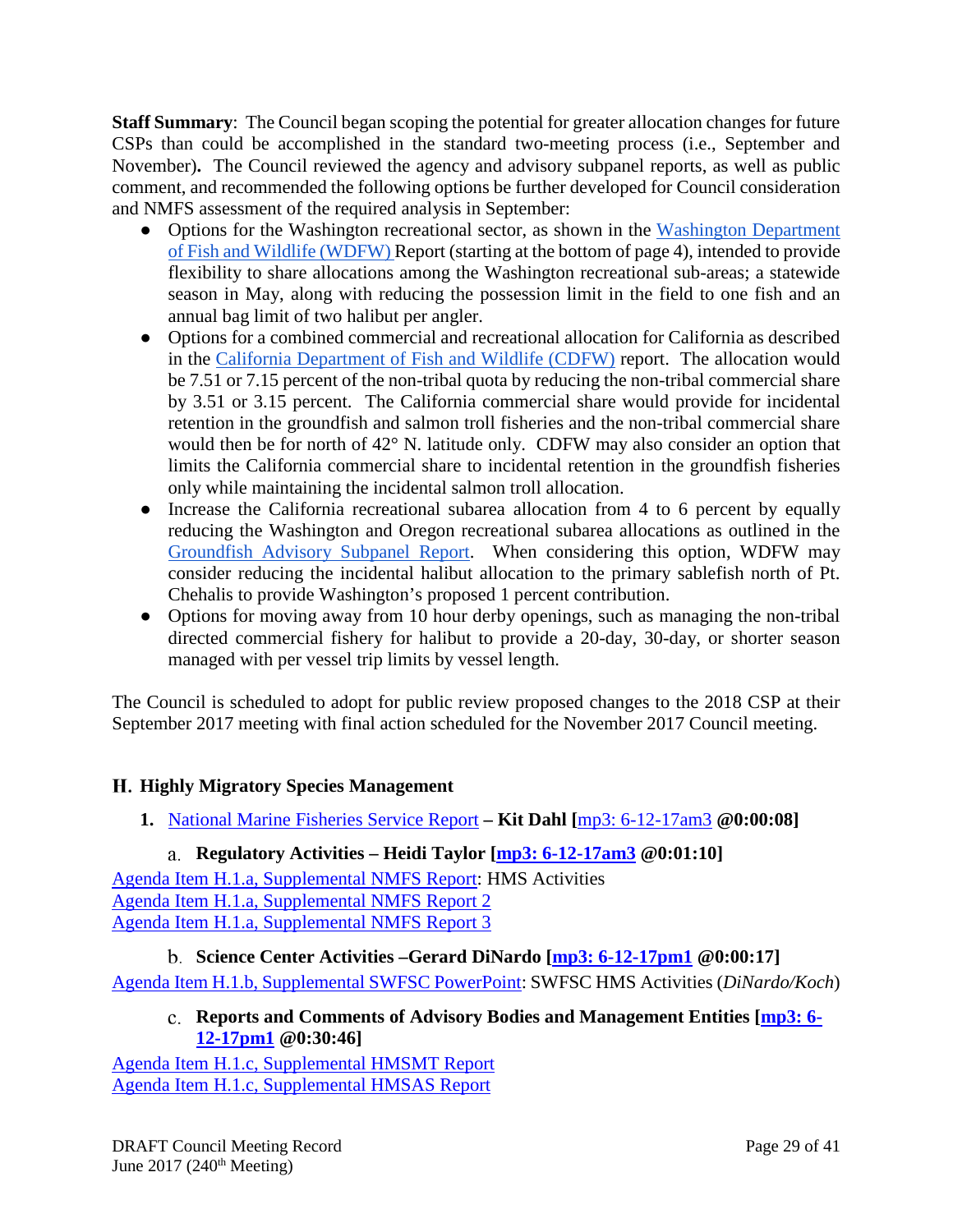# **Public Comment [\[mp3: 6-12-17pm1](ftp://ftp.pcouncil.org/pub/R1706_June_2017_Recordings/6-12-17pm1Copy.mp3) @0:53:14]**

<span id="page-29-0"></span>[Agenda Item H.1.d, Supplemental Public Comment](http://www.pcouncil.org/wp-content/uploads/2017/06/H1d_Sup_PubCmt_Jun2017BB.pdf)

Ben Enticknap and Geoff Shester presented [Agenda Item H.1.d, Supplemental Public Comment](http://www.pcouncil.org/wp-content/uploads/2017/06/H1d_Sup_PPT_Oceana_HMS_Enticknap_JUNE2017BB.pdf)  [PowerPoint](http://www.pcouncil.org/wp-content/uploads/2017/06/H1d_Sup_PPT_Oceana_HMS_Enticknap_JUNE2017BB.pdf) (Oceana)

Jonathan Gonzalez, Pacific Seafood Tara Brock, The PEW Charitable Trusts Theresa Labriola, Wild Oceans

# **Council Discussion [\[mp3: 6-12-17pm1](ftp://ftp.pcouncil.org/pub/R1706_June_2017_Recordings/6-12-17pm1Copy.mp3) @1:19:06]**

<span id="page-29-1"></span>**Motion**: None

**Staff Summary**: None

# <span id="page-29-2"></span>**2. [Amendment 4 to the Fishery Management Plan for West Coast Fisheries for Highly](http://www.pcouncil.org/wp-content/uploads/2017/05/H2__SitSum_HMS_FMP_Amndmt4_and_SDC_Jun2017BB.pdf)  [Migratory Species \(HMS FMP\)](http://www.pcouncil.org/wp-content/uploads/2017/05/H2__SitSum_HMS_FMP_Amndmt4_and_SDC_Jun2017BB.pdf) – Kit Dahl [\[mp3: 6-12-17pm2](ftp://ftp.pcouncil.org/pub/R1706_June_2017_Recordings/6-12-17pm2Copy.mp3) @0:00:06]**

[Agenda Item H.2, Supplemental Staff Agenda Item Overview PowerPoint:](http://www.pcouncil.org/wp-content/uploads/2017/06/H2_Sup_PPT_OverviewAmend4_KRD_JUNE2017BB.pdf) Amendment 4 to the HMS FMP; Review of Proposed Changes (*Kit Dahl*)

[Agenda Item H.2, Attachment 1:](http://www.pcouncil.org/wp-content/uploads/2017/05/H2_Att1_HMS_FMP_Amdmnt4Text_Jun2017BB.pdf) Fishery Management Plan For U.S. West Coast Fisheries For Highly Migratory Species; Amendment 4: "Housekeeping" Changes (Draft For Council Review)

# <span id="page-29-3"></span>**Reports and Comments of Advisory Bodies and Management Entities [\[mp3: 6-](ftp://ftp.pcouncil.org/pub/R1706_June_2017_Recordings/6-12-17pm2Copy.mp3) [12-17pm2](ftp://ftp.pcouncil.org/pub/R1706_June_2017_Recordings/6-12-17pm2Copy.mp3) @0:26:23]**

[Agenda Item H.2.a, HMSMT Report](http://www.pcouncil.org/wp-content/uploads/2017/05/H2a_HMSMT_Rpt_Amndmt4_Jun2017BB.pdf)

[Agenda Item H.2.a, Supplemental HMSMT Report 2](http://www.pcouncil.org/wp-content/uploads/2017/06/H2a_Sup_HMSMT_Rpt2_June-2017BB.pdf)

[Agenda Item H.2.a Supplemental NMFS Report:](http://www.pcouncil.org/wp-content/uploads/2017/06/H2a_Sup_NMFS_Rpt_Amdt4msyProxy_JUNE2017BB.pdf) Joint Report Between NMFS West Coast Region and SWFSC on Amendment 4: Specifying MSY-Based proxies for status determinations Agenda [Item H.2.a, Supplemental HMSAS Report](http://www.pcouncil.org/wp-content/uploads/2017/06/H2a_Sup_HMSAS_Rpt_FMP_Amendment4_FINAL_Jun2017BB.pdf)

# **Public Comment [\[mp3: 6-12-17pm2](ftp://ftp.pcouncil.org/pub/R1706_June_2017_Recordings/6-12-17pm2Copy.mp3) @0:55:44]**

<span id="page-29-5"></span><span id="page-29-4"></span>Doug Fricke

**Council Action: Adopt Proposed HMS FMP Amendment 4 Language for Public Review and Provide Further Guidance, as Necessary [**[mp3: 6-12-17pm2](ftp://ftp.pcouncil.org/pub/R1706_June_2017_Recordings/6-12-17pm2Copy.mp3) **@0:55:44]**

**Motion 10** [**[mp3: 6-12-17pm2](ftp://ftp.pcouncil.org/pub/R1706_June_2017_Recordings/6-12-17pm2Copy.mp3) @1:06:02**]: Council adopt the proposed HMS FMP amendment 4 language as contained in Agenda Item H.2, Attachment 1 for public review. Michele Culver/Rich Lincoln (Motion carried unanimously)

**Motion 11 [\[mp3: 6-12-17pm2](ftp://ftp.pcouncil.org/pub/R1706_June_2017_Recordings/6-12-17pm2Copy.mp3) @1:29:03]:** Council adopt for public review the recommendation for Agenda Item H.2, as described in H.2.a, HMSMT Report, June 2017, to modify chapter 5 to address the biennial schedule.

Caren Braby/David Crabbe (Motion carried unanimously)

**Motion 12 [\[mp3: 6-12-17pm2](ftp://ftp.pcouncil.org/pub/R1706_June_2017_Recordings/6-12-17pm2Copy.mp3)** @1:32:55]: Council put out for public review, the wording from Agenda Item H.2.a, Supplemental HMSAS Report, page 1, sections 1.1 and 4.5.1, June 2017.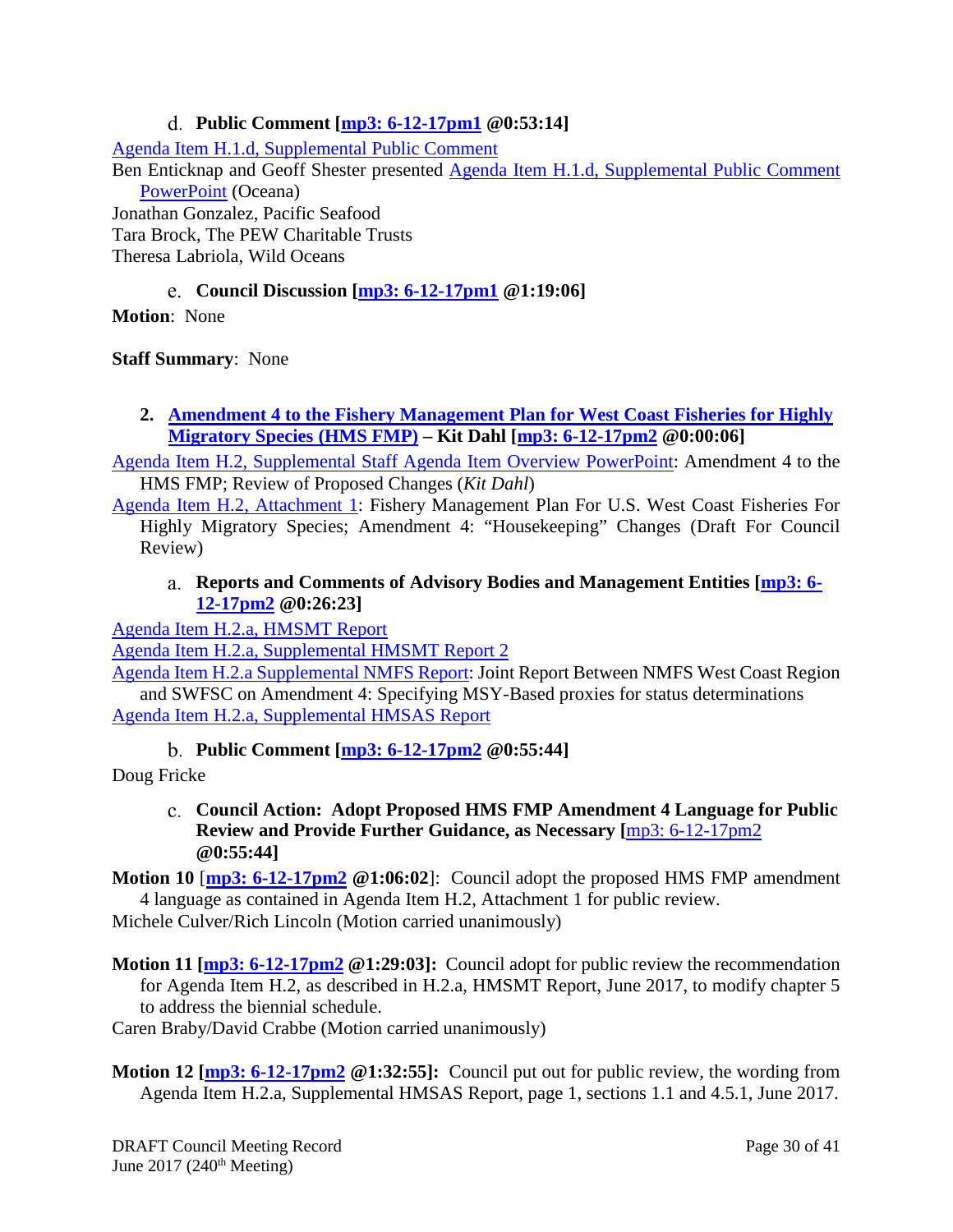Buzz Brizendine/David Crabbe

**Amendment 1 [\[mp3: 6-12-17pm2](ftp://ftp.pcouncil.org/pub/R1706_June_2017_Recordings/6-12-17pm2Copy.mp3) @1:37:47]:** Section 1.1 from the Supplemental HMSAS Report, as follows: 1) delete the last sentence that states "The logic here is to not disadvantage the US fleets in relation to fleets from other countries." 2) Insert from section 4.5.1 from Attachment 1, the last two sentences from the first paragraph.

Michele Culver/Marci Yaremko (Amendment carried unanimously) Main Motion, as amended, carried unanimously

**Staff Summary**: The Council adopted for public review [proposed changes](http://www.pcouncil.org/wp-content/uploads/2017/05/H2_Att1_HMS_FMP_Amdmnt4Text_Jun2017BB.pdf) to the HMS FMP with additional changes recommended by the [Highly Migratory Species Management Team \(HMSMT\)](http://www.pcouncil.org/wp-content/uploads/2017/05/H2a_HMSMT_Rpt_Amndmt4_Jun2017BB.pdf) and a modified version of the changes proposed by the [Highly Migratory Species Advisory](http://www.pcouncil.org/wp-content/uploads/2017/06/H2a_Sup_HMSAS_Rpt_FMP_Amendment4_FINAL_Jun2017BB.pdf)  [Subpanel \(HMSAS\).](http://www.pcouncil.org/wp-content/uploads/2017/06/H2a_Sup_HMSAS_Rpt_FMP_Amendment4_FINAL_Jun2017BB.pdf)

A revised version of the proposed amendment language incorporating the additional changes proposed in the advisory body reports will be circulated as part of the advanced briefing book for the Council's September 2017 meeting.

- <span id="page-30-0"></span>**3.** [Authorization of Deep-Set Buoy Gear and Federal Permitting](http://www.pcouncil.org/wp-content/uploads/2017/05/H3__SitSum_DSBG_ROA_Jun2017BB.pdf) **– Kit Dahl [**[mp3: 6-13-](ftp://ftp.pcouncil.org/pub/R1706_June_2017_Recordings/6-13-17pm2Copy.mp3) [17pm2](ftp://ftp.pcouncil.org/pub/R1706_June_2017_Recordings/6-13-17pm2Copy.mp3) **@0:00:02]**
	- **Reports and Comments of Advisory Bodies and Management Entities [\[mp3: 6-](ftp://ftp.pcouncil.org/pub/R1706_June_2017_Recordings/6-13-17pm2Copy.mp3) [13-17pm2](ftp://ftp.pcouncil.org/pub/R1706_June_2017_Recordings/6-13-17pm2Copy.mp3) @0:04:50]**

<span id="page-30-1"></span>[Agenda Item H.3.a, California Department of Fish and Wildlife Report](http://www.pcouncil.org/wp-content/uploads/2017/05/H3a_CDFW_Rpt-DSBGROAs_170512_Jun2017BB.pdf) [Agenda Item H.3.a, HMSMT Report](http://www.pcouncil.org/wp-content/uploads/2017/05/H3a_HMSMT_Rpt_DSBG_ROA_Jun2017BB.pdf) [Agenda Item H.3.a, Supplemental HMSMT Report 2](http://www.pcouncil.org/wp-content/uploads/2017/06/H3a_Sup_HMSMT_Rpt2_DSBG_ROA_Jun2017BB.pdf) [Agenda Item H.3.a, Supplemental HMSMT PowerPoint:](http://www.pcouncil.org/wp-content/uploads/2017/06/H3a_Sup_HMSMT_PPT_DSBG_Hellmers_JUNE2017BB.pdf) Authorization of Deep-Set Buoy Gear and Federal Permitting [Agenda Item H.3.a, Supplemental NMFS Report:](http://www.pcouncil.org/wp-content/uploads/2017/06/H3a_Sup_NMFS_Rpt_DSBG_Alts_JUNE2017BB.pdf) DSBG range of alternatives [Agenda Item H.3.a, Supplemental HMSAS Report](http://www.pcouncil.org/wp-content/uploads/2017/06/H3a_Sup_HMSAS_Rpt_Jun2017BB.pdf) [Agenda Item H.3.a, Supplemental HMSAS Report 2](http://www.pcouncil.org/wp-content/uploads/2017/06/H3a_Sup_HMSAS_Rpt2_Jun2017BB.pdf) [Agenda Item H.3.a, Supplemental EC Report](http://www.pcouncil.org/wp-content/uploads/2017/06/H3a_Sup_EC_Rpt_Jun2016BB.pdf)

# **Public Comment [\[mp3: 6-13-17pm2](ftp://ftp.pcouncil.org/pub/R1706_June_2017_Recordings/6-13-17pm2Copy.mp3) @1:00:33]**

<span id="page-30-2"></span>[Agenda Item H.3.b, Public Comment](http://www.pcouncil.org/wp-content/uploads/2017/05/H3b_PubCom_Jun2017BB.pdf) [Agenda Item H.3.b, Supplemental Public Comment 2](http://www.pcouncil.org/wp-content/uploads/2017/06/H3b_Sup_PubCom2_FullElectronicOnly_Jun2017BB.pdf) (*FULL VERSION Electronic Only*) Mike Conroy Theresa Labriola, Wild Oceans and Robert Kurz, IGFA Kelly Fukushima Jonathan Gonzalez, Pacific Seafood Geoff Shester, Oceana presented [Agenda Item H.3.b, Supplemental Public Comment PowerPoint](http://www.pcouncil.org/wp-content/uploads/2017/06/H3b_Sup_PubComPPT2_Shester_buoygear6-11-17_Jun2017BB.pdf)  [2](http://www.pcouncil.org/wp-content/uploads/2017/06/H3b_Sup_PubComPPT2_Shester_buoygear6-11-17_Jun2017BB.pdf) (Shester) Robert Osborn Jason McLeod presented [Agenda Item H.3.b, Supplemental Public Comment PowerPoint](http://www.pcouncil.org/wp-content/uploads/2017/06/H3b_Sup_PubComPPT_McLeod_JUNE2017BB.pdf) (McLeod) Tara Brock, PEW Charitable Trusts Gary Burke, CFSB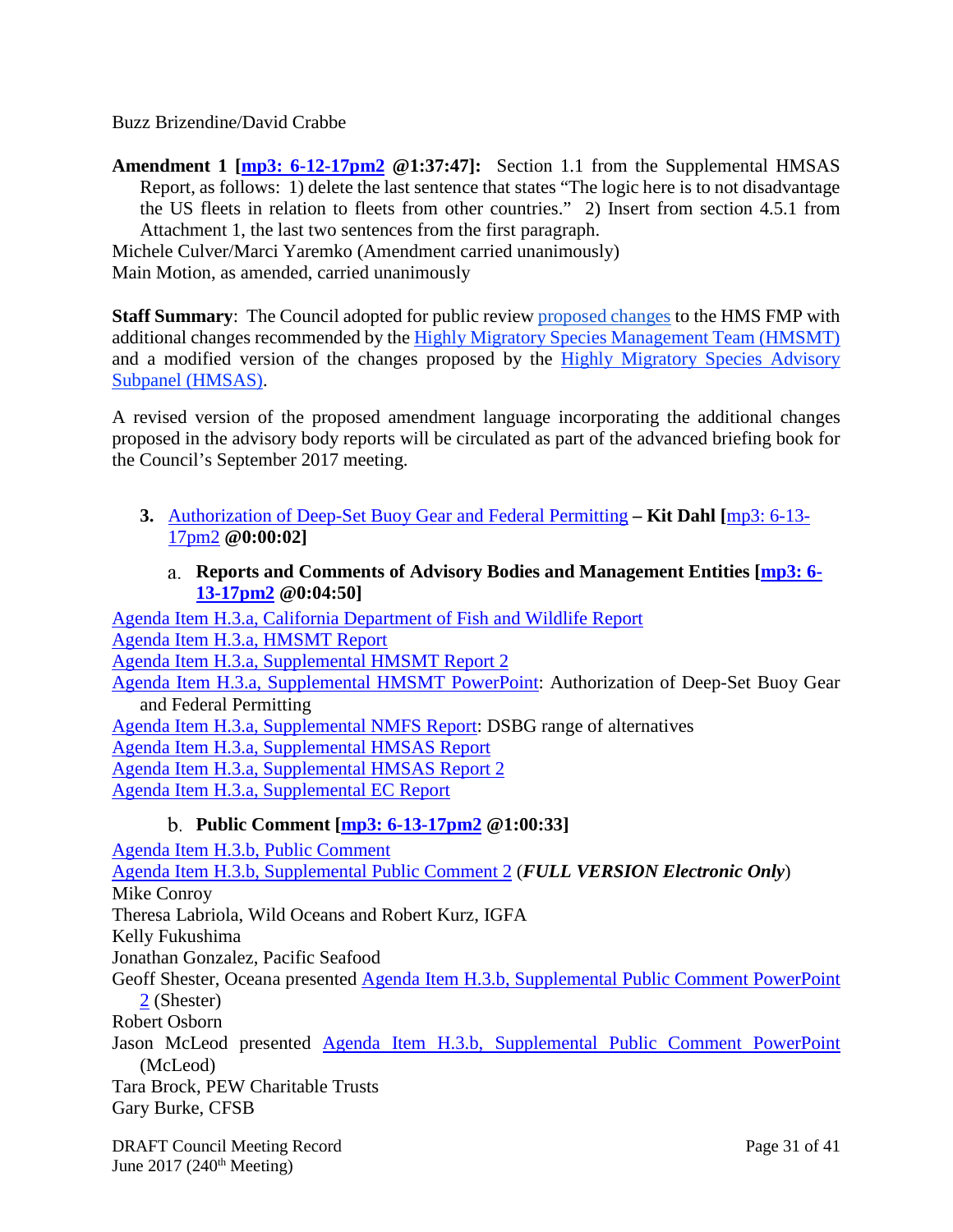<span id="page-31-0"></span>Bill Sutton (did not testify)

- **Council Action: Develop a Preliminary Range of Alternatives for Authorizing a Federal West Coast Swordfish Deep-Set Buoy Gear Fishery including Federal Permitting [**[mp3: 6-13-17pm3](ftp://ftp.pcouncil.org/pub/R1706_June_2017_Recordings/6-13-17pm3Copy.mp3) **@0:00:10]**
- **Motion 19** [\[mp3: 6-13-17pm3](ftp://ftp.pcouncil.org/pub/R1706_June_2017_Recordings/6-13-17pm3Copy.mp3) @0:01:59]: Council adopt the purpose and need as described in the HMSMT report (Agenda Item H.3.a), and approve a preliminary range of alternatives for an authorized Federal west coast DSBG fishery including Federal permitting, as described in the HMSMT Report, the Supplemental HMSMT Report, the Supplemental EC Report, and the Supplemental HMSAS Reports 1 and 2, with the following modifications:
	- 1. Under Geographic Area Considerations (p4 of the HMSMT Report), limit further analysis to Alternative 2 (All Federal waters off California and Oregon)
	- 2. Include voluntary trade-in alternatives that would allow DGN permittees to surrender a permit in exchange for one or more DSBG permits.
	- 3. Regarding the Sunset Date:
	- Request the HMSAS, EC, and HMSMT work to refine an alternative with explicit 'gear may not be deployed before' and 'must be out of the water by' language, which may be different during different times of year (e.g., summer vs winter months, or PST vs. PDT). Also include an alternative that would allow the use of a strobe light or other device to mark a fish on a single piece of gear for future retrieval after the end time.
		- 4. Request the EC and HMSMT continue development of the Alternative to:
			- 4a. establish a seaward boundary for DSBG of 150 fathoms, as defined by waypoints currently used to define RCA boundaries, including further analysis regarding use of VMS to enforce this line.
				- 4b. develop a definition for maximum gear footprint (per permit) to mitigate potential crowding with other DSBG or other fishing sectors and to facilitate active tending.
		- 5. Acknowledging the desire to allow commingling of fishing activities and gears on a single trip, direct the HMSMT to consult with the GMT on the topic of species retention, transiting through RCAs, and ways to avoid overfished species.
		- 6. Regarding Permitting Alternatives include among the alternatives the option for a gear endorsement to the existing HMS permit (e.g., a registration requirement)
		- 7. For the Southern California Bight only, include an Alternative to limit DSBG fishing activity to weekdays only.

Marci Yaremko/Buzz Brizendine

**Amendment 1 [\[mp3: 6-13-17pm3](ftp://ftp.pcouncil.org/pub/R1706_June_2017_Recordings/6-13-17pm3Copy.mp3) @0:15:59]:** under section 4a change "seaward" to "shoreward"

David Crabbe/ Caren Braby: Amendment carried unanimously. Main Motion, as amended, carried unanimously

**Staff Summary**: The Council reviewed the range of alternatives described by [the HMSMT;](http://www.pcouncil.org/wp-content/uploads/2017/05/H3a_HMSMT_Rpt_DSBG_ROA_Jun2017BB.pdf) considered advice from the HMSMT, HMSAS, EC, and the public; and provided guidance to refine the alternatives for potential adoption at the September meeting. The Council endorsed the range of alternatives proposed by the [HMSMT](http://www.pcouncil.org/wp-content/uploads/2017/05/H3a_HMSMT_Rpt_DSBG_ROA_Jun2017BB.pdf) with the following refinements:

1. Limit further analysis of the area for authorizing the fishery to Federal waters off California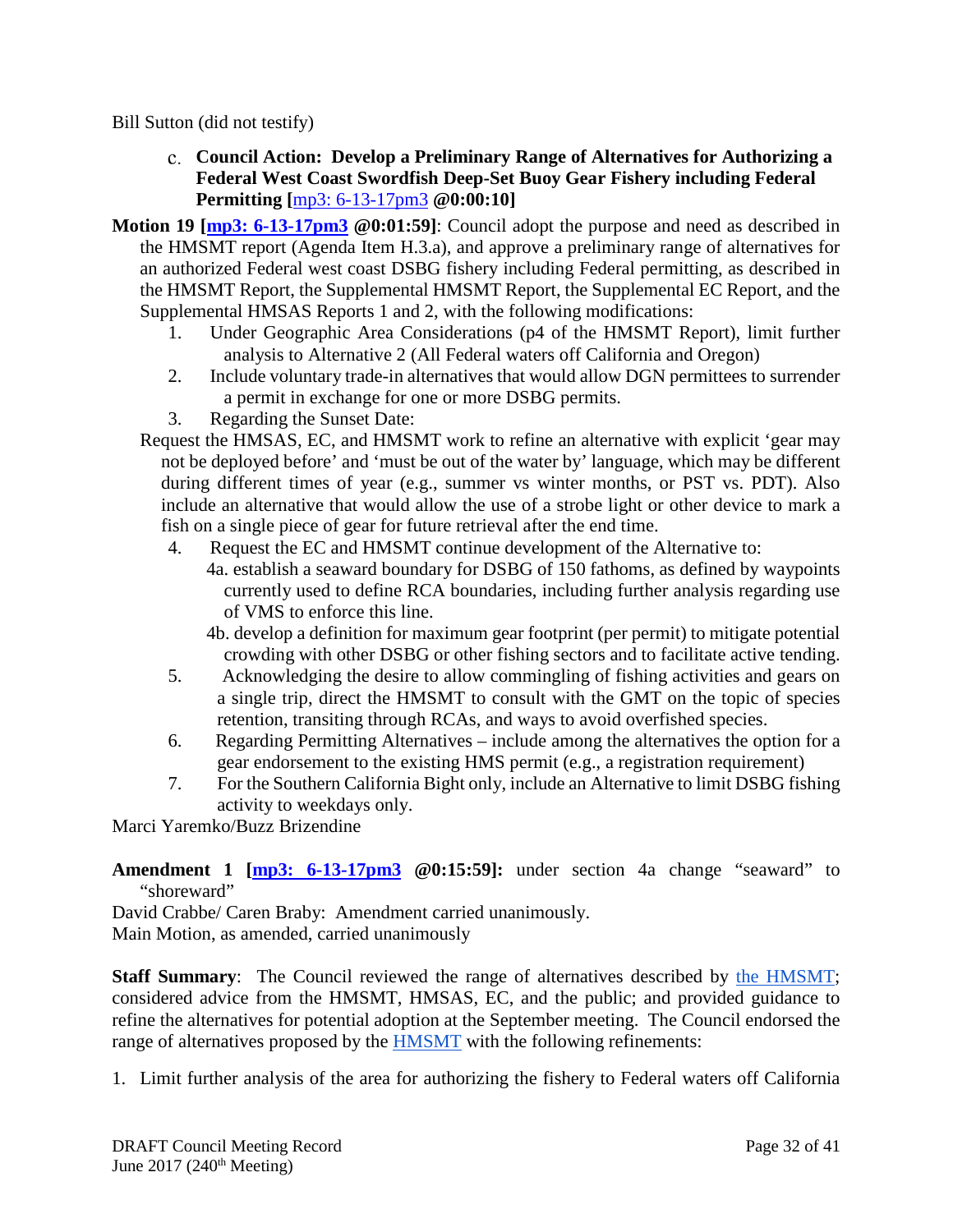and Oregon.

- 2. Include voluntary trade-in alternatives that would allow drift gillnet (DGN) permittees to surrender a permit in exchange for one or more deep-set buoy gear (DSBG) permits.
- 3. Refine gear retrieval requirements so as to discourage the use of gear at night while providing reasonable accommodation for gear retrieval that extends after dusk.
- 4. Develop an option to restrict the fishery to depths greater than 150 fathoms.
- 5. Develop guidelines for engaging in other commercial fishing activities on the same trip where DSBG is deployed. Use of other gear would have to be compliant with active tending requirements for DSBG.
- 6. Develop a permitting alternative to include a DSBG endorsement on the current Federal HMS permit.
- 7. Develop an alternative that would restrict DSBG fishing in the Southern California Bight to weekdays only.
	- **4.** Proposed Deep- [Set Buoy Gear Exempted Fishing Permits](http://www.pcouncil.org/wp-content/uploads/2017/05/H4__SitSum_DSBG_EFPs_Jun2017BB.pdf) **– Kit Dahl [**[mp3: 6-14-17am1](ftp://ftp.pcouncil.org/pub/R1706_June_2017_Recordings/6-14-17am1Copy.mp3) **@0:02:07]**

<span id="page-32-0"></span>[Agenda Item H.4, Attachment 1:](http://www.pcouncil.org/wp-content/uploads/2017/05/H4_Att01_DSBG_EFP_application_Cullen_with_cover_letter_1706_Jun2017BB.pdf) Explanatory Letter From Mr. Roger Cullen and DSBG EFP Application Submitted in March 2017

[Agenda Item H.4, Attachment 2:](http://www.pcouncil.org/wp-content/uploads/2017/05/H4_Att02_DSBG_EFP_application_Haworth-Lorton_Jun2017BB.pdf) Revised DSBG EFP application from A. Lorton & D. Haworth [Agenda Item H.4, Attachment 3:](http://www.pcouncil.org/wp-content/uploads/2017/05/H4_Att03_DSBG_EFP_application_Ball_1706_Jun2017BB.pdf) DSBG EFP application from B. Ball [Agenda Item H.4, Attachment 4:](http://www.pcouncil.org/wp-content/uploads/2017/05/H4_Att04_DSBG_EFP_application_Ford_1706_Jun2017BB.pdf) DSBG EFP application from J. Ford [Agenda Item H.4, Attachment 5:](http://www.pcouncil.org/wp-content/uploads/2017/05/H4_Att05_DSBG_EFP_application_Graves_1706_Jun2017BB.pdf) DSBG EFP application from M. Graves [Agenda Item H.4, Attachment 6:](http://www.pcouncil.org/wp-content/uploads/2017/05/H4_Att06_DSBG_EFP_application_Kennedy_1706_Jun2017BB.pdf) DSBG EFP application from R. Kennedy [Agenda Item H.4, Attachment 7:](http://www.pcouncil.org/wp-content/uploads/2017/05/H4_Att07_DSBG_EFP_application_Lutoshkin_1706_Jun2017BB.pdf) DSBG EFP application from A. Lutoshkin [Agenda Item H.4, Attachment 8:](http://www.pcouncil.org/wp-content/uploads/2017/05/H4_Att08_DSBG_EFP_application_Maassen_1706_Jun2017BB.pdf) DSBG EFP application from L. Maassen [Agenda Item H.4, Attachment 9:](http://www.pcouncil.org/wp-content/uploads/2017/05/H4_Att09_DSBG_EFP_application_Masuda_1706_Jun2017BB.pdf) DSBG EFP application from S, Masuda [Agenda Item H.4, Attachment 10:](http://www.pcouncil.org/wp-content/uploads/2017/05/H4_Att10_DSBG_EFP_application_McCarthy_1706_Jun2017BB.pdf) DSBG EFP application from M. McCarthy [Agenda Item H.4, Attachment 11:](http://www.pcouncil.org/wp-content/uploads/2017/05/H4_Att11_DSBG_EFP_application_McCorkle_with_email_1706_Jun2017BB.pdf) DSBG EFP application from M. McCorkle [Agenda Item H.4, Attachment 12:](http://www.pcouncil.org/wp-content/uploads/2017/05/H4_Att12_DSBG_EFP_application_Rynkevic_1706_Jun2017BB.pdf) DSBG EFP application from R. Rynkevic [Agenda Item H.4, Attachment 13:](http://www.pcouncil.org/wp-content/uploads/2017/05/H4_Att13_DSBG-EFP-application-Selck_1706_Jun2017BB.pdf) DSBG EFP application from D. Selck [Agenda Item H.4, Attachment 14:](http://www.pcouncil.org/wp-content/uploads/2017/05/H4_Att14_DSBG_EFP_application_Shvets_1706_Jun2017BB.pdf) DSBG EFP application from A. Shvets [Agenda Item H.4, Attachment 15:](http://www.pcouncil.org/wp-content/uploads/2017/05/H4_Att15_DSBG_EFP_application_Sidielnikov_1706_Jun2017BB.pdf) DSBG EFP application from A Sidielnikov [Agenda Item H.4, Attachment 16:](http://www.pcouncil.org/wp-content/uploads/2017/05/H4_Att16_DSBG_EFP_application_Sokolova_1706_Jun2017BB.pdf) DSBG EFP application from T. Sokolova [Agenda Item H.4, Attachment 17:](http://www.pcouncil.org/wp-content/uploads/2017/05/H4_Att17_DSBG_EFP_application_Spinale_1706_Jun2017BB.pdf) DSBG EFP application from P. Spinale [Agenda Item H.4, Attachment 18:](http://www.pcouncil.org/wp-content/uploads/2017/05/H4_Att18_DSBG_EFP_application_Stephens-_1706_Jun2017BB.pdf) DSBG EFP application from B. & J. Stephens [Agenda Item H.4, Attachment 19:](http://www.pcouncil.org/wp-content/uploads/2017/05/H4_Att19_DSBG_EFP_application_Sviridov_1706_Jun2017BB.pdf) DSBG EFP application from V. Sviridov

#### <span id="page-32-1"></span>**Reports and Comments of Advisory Bodies and Management Entities[**[mp3: 6-14-](ftp://ftp.pcouncil.org/pub/R1706_June_2017_Recordings/6-14-17am1Copy.mp3) [17am1](ftp://ftp.pcouncil.org/pub/R1706_June_2017_Recordings/6-14-17am1Copy.mp3) **@0:05:39]**

[Agenda Item H.4.a, California Department of Fish and Wildlife Report](http://www.pcouncil.org/wp-content/uploads/2017/05/H4a_CDFW_Rpt_DSBGEFPs_170512_Jun2017BB.pdf) [Agenda Item H.4.a, Supplemental HMSMT Report](http://www.pcouncil.org/wp-content/uploads/2017/06/H4a_Sup_HMSMT_Rpt_EFPsummaryTable_Jun2017BB.pdf) [Agenda Item H.4.a, Supplemental HMSMT Report 2](http://www.pcouncil.org/wp-content/uploads/2017/06/H4a_Sup_HMSMT_Rpt2_Jun2017BB.pdf) [Agenda Item H.4.a, Supplemental HMSMT PowerPoint:](http://www.pcouncil.org/wp-content/uploads/2017/06/H4a_Sup_HMSMT_PPT_EFP_Application_Hellmers_JUNE2017BB.pdf) EFP Applications [Agenda Item H.4.a, Supplemental HMSAS Report](http://www.pcouncil.org/wp-content/uploads/2017/06/H4a_Sup_HMSAS_Rpt_DSBG_EFPs_Jun2017BB.pdf)

# <span id="page-32-2"></span>**Public Comment [**[mp3: 6-14-17am1](ftp://ftp.pcouncil.org/pub/R1706_June_2017_Recordings/6-14-17am1Copy.mp3) **@0:16:31]**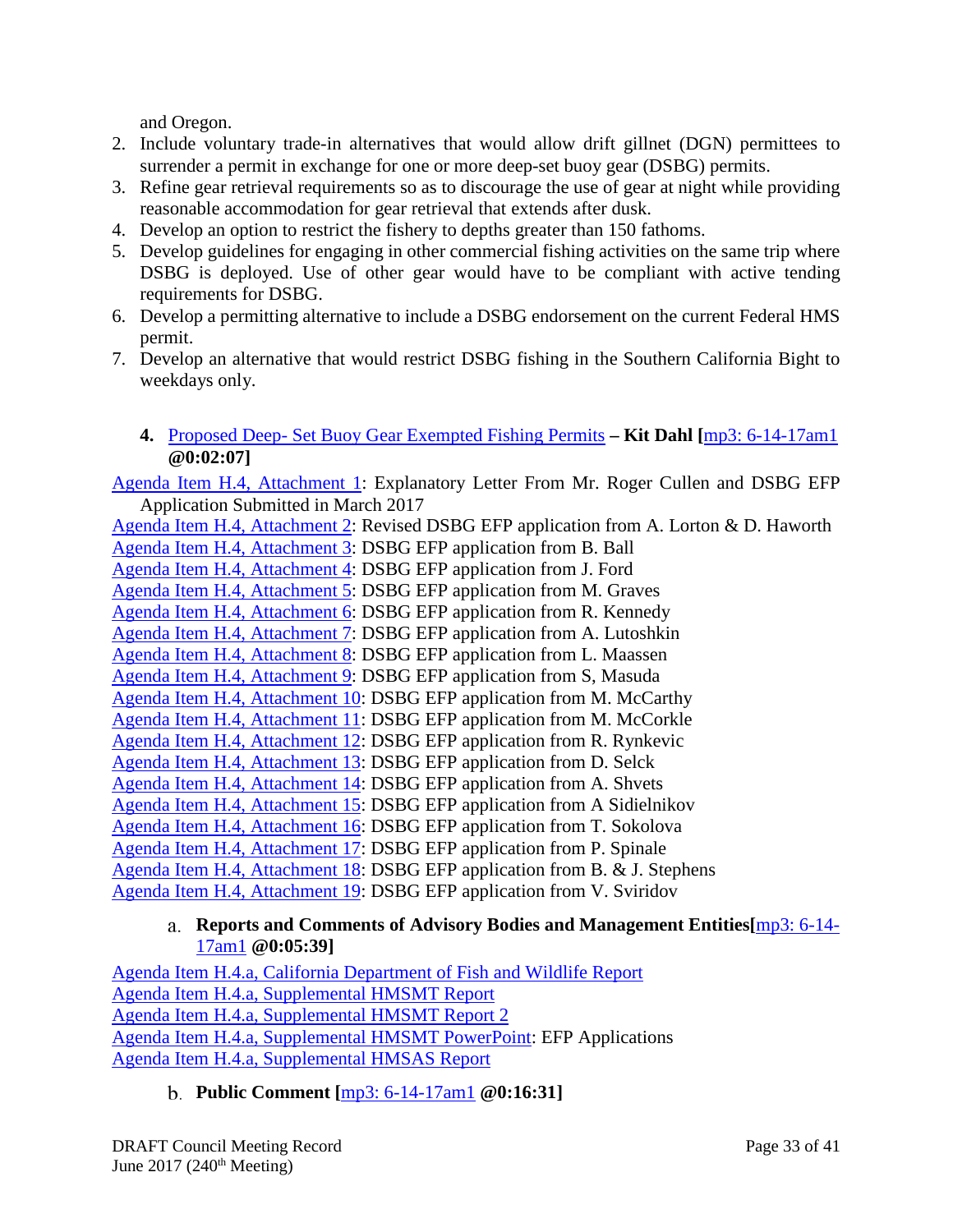Tara Brock, PEW Charitable Trusts Josh Porter, F/V Fearless II Ben Stephens Justin Porter, F/V Albatross

### <span id="page-33-0"></span>**Council Action: Provide Recommendations to NMFS on Exempted Fishing Permit Applications to test Deep-Set Buoy Gear [**[mp3: 6-14-17am1](ftp://ftp.pcouncil.org/pub/R1706_June_2017_Recordings/6-14-17am1Copy.mp3) **@0:02:07]**

**Motion 22[\[mp3: 6-14-17am1](ftp://ftp.pcouncil.org/pub/R1706_June_2017_Recordings/6-14-17am1Copy.mp3) @0:52:46]:** Council adopt the recommendations to NMFS on EFP applications to test DSBG as described in the Table contained in Agenda Item H.4.a, Supplemental HMSAS Report.

Marci Yaremko/Buzz Brizendine (Motion carried unanimously)

# **Staff Summary**: The Council:

- Adopted the [HMSAS](http://www.pcouncil.org/wp-content/uploads/2017/06/H4a_Sup_HMSAS_Rpt_DSBG_EFPs_Jun2017BB.pdf) recommendations for issuing EFPs based on the 19 applications reviewed at this meeting.
- Endorsed the [HMSMT](http://www.pcouncil.org/wp-content/uploads/2017/06/H4a_Sup_HMSMT_Rpt2_Jun2017BB.pdf) recommendations for observer coverage levels.
- Requested NMFS to report on development of a logbook for DSBG EFPs.
- Noted that most applicants proposed fishing in the Southern California Bight and expressed concern about potential gear conflicts depending on the level of fishing effort when recommended EFPs are issued. For that reason, in the future, applications that propose fishing outside the Southern California Bight may be prioritized in the approval process.
- <span id="page-33-1"></span>**5.** [Recommendations for International Management Activities](http://www.pcouncil.org/wp-content/uploads/2017/05/H5__SitSum_Intl_Mgmt_Jun2017BB.pdf) **– Kit Dahl [**[mp3: 6-13-](ftp://ftp.pcouncil.org/pub/R1706_June_2017_Recordings/6-13-17pm3Copy.mp3) [17pm3](ftp://ftp.pcouncil.org/pub/R1706_June_2017_Recordings/6-13-17pm3Copy.mp3) **@0:25:40]**

[Agenda Item H.5, Attachment 1:](http://www.pcouncil.org/wp-content/uploads/2017/05/H5_Att1_Draft_Harvest_Scenario_Summary_Rpt_Stakeholders_Mtg_Apr2017_Jun2017BB.pdf) Draft Summary of Additional PBF Projections, International PBF Stakeholders Meeting, 25-27 April 2017, Mita Kaigisho, Japan

- [Agenda Item H.5, Attachment 2:](http://www.pcouncil.org/wp-content/uploads/2017/05/H5_Att2_Stelle_Ltr_Striped_Marlin_Overfishing_Sept16_Jun2017BB.pdf) August 17, 2016, letter from William Stelle, Jr., to Chairman Pollard notifying the Council that National Marine Fisheries Service has determined that the Western and Central North Pacific Ocean stock of striped marlin in overfished and subject to overfishing
- [Agenda Item H.5, Attachment 3:](http://www.pcouncil.org/wp-content/uploads/2017/05/H5_Att3_CMM2010-01_North_Pacific_Striped_Marlin_Jun2017BB.pdf) WCPFC Conservation and Management Measure 2010-01 for Striped Marlin
- [Agenda Item H.5, Attachment 4:](http://www.pcouncil.org/wp-content/uploads/2017/05/H5_Att4_2017-04-28_Tosatto_to_Ebisui_Bigeye_Tuna_Stock_Split_and_StatusDetermination_rev_Jun2017BB.pdf) April 28, 2017, letter from Michael Tosatto, NMFS Pacific Islands Regional Administrator to Edwin Ebisui, Western Pacific Fishery Management Council Chair, notifying councils that NMFS will begin monitoring and reporting stock status of bigeye tuna (*Thunnus obesus*) separately for the Western and Central Pacific Ocean (WCPO) stock and the Eastern Pacific Ocean (EPO) stock

# <span id="page-33-2"></span>**Report of National Marine Fisheries Service – Heidi Taylor [**[mp3: 6-13-17pm3](ftp://ftp.pcouncil.org/pub/R1706_June_2017_Recordings/6-13-17pm3Copy.mp3) **@0:38:03]**

<span id="page-33-3"></span>[Agenda Item H.5.a, Supplemental NMFS Report](http://www.pcouncil.org/wp-content/uploads/2017/06/H5a_Sup_NMFS_Rpt_Intl_JUNE2017BB.pdf) [Agenda Item H.5.a, Supplemental](http://www.pcouncil.org/wp-content/uploads/2017/06/H5a_Sup_REVISED_NMFS_Rpt2_Intl_withAttachments_JUNE2017BB.pdf) **REVISED** NMFS Report 2

> **Reports and Comments of Advisory Bodies and Management Entities [**[mp3:](ftp://ftp.pcouncil.org/pub/R1706_June_2017_Recordings/6-13-17pm3Copy.mp3) 6- [13-17pm3](ftp://ftp.pcouncil.org/pub/R1706_June_2017_Recordings/6-13-17pm3Copy.mp3) **@0:42:55]**

[Agenda Item H.5.b, Supplemental HMSMT Report](http://www.pcouncil.org/wp-content/uploads/2017/06/H5b_Sup_HMSMT_Rpt_Intl_Jun2017BB.pdf)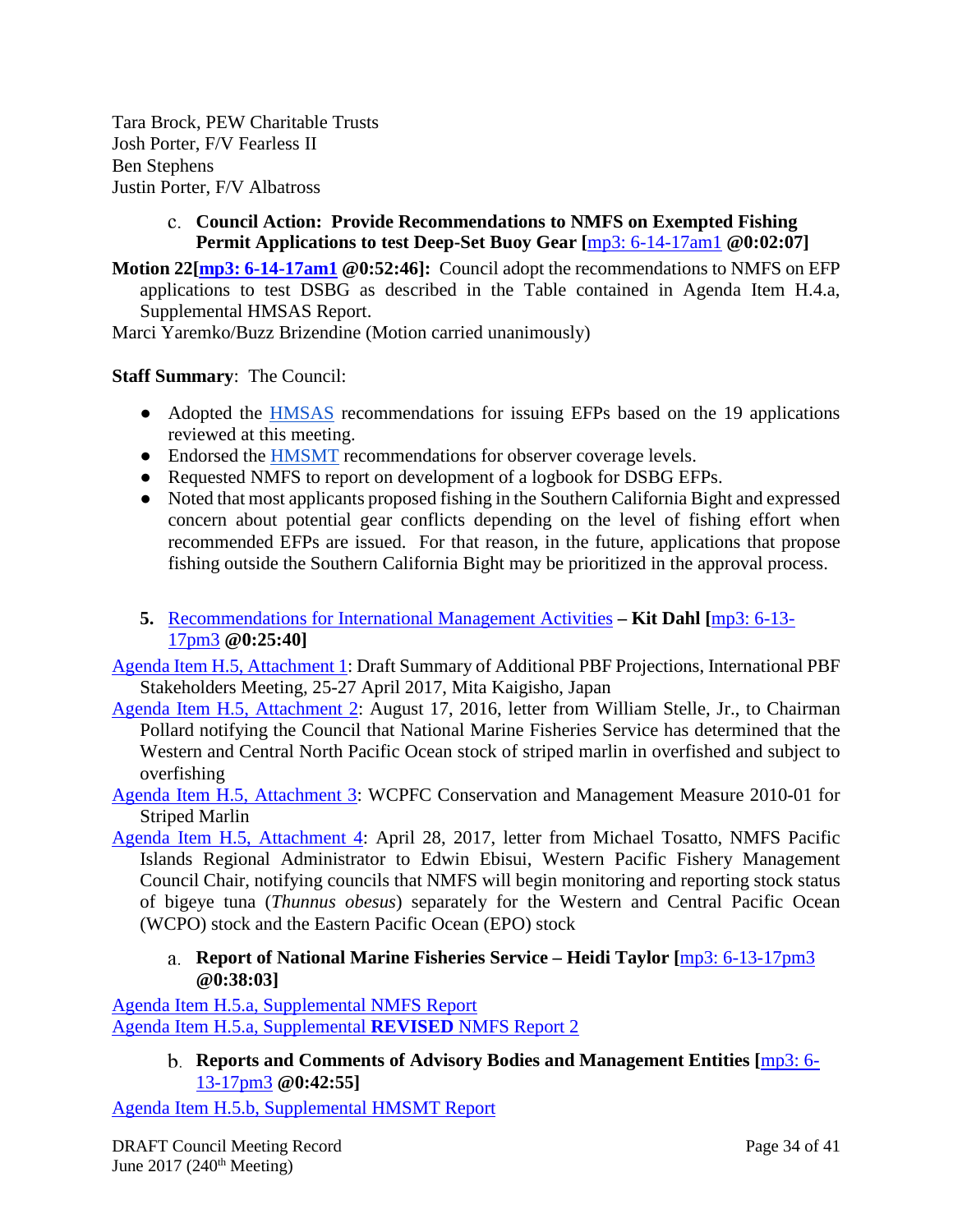## <span id="page-34-0"></span>[Agenda Item H.5.b, Supplemental HMSAS Report](http://www.pcouncil.org/wp-content/uploads/2017/06/H5b_Sup_HMSAS_Rpt_Intl_Jun2017BB.pdf)

**Public Comment [**[mp3: 6-13-17pm3](ftp://ftp.pcouncil.org/pub/R1706_June_2017_Recordings/6-13-17pm3Copy.mp3) **@0:51:53]**

### <span id="page-34-1"></span>Robert Osborn

### **Council Action: Consider Reports on International Activities and Provide Recommendation, As Appropriate [**[mp3: 6-13-17pm3](ftp://ftp.pcouncil.org/pub/R1706_June_2017_Recordings/6-13-17pm3Copy.mp3) **@0:52:43]**

**Motion 20 [\[mp3: 6-13-17pm3](ftp://ftp.pcouncil.org/pub/R1706_June_2017_Recordings/6-13-17pm3Copy.mp3) @0:54:56]:** Council to instruct staff to prepare a letter in response to NMFS regarding the overfished condition of striped marlin to include the language proposed in Agenda Item H.5.b, Supplemental HMSMT Report; page 2 under "Recommendation." Rich Lincoln/Buzz Brizendine (Motion carried unanimously)

**Motion 21 [\[mp3: 6-13-17pm3](ftp://ftp.pcouncil.org/pub/R1706_June_2017_Recordings/6-13-17pm3Copy.mp3) @0:58:07]:** Council adopt the HMSMT recommendation with regard to observer safety (Agenda Item H.5.b, Supplemental HMSMT Report, June 2017). Marc Gorelnik/David Crabbe (Motion carried unanimously)

**Staff Summary**: The Council made recommendations in response to the August 17, 2016, notification from NMFS that the Western and Central North Pacific Ocean stock of striped marlin is overfished and subject to overfishing. The Council determined that there is no need for additional domestic regulations pursuant to its HMS FMP, because vessels managed under the FMP do not catch fish from this stock. The Council noted that the objectives in Conservation and Management Measure 2010-01, adopted by the Western and Central Fisheries Commission, are being met.

The Council supported the draft U.S. proposal to the Inter-American Tropical Tuna Commission (IATTC) for a second rebuilding target for Pacific bluefin tuna ( $20\%$ SSB<sub>current, F=0</sub>,) to be achieved by 2030 with at least 60 percent probability. This target is a reasonable approximation of maximum sustainable yield, and therefore consistent with the harvest specifications framework in the FMP and with past Council recommendations.

The Council also recommends the U.S. delegation to the July 24-28 IATTC meeting advocate for the U.S. proposal on observer safety.

# <span id="page-34-2"></span>**Enforcement Issues**

<span id="page-34-3"></span>**1.** [National Marine Fisheries Service \(NMFS\) Office of Law Enforcement \(OLE\) Strategic](http://www.pcouncil.org/wp-content/uploads/2017/05/I1__SitSum_OLE_Priorities_Jun2017BB.pdf)  [Review](http://www.pcouncil.org/wp-content/uploads/2017/05/I1__SitSum_OLE_Priorities_Jun2017BB.pdf) **– Jim Seger [**[mp3: 6-14-17am1](ftp://ftp.pcouncil.org/pub/R1706_June_2017_Recordings/6-14-17am1Copy.mp3) **@1:15:12]**

[Agenda Item I.1, Attachment 1:](http://www.pcouncil.org/wp-content/uploads/2017/05/I1_Att1_Priority_Setting_Process-NEW_01-09-2017_FINAL_Jun2017BB.pdf) NOAA Fisheries Office of Law Enforcement Priority Setting Standards 2017 and Beyond

[Agenda Item I.1, Attachment 2:](http://www.pcouncil.org/wp-content/uploads/2017/05/I1_Att2_NOAA_OLE_priorities_web_Jun2017BB.pdf) NOAA's Office of Law Enforcement National and Division Enforcement Priorities for 2012-2017

[Agenda Item I.1, Attachment 3:](http://www.pcouncil.org/wp-content/uploads/2017/05/I1_Att3_Council_2013_EnfPriorityComments_Jun2017BB.pdf) Letter from Dr. Donald McIsaac to Mr. William Giles and Ms. Martina Sagapolu, November 20, 2013

<span id="page-34-5"></span><span id="page-34-4"></span>[Agenda Item I.1, Supplemental Attachment 4:](http://www.pcouncil.org/wp-content/uploads/2017/06/I1_Sup_Att4_WCDEnforcementPriorities2018-2022__Jun2017BB.pdf) Draft National Priorities: 2018-2022

- **NMFS OLE Report [**[mp3: 6-14-17am1](ftp://ftp.pcouncil.org/pub/R1706_June_2017_Recordings/6-14-17am1Copy.mp3) **@1:15:17]**
- **Reports and Comments of Advisory Bodies and Management Entities [**[mp3: 6-](ftp://ftp.pcouncil.org/pub/R1706_June_2017_Recordings/6-14-17am1Copy.mp3) [14-17am1](ftp://ftp.pcouncil.org/pub/R1706_June_2017_Recordings/6-14-17am1Copy.mp3) **@1:37:32]**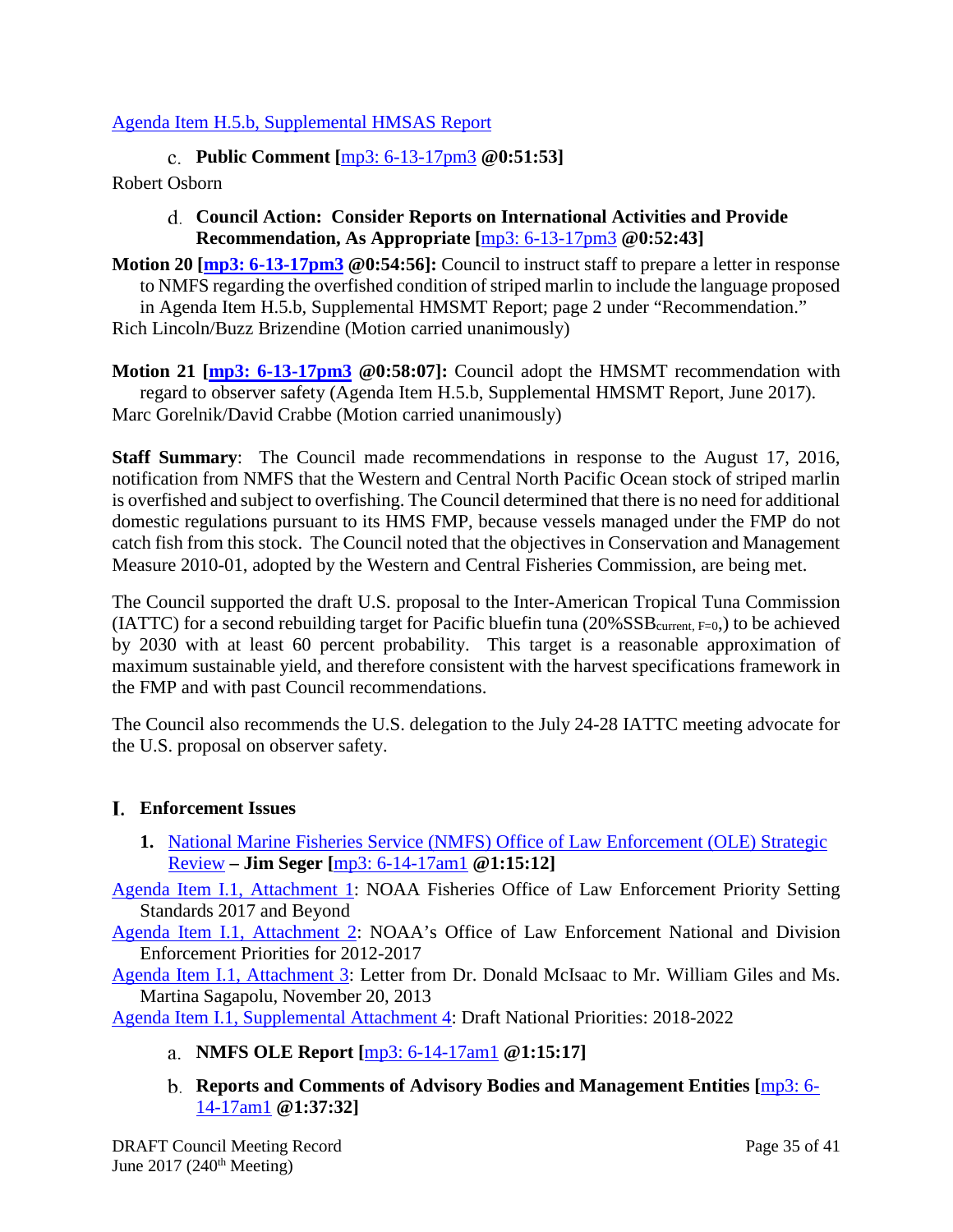Agenda Item I.1.a, **REVISED** [Supplemental HC Report](http://www.pcouncil.org/wp-content/uploads/2017/06/I1a_Sup_REVISED_HC_Rpt_Jun2017BB.pdf) [Agenda Item I.1.b, Supplemental EC Report](http://www.pcouncil.org/wp-content/uploads/2017/06/I1b_Sup_EC_Rpt_OLE_Jun2017BB.pdf) [Agenda Item I.1.b, Supplemental GAP Report](http://www.pcouncil.org/wp-content/uploads/2017/06/I1b_Sup_GAP_Rpt_enforcement_strategy_Jun2017BB.pdf) [Agenda Item I.1.b, Supplemental HMSAS Report](http://www.pcouncil.org/wp-content/uploads/2017/05/I1b_Sup_HMSAS_Rpt_OLE_Jun2017BB.pdf)

# **Public Comment**

<span id="page-35-1"></span><span id="page-35-0"></span>None

**Council Action: Provide Recommendations on NMFS OLE Enforcement Priorities [**[mp3: 6-14-17am1](ftp://ftp.pcouncil.org/pub/R1706_June_2017_Recordings/6-14-17am1Copy.mp3) **@1:48:40]**

**Motion**: None

**Staff Summary**: The Council reviewed a draft of the OLE West Coast Division Enforcement Priorities (2018 – 2022) and expressed its appreciation for the cooperative manner in which the priorities were developed and the cooperative relationship between OLE, state enforcement, and the United States Coast Guard. Appreciation was also expressed for the Joint Enforcement Agreement and the important role that it plays in West Coast enforcement. The Council agreed with the OLE lists of priorities for the [West Coast.](http://www.pcouncil.org/wp-content/uploads/2017/06/I1_Sup_Att4_WCDEnforcementPriorities2018-2022__Jun2017BB.pdf)

# <span id="page-35-2"></span>**INFORMATIONAL REPORTS**

- **[Informational Report 1](http://www.pcouncil.org/wp-content/uploads/2017/05/InfoRpt1_CommissionerAppointmentLtr_JUN2017BB.pdf)**: Letter from the North Pacific Fishery Management Council to Sam Rauch, dated April 25, 2017 re: North Pacific Fisheries Convention; Commissioner Appointment
- **[Informational Report 2](http://www.pcouncil.org/wp-content/uploads/2017/05/InfoRpt2_EO_to_Review_the_Antiquities_Act_JUN2017BB.pdf)**: Executive Order, from The White House, Office of the Press Secretary, April 26, 2017: Review of Designations Under the Antiquities Act
- **[Informational Report 3](http://www.pcouncil.org/wp-content/uploads/2017/05/InfoRpt3_netgainsreport_JUNE2017BB.pdf)**: Improving Net Gains; Data-Driven Innovation for America's Fishing Future
- **[Supplemental Informational Report 4](http://www.pcouncil.org/wp-content/uploads/2017/06/InfoRpt4_Sup_2017_WCD_PFMC_AnnlRpt_06052017_Jun2017BB.pdf):** National Marine Fisheries Service Office of Law Enforcement West Coast Enforcement Division Report to Pacific Fishery Management Council, June 2017
- **[Supplemental Informational Report 5](http://www.pcouncil.org/wp-content/uploads/2017/06/InfoRpt5_Sup_NMFS_Recl_Roundtable_Jun2017BB.pdf):** Report on the 2017 West Coast Regional Recreational Fisheries Roundtables

# <span id="page-35-3"></span>**VOTING LOG**

**Motion 1**: Adopt [Agenda Item A.4, June 7-14, 2017 Council Meeting Agenda](http://www.pcouncil.org/wp-content/uploads/2017/05/A4_Agenda_Jun2017BB.pdf) with a minor change in Agenda order for F.8 by allowing the EFP proponents to discuss prior to the management team and advisory body statements.

David Crabbe/Mark Gorelnik (Motion carried unanimously)

#### **Motion 2:** Council:

1. Approve the Pacific mackerel biomass projection estimate for US management in 2017-18 and 2018-19 [\(Agenda Item D.1, Attachment 1, June 2017\)](http://www.pcouncil.org/wp-content/uploads/2017/05/D1_Att1_Mackerel_Biomass_Estimate_Jun2017BB.pdf).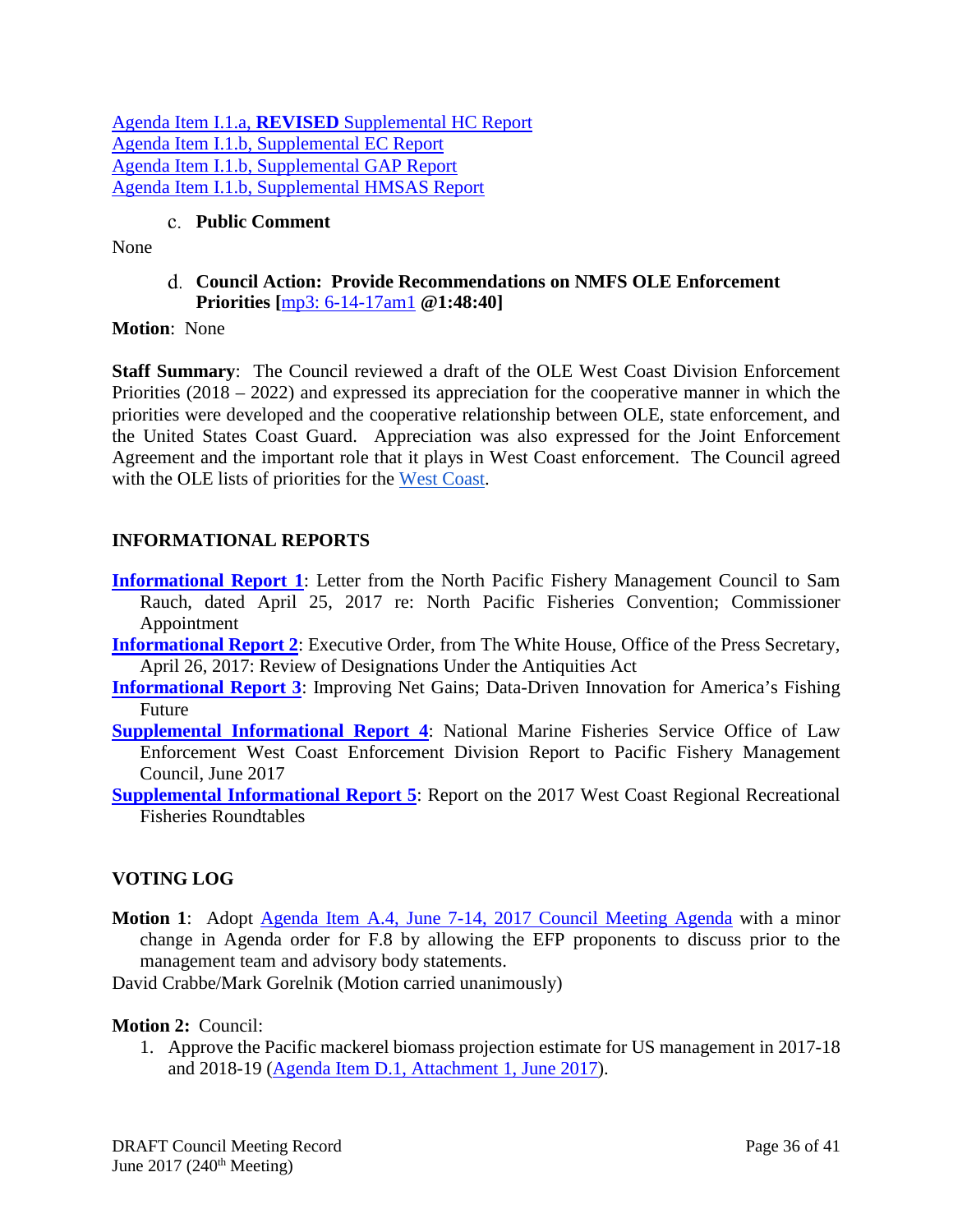2. Adopt the 'Harvest and Management Specifications' section and tables 1 and 2 described in [Agenda Item D.1.a, Supplemental CPSMT Report, June 2017.](http://www.pcouncil.org/wp-content/uploads/2017/06/D1a_Sup_CPSMT_Rpt_PmackAssmt_Jun2017BB.pdf)

Briana Brady/Buzz Brizendine (Motion carried unanimously)

**Motion 3**: Council approve the aerial survey methodology for use in future Coastal Pelagic Species stock assessments, consistent with the Methodology Review Panel report [\(Agenda](http://www.pcouncil.org/wp-content/uploads/2017/05/D2_Att1_Meth_Review_Panel_Rpt_Jun2017BB.pdf)  [Item D.2, Attachment 1\)](http://www.pcouncil.org/wp-content/uploads/2017/05/D2_Att1_Meth_Review_Panel_Rpt_Jun2017BB.pdf).

Briana Brady/David Crabbe (Motion carried unanimously)

**Motion 4:** Council approved the draft Klamath letter [\(Agenda Item E.1, Attachment 2\)](http://www.pcouncil.org/wp-content/uploads/2017/05/E1_Att2_Klamath_Ltr_Jun2017BB.pdf). Marci Yaremko/Marc Gorelnik (Motion carried, Mr. Lockhart abstained)

**Motion 5:** Council adopt the stock assessments and Cowcod report as endorsed by the SSC [\(Agenda Item F.4.a, Supplemental SSC Report, June 2017\)](http://www.pcouncil.org/wp-content/uploads/2017/06/F4a_Sup_SSC_Rpt_Assessents_Final_Jun2017BB-1.pdf).

Corey Niles/Rich Lincoln (Motion carried, Mr. Lockhart abstained)

- **Motion 6:** Council adopt the preliminary 2018 Year-Round Midwater Rockfish EFP as proposed in Agenda Item F.8.b, [Supplemental Public Comment PowerPoint, June 2017,](http://www.pcouncil.org/wp-content/uploads/2017/06/F8b_Sup_PubComPPT_EFPprogressRpt_Jun2017BB.pdf) with the following additions and recommendations:
	- Work with NMFS OLE to modify the declaration process in order to accommodate the use of multiple trawl gears on one trip, and to document gear type use at the individual haul level
	- Enable the EFP to test whether observers or EM can confirm the type of gear being used, as recommended by the EC in Agenda Item F.8.a, [Supplemental EC Report,](http://www.pcouncil.org/wp-content/uploads/2017/06/F8a_Sup_EC_Rpt_Jun2017BB.pdf) June 2017
	- Require EFP participants to provide information on specific gear configurations by haul to NMFS, as recommended by the GMT in Agenda Item F.8.a, [Supplemental GMT Report,](http://www.pcouncil.org/wp-content/uploads/2017/06/F8a_Sup_GMT_Rpt_Jun2017BB-1.pdf)  [June 2017](http://www.pcouncil.org/wp-content/uploads/2017/06/F8a_Sup_GMT_Rpt_Jun2017BB-1.pdf)
	- Specify an area-based sub-cap of 80 chinook for the area South of 42° N., out of the 800 allowed in the entire EFP area prior to May 15

Additionally, request NMFS to review the options for decision-making on the operation of this EFP south of 42° N. and report to the Council in September, including consideration of delaying approval of the EFP south of 42 until 2018 pre-season Chinook forecasts are available, and/or approving only limited elements of the EFP for the area south of 42° N.

Maggie Sommer/Marci Yaremko (Motion carried, Mr. Lockhart abstained)

**Motion 7:** Council adopt the recommendations of the Budget Committee (Agenda Item C.2.a, [Supplemental Budget Committee Report, June 2017\)](http://www.pcouncil.org/wp-content/uploads/2017/06/C2a_Sup_BudCom_Rpt_JUN2017BB.pdf)

Dorothy Lowman/Phil Anderson (Motion carried, Mr. Wulff abstained)

**Motion 8:** Council approve the March 2017 and April 2017 Council meeting records as shown in [Agenda Item C.4, Attachment 1, June 2017](http://www.pcouncil.org/wp-content/uploads/2017/05/C4_Att1_March_2017_Draft_COUNCIL_MEETING_RECORD_Jun2017BB.pdf) and [Attachment 2, June 2017](http://www.pcouncil.org/wp-content/uploads/2017/05/C4_Att2_April_2017_Draft_COUNCIL_MEETING_RECORD_Jun2017BB.pdf) respectively. David Crabbe/Buzz Brizendine (Motion carried unanimously)

**Motion 9:** Council adopt the final coordinates for the 125 fathom RCA line in CA as described in [Agenda Item F.9.a, CDFW Report, June 2017.](http://www.pcouncil.org/wp-content/uploads/2017/05/F9a_CDFW_Rpt_Jun2017BB.pdf)

Joanna Grebel/Marc Gorelnik (Motion carried unanimously)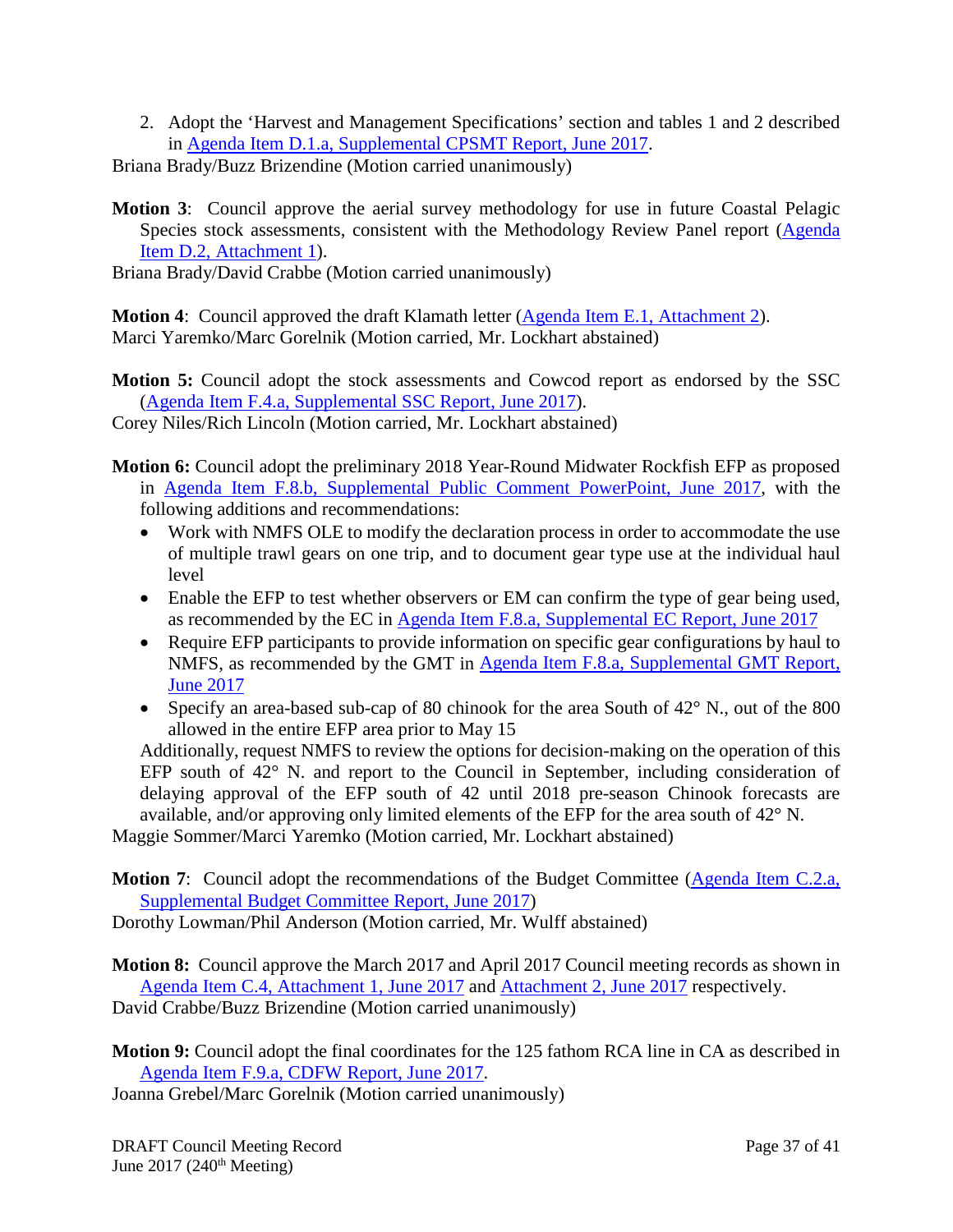**Motion 10**: Council adopt the proposed HMS FMP Amendment 4 language as contained in [Agenda Item H.2,](http://www.pcouncil.org/wp-content/uploads/2017/05/H2_Att1_HMS_FMP_Amdmnt4Text_Jun2017BB.pdf) Attachment 1 for public review.

Michele Culver/Rich Lincoln (Motion carried unanimously)

- **Motion 11:** Council adopt for public review the recommendation for Agenda Item H.2, as described in [HMSMT Report H.2.a, June 2017,](http://www.pcouncil.org/wp-content/uploads/2017/05/H2a_HMSMT_Rpt_Amndmt4_Jun2017BB.pdf) to modify chapter 5 to address the biennial schedule.
- Caren Braby/David Crabbe (Motion carried unanimously)
- **Motion 12:** Council to put out for public review, the wording from **Agenda Item H.2.a**, [Supplemental HMSAS Report,](http://www.pcouncil.org/wp-content/uploads/2017/06/H2a_Sup_HMSAS_Rpt_FMP_Amendment4_FINAL_Jun2017BB.pdf) page 1, sections 1.1, modify as follows: 1) delete the last sentence that states "The logic here is to not disadvantage the US fleets in relation to fleets from other countries." and section 4.5.1 modify by inserting from section 4.5.1 from Attachment 1, the last two sentences from the first paragraph, June 2017.

Buzz Brizendine/David Crabbe with Michele Culver/Marci Yaremko amendment.

Main Motion, as amended, carried unanimously

**Motion 13**: Council complete the intersector allocation review with the change recommended by the GMT [\(Agenda Item F.2.c, Supplemental GMT Report, June 2017\)](http://www.pcouncil.org/wp-content/uploads/2017/06/F2c_Sup_GMT_Rpt_Jun2017BB.pdf) and approve [Appendix](http://www.pcouncil.org/wp-content/uploads/2017/05/F2_Att3_GF_FMP_ApdxE_RevThruAug162016_Draft_JUN2017BB.pdf)   $E$  with the changes recommended by the GMT except for the section E.2.1.6 the proposed change to the second sentence.

Michele Culver/Rich Lincoln (motion carried unanimously)

**Motion 14:** Council approve the [draft report](http://www.pcouncil.org/wp-content/uploads/2017/05/F2a_CatchShareAnalystsReport_FullReport_ElectricOnly_Jun2017BB.pdf) for public review with the following changes:

- Include the Trawl Catch Shares 5-Year Review Community Advisory Board's recommendations #1d (other constraining species), #2 (comparison indicators of profit), and #4 (should be corrected to #5) (ports list) in [Agenda Item F.2.c, Supplemental CAB](http://www.pcouncil.org/wp-content/uploads/2017/06/F2c_Sup_CAB_Rpt_Jun2017BB.pdf)  [Report, June 2017,](http://www.pcouncil.org/wp-content/uploads/2017/06/F2c_Sup_CAB_Rpt_Jun2017BB.pdf) pages 1-2;
- Incorporate the recommendations in Agenda Item F.2.b, Supplemental SSC Report, June [2017;](http://www.pcouncil.org/wp-content/uploads/2017/06/F2b_Sup_SSC_CatchShare_Jun2017BB.pdf) and
- Review the Executive Summary and consider revising or adding language to clearly convey that many of the program's economic benefit objectives have not been achieved.

Maggie Sommer/Jeff Feldner (Motion carried unanimously)

- **Motion 15:** Council announce that any acquisition of CP permits and/or use of CP sector whiting allocation after June 13, 2017 may not be included in any grandfather clause adopted by the Council when establishing ownership and/or use limits for CP permits. Request that NMFS make this announcement in the *Federal Register*. And add the following alternatives for analysis:
	- No individual or entity may own or control more than four CP permits.
	- No individual or entity owning a CP permit(s) may process more than 45 percent of the total CP sector whiting allocation.

Michele Culver/Rich Lincoln (Motion carried unanimously)

**Motion 16:** Council to prioritize as: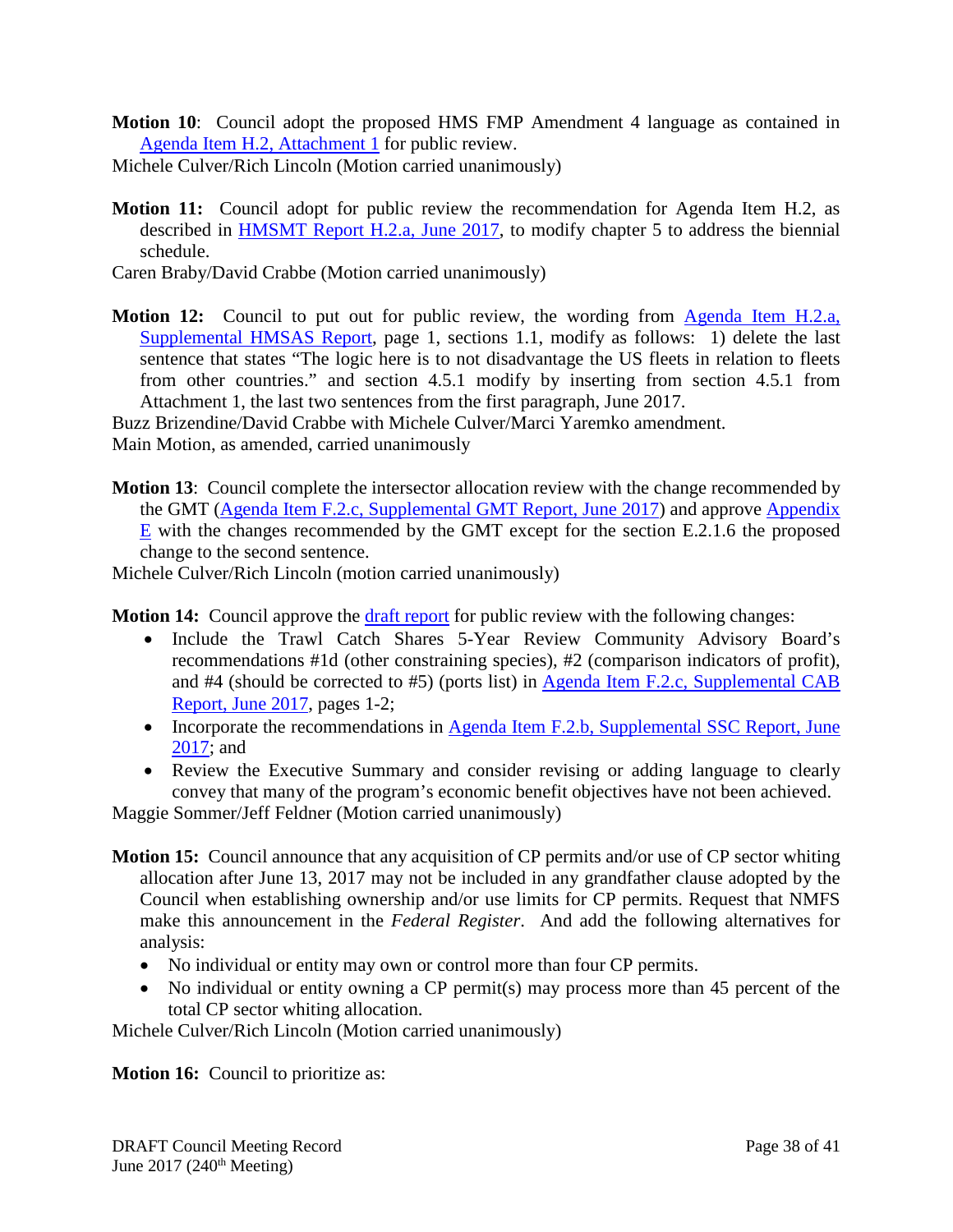**Follow-on action high-priority items:** Expedite completion of actions already "in the pipeline" (i.e., RCA/EFH, trawl gear regulation changes, and EFPs).

Recommend that the CAB consider the following issues, and provide preliminary alternatives, if possible, for Council consideration in September, 2017:

- Elimination of the sable fish management line at  $36^{\circ}$  N. for the trawl sector
- Long-term solutions to address at-sea whiting bycatch needs, including but not limited to consideration of a permanent change from allocations/hard caps to set-asides; not including permanent QP trading at this time
- Changing accumulation limits
- Alternative management tools/approaches for choke species
- Gear switching: consider results of further analysis (see below)

**Further analysis to support scoping of high-priority follow-on actions:** Request that the catch share review analysis team conduct additional analyses necessary to:

- Understand the impacts of accumulation limits, and support evaluation of changing and/or eliminating them
- Understand the nature and extent of gear-switching and sablefish access issues:
	- CAB recommendations 1.a, e, and f in Agenda Item F.2.c, Supplemental CAB [Report, June 2017,](http://www.pcouncil.org/wp-content/uploads/2017/06/F2c_Sup_CAB_Rpt_Jun2017BB.pdf) page 1
	- Factors influencing sablefish quota lease prices
	- Impact of sablefish lease price and availability on economic stability of harvesters and processors
	- Understand the implications of a continuing increase in the ratio of leasing to owner-on-board use of QS/QP
	- Council include for analysis setting a percentage of QS/QP for sablefish that would be designated as trawl only. This could be considered in the context of the AMP or as a stand-alone item.

# **Additional follow-on actions (for subsequent consideration):**

- Recommend the CAB further explore and develop alternatives for permanent resolution of AMP.
- Request that NMFS explore options for reducing observer and catch monitor costs and report back to the Council.

Maggie Sommer/Dorothy Lowman (Motion, as amended (Culver/Lincoln), carried unanimously)

**Motion 17**: Council to adopt as inseason action:

- North of  $40^{\circ}$  10' N. latitude, increase the lingcod trip limits for the limited entry and open access fixed gear sectors to the values in Table 1, Option 2 in [Agenda Item F.10.a,](http://www.pcouncil.org/wp-content/uploads/2017/06/F10a_Sup_REVISED_GMT_Rpt2_Jun2017BB.pdf)  [Supplemental REVISED GMT Report 2,](http://www.pcouncil.org/wp-content/uploads/2017/06/F10a_Sup_REVISED_GMT_Rpt2_Jun2017BB.pdf) June 2017.
- South of 40° 10' N. latitude, increase the lingcod trip limits for limited entry and open access fixed gear sectors to the values in Table 3, Option 2 in [Agenda Item F.10.a,](http://www.pcouncil.org/wp-content/uploads/2017/06/F10a_Sup_REVISED_GMT_Rpt2_Jun2017BB.pdf)  [Supplemental REVISED GMT Report 2,](http://www.pcouncil.org/wp-content/uploads/2017/06/F10a_Sup_REVISED_GMT_Rpt2_Jun2017BB.pdf) June 2017, and modify the shoreward non-trawl RCA boundary between 40° 10' N. lat. and 34° 27' N. lat. from 30 fathoms to 40 fathoms.

Maggie Sommer/Joanna Grebel (Motion carried unanimously)

**Motion 18:** Council approve the release of the POP buffer (25 mt) and the Darkblotched buffer (50 mt) to the MS and CP sectors dividing the buffer amounts equally between the two sectors.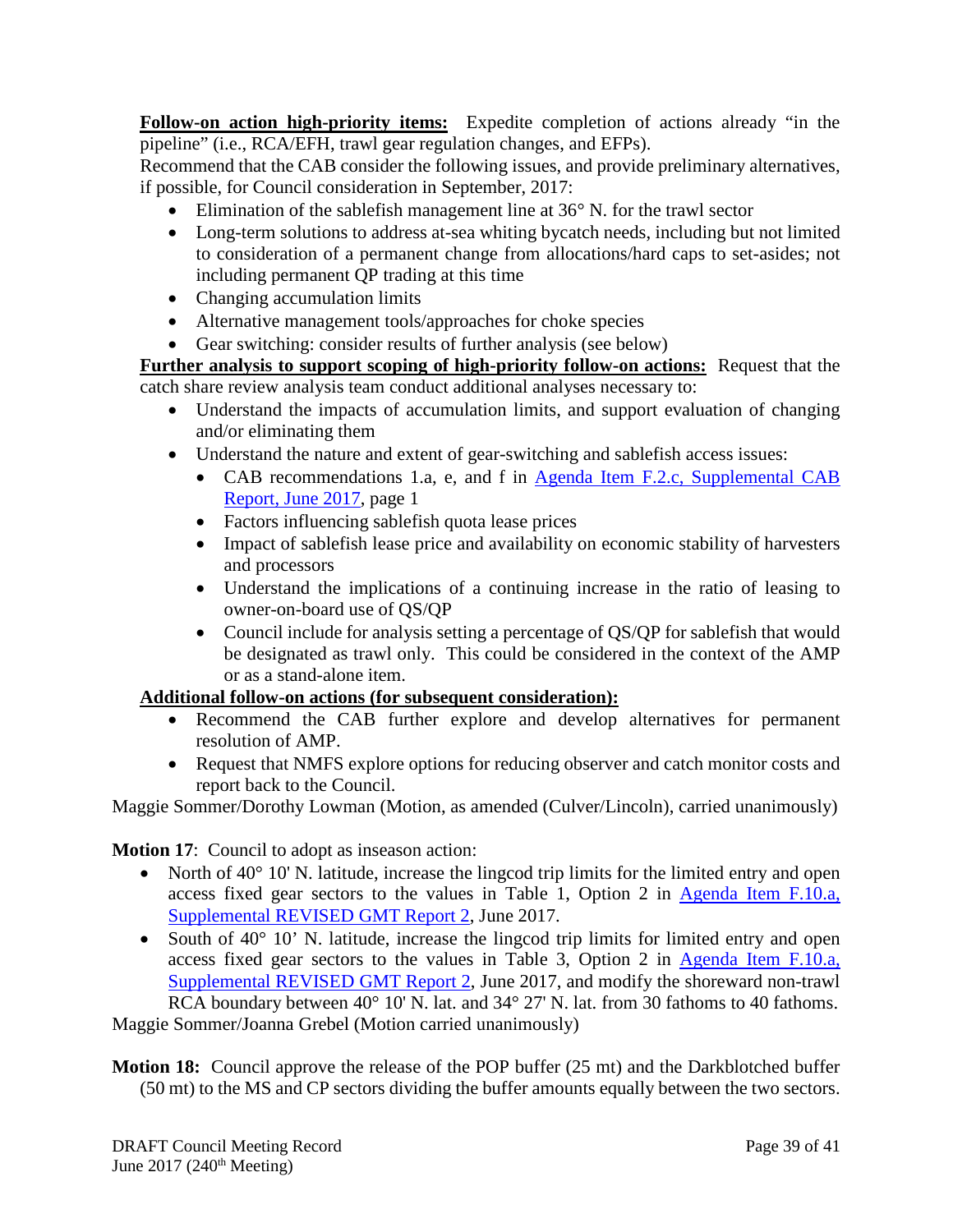Phil Anderson/David Sones (Motion carried, Mr. Lockhart abstained)

- **Motion 19**: Council adopt the purpose and need as described in the HMSMT report [\(Agenda Item](http://www.pcouncil.org/wp-content/uploads/2017/05/H3a_HMSMT_Rpt_DSBG_ROA_Jun2017BB.pdf)  [H.3.a\)](http://www.pcouncil.org/wp-content/uploads/2017/05/H3a_HMSMT_Rpt_DSBG_ROA_Jun2017BB.pdf), and approve a preliminary range of alternatives for an authorized Federal west coast DSBG fishery including Federal permitting, as described in the HMSMT Report, the [Supplemental HMSMT Report,](http://www.pcouncil.org/wp-content/uploads/2017/06/H3a_Sup_HMSMT_Rpt2_DSBG_ROA_Jun2017BB.pdf) the [Supplemental EC Report,](http://www.pcouncil.org/wp-content/uploads/2017/06/H3a_Sup_EC_Rpt_Jun2016BB.pdf) and the Supplemental [HMSAS Report](http://www.pcouncil.org/wp-content/uploads/2017/06/H3a_Sup_HMSAS_Rpt_Jun2017BB.pdf) 1 [and Supplemental HMSAS Report 2,](http://www.pcouncil.org/wp-content/uploads/2017/06/H3a_Sup_HMSAS_Rpt2_Jun2017BB.pdf) with the following modifications:
	- 1. Under Geographic Area Considerations (p4 of the HMSMT Report), limit further analysis to Alternative 2 (all Federal waters off California and Oregon).
	- 2. Include voluntary trade-in alternatives that would allow DGN permittees to surrender a permit in exchange for one or more DSBG permits.
	- 3. Regarding the Sunset Date:
	- Request the HMSAS, EC, and HMSMT work to refine an alternative with explicit 'gear may not be deployed before' and 'must be out of the water by' language, which may be different during different times of year (e.g., summer vs winter months, or PST vs. PDT). Also include an alternative that would allow the use of a strobe light or other device to mark a fish on a single piece of gear for future retrieval after the end time.
		- 4. Request the EC and HMSMT continue development of the Alternative to:
			- 4a. establish a shoreward boundary for DSBG of 150 fathoms, as defined by waypoints currently used to define RCA boundaries, including further analysis regarding use of VMS to enforce this line.

4b. develop a definition for maximum gear footprint (per permit) to mitigate potential crowding with other DSBG or other fishing sectors and to facilitate active tending.

- 5. Acknowledging the desire to allow commingling of fishing activities and gears on a single trip, direct the HMSMT to consult with the GMT on the topic of species retention, transiting through RCAs, and ways to avoid overfished species.
- 6. Regarding Permitting Alternatives include among the alternatives the option for a gear endorsement to the existing HMS permit (e.g., a registration requirement).
- 7. For the Southern California Bight only, include an Alternative to limit DSBG fishing activity to weekdays only.

Marci Yaremko/Buzz Brizendine (Motion, with Crabbe/Braby amendment, carried unanimously)

**Motion 20**: Council to instruct staff to prepare a letter in response to NMFS regarding the overfished condition of striped marlin to include the language proposed in [Agenda Item H.5.b,](http://www.pcouncil.org/wp-content/uploads/2017/06/H5b_Sup_HMSMT_Rpt_Intl_Jun2017BB.pdf)  [Supplemental HMSMT Report;](http://www.pcouncil.org/wp-content/uploads/2017/06/H5b_Sup_HMSMT_Rpt_Intl_Jun2017BB.pdf) page 2 under "Recommendation."

Rich Lincoln/Buzz Brizendine (Motion carried unanimously)

**Motion 21:** Council adopt the HMSMT recommendation with regard to observer safety [\(Agenda](http://www.pcouncil.org/wp-content/uploads/2017/06/H5b_Sup_HMSMT_Rpt_Intl_Jun2017BB.pdf)  [Item H.5.b, Supplemental HMSMT Report,](http://www.pcouncil.org/wp-content/uploads/2017/06/H5b_Sup_HMSMT_Rpt_Intl_Jun2017BB.pdf) June 2017). Marc Gorelnik/David Crabbe (Motion carried unanimously)

**Motion 22:** Council adopt the recommendations to NMFS on EFP applications to test DSBG as described in the Table contained in [Agenda Item H.4.a, Supplemental HMSAS Report.](http://www.pcouncil.org/wp-content/uploads/2017/06/H4a_Sup_HMSAS_Rpt_DSBG_EFPs_Jun2017BB.pdf) Marci Yaremko/Buzz Brizendine (Motion carried unanimously)